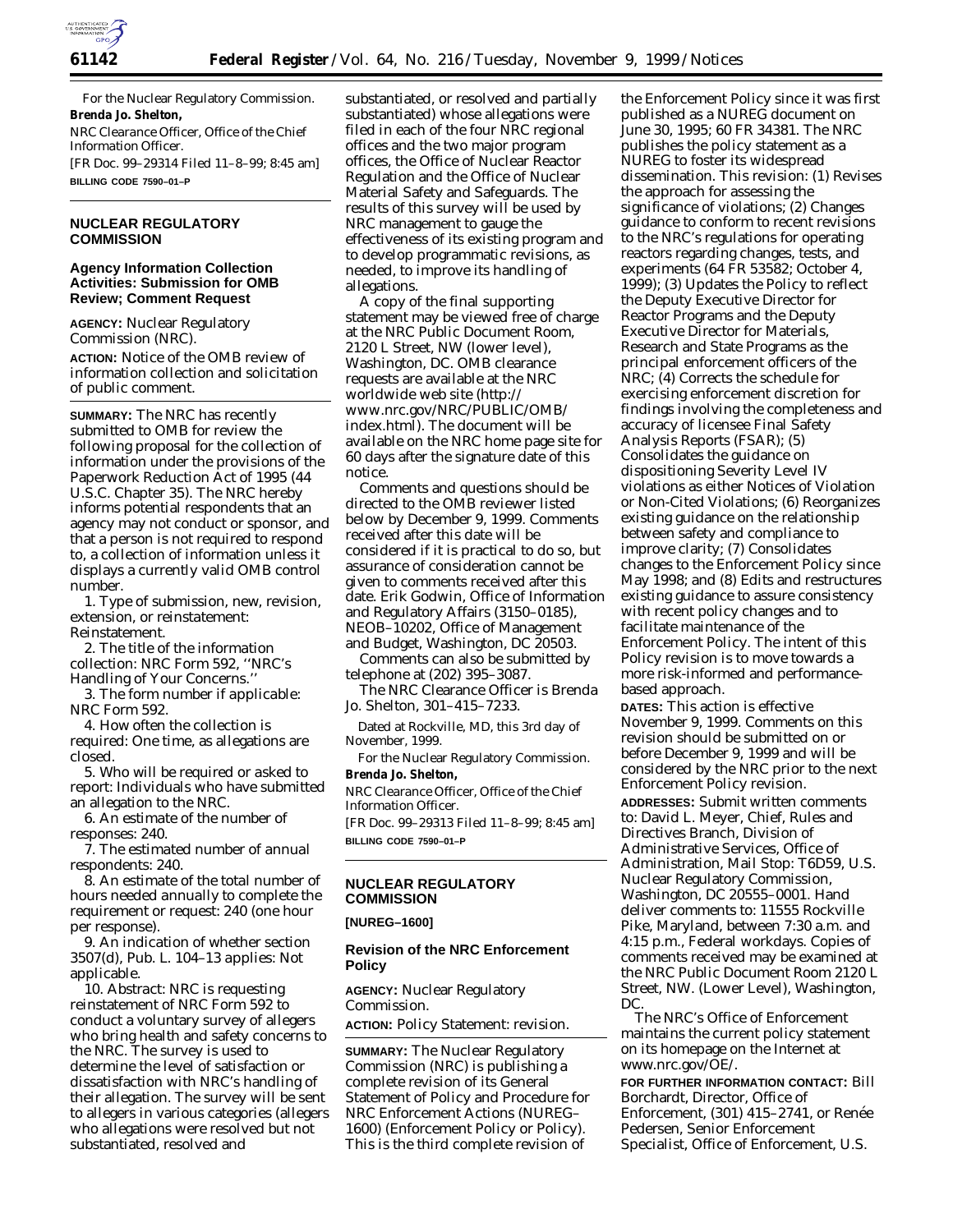Nuclear Regulatory Commission, Washington, D.C. 20555–0001, (301) 415–2741.

**SUPPLEMENTARY INFORMATION:** The NRC Enforcement Policy was first issued as a formal policy statement on September 4, 1980. Since that time, the Enforcement Policy has been revised on a number of occasions. On June 30, 1995; (60 FR 34381), the Enforcement Policy was completely revised as a result of the recommendations of a highlevel review team who assessed the enforcement program and solicited input from stakeholders and other government agencies (NUREG–1525

'Assessment of the NRC Enforcement Program.'') On May 13, 1998; (63 FR 26630) the Enforcement Policy was completely republished based on a review of the experience with the revised policy and consideration of public comment (NUREG–1600, ''NRC Enforcement Policy Review; July 1995– July 1997''). Most recently (February 9, 1999; 64 FR 6388), the Policy was modified by revising the treatment of Severity Level IV violations at power reactors to help reduce unnecessary regulatory burden. The NRC is constantly refining and improving its policy and processes to ensure that enforcement actions are appropriate and contribute to safety.

In developing this Policy revision, the NRC considered comments of various internal and external stakeholders. Consideration was given to written comments submitted in response to the May 13, 1998; 63 FR 26630, revision to the Enforcement Policy; Congressional concerns; information provided during numerous meetings with representatives of the industry and public interest groups; and several written submittals.1 The main stakeholder involvement has been with the Nuclear Energy Institute (NEI), various power reactor licensees, the Union of Concerned Scientists (UCS), and Public Citizen.

The NRC recognizes that additional changes may be considered as a result of ongoing efforts to make improvements to the inspection and performance assessment processes for power reactors. In addition, changes are anticipated in the materials areas that will conform to the move toward riskinformed performance-based inspections in this area.

The more significant changes to the Enforcement Policy (in the order that

they appear in the Policy) are described below:

#### **I. Introduction and Purpose**

This section has been modified by adding a discussion of the relationship between safety and compliance. This discussion captures the essence of the Commission-approved discussion that was previously included as Appendix A to this policy statement. Moving this discussion from the back of the Policy to the front improves the logical flow of information and helps ensure that it will not be overlooked.

### **III. Responsibilities**

This section has been modified to reflect the August 9, 1999, reorganization of the office of the Executive Director for Operations. The Deputy Executive Director for Reactor Programs and the Deputy Executive Director for Materials, Research and State Programs, replace the Deputy Executive Director for Regulatory Effectiveness as the principal enforcement officers of the NRC. The Deputy Executive Director for Reactor Programs is responsible to the Executive Director for Operations for NRC enforcement programs.

#### **IV. Significance of Violations**

This section has been renamed and significantly modified to reflect the NRC's new approach on how it will assess the significance of violations.

Because regulatory requirements have varying degrees of safety, safeguards, or environmental significance, the NRC's Enforcement Policy uses a graded approach in dealing with noncompliances both in terms of assessing significance and developing enforcement sanctions. This section provides that assessing the relative importance or significance of the violation is the first step in the enforcement process. The NRC is revising its approach for assessing significance that identifies four specific issues to consider: (1) Actual safety consequences; (2) potential safety consequences, including the consideration of risk information; (3) potential for impacting the NRC's ability to perform its regulatory function; and (4) any willful aspects of the violation.

This is a change from previous practice that assessed significance by weighing (1) Actual consequences; (2) potential consequences; and (3) the regulatory significance of a violation. Although not specifically defined by the Policy, ''regulatory significance'' historically included issues such as, but not limited to, programmatic breakdowns (*i.e.,* aggregation of

violations 2), repetitive violations, willful violations and reporting violations. The NRC is eliminating the use of this term in the context of assessing the significance of violations. The NRC believes this is warranted given the nature of stakeholder concerns, which included the term's lack of sufficient definition, its subjective nature, and its lack of a clear nexus to safety. There is also a concern that use of regulatory significance (under the practice of aggregation) is a form of assessment that should be performed outside the enforcement process. Under the revised Policy, if the NRC has concerns about a licensee's performance as a result of a large number of less significant violations, or repetitive violations based on ineffective corrective actions, the current and future assessment processes provide the regulatory tools necessary to address these performance concerns.

Although the NRC believes it is appropriate to eliminate the term, ''regulatory significance'' from this policy statement, some of its underlying concepts are appropriate to maintain. The NRC will continue to consider violations that impact or have the potential to impact NRC's ability to carry out its statutory mission. Examples of cases in this category would include violations of §§ 30.9, 50.9, *etc.* (completeness and accuracy of information),  $\hat{S}$ § 30.34(f), 50.54(a), 50.59, 76.68, *etc.* (need for NRC approval of changes), and Subpart M of Part 20, §§ 30.50, 50.72–73, *etc.* (reporting requirements). Even inadvertent reporting failures are important because many of the surveillance, quality control, and auditing systems on which both the NRC and its licensees rely in order to monitor compliance with safety standards are based primarily on complete, accurate and timely recordkeeping and reporting. The NRC will continue to consider willful violations involving licensees and their employees, including the ability to maintain a safety conscious work environment. Examples of cases in this category would include violations of §§ 30.10, 50.5, *etc.* (deliberate misconduct), and willful violations of requirements including §§ 30.7, 50.7, *etc.* (discrimination), §§ 30.9, 50.9, *etc.* (completeness and accuracy of information), and reporting requirements. Willful violations are, by definition, of particular concern to the

<sup>&</sup>lt;sup>1</sup> See, NEI letters to James Lieberman, dated December 14, 1998, and to William Travers, dated October 23, 1998, and UCS letter to James Lieberman dated November 11, 1998. These documents are available at the NRC's Public Document Room (see **ADDRESSES** section).

<sup>2</sup>The previous policy stated that a group of Severity Level IV violations could be evaluated in the aggregate and assigned a single, increased severity level, thereby resulting in a Severity Level III problem, if the violations had the same underlying cause or programmatic deficiencies.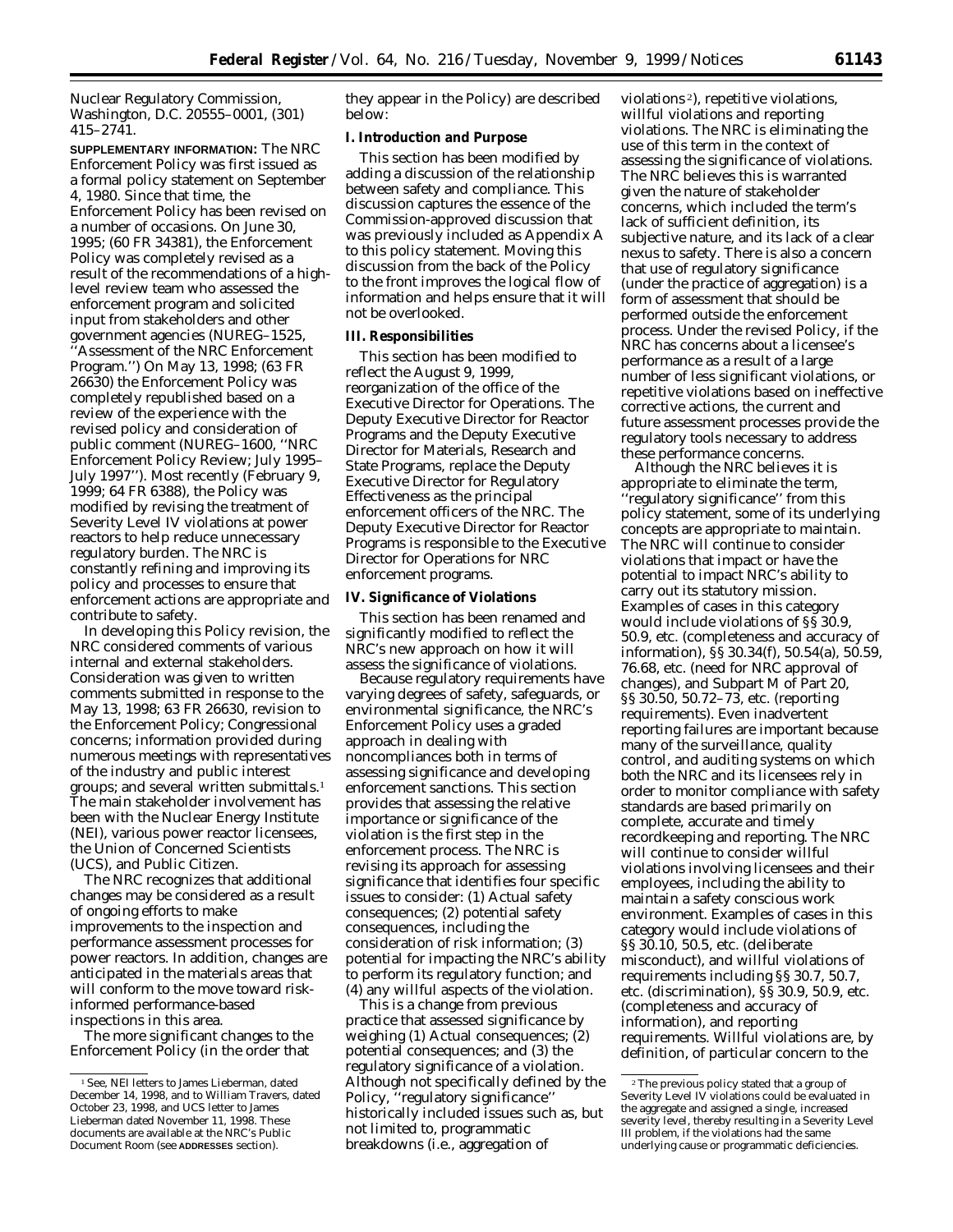Commission because its regulatory program is based on licensees and their contractors, employees, and agents acting with integrity and communicating with candor.

This section also elaborates on the concept of potential consequences as a consideration in the significance assessment process. It emphasizes that the NRC will consider the realistic likelihood of affecting safety (*i.e.,* the existence of credible scenarios with potentially significant consequences). It also states that risk information will be used wherever possible and clarifies that use of risk information may increase or decrease the severity level of a violation.

This overall approach to assessing significance preserves the ability to evaluate violations based on those concepts the NRC believes important, while minimizing the controversy that surrounds the use of the term ''regulatory significance.''

## **VI.B.2.d Exercise of Discretion**

The guidance in this section has been rewritten to state that the NRC may exercise discretion by either escalating or mitigating the amount of a civil penalty after the normal assessment process to ensure that the proposed civil penalty reflects all relevant circumstances of the particular case. The phrases ''reflects the NRC's level of concern'' and ''conveys the appropriate message to the licensee'' have been eliminated. Like regulatory significance, these phrases have been criticized as allowing the regulator to arbitrarily issue sanctions without a sufficient nexus to safety. This new language is consistent with the agency's other policy changes and its plain language initiatives. Similar changes are made throughout the Policy.

## **VII.A.1 Civil Penalties**

Paragraph (h) of this section has been modified to include the correct schedule the NRC will use when it considers whether it should exercise escalating enforcement discretion for violations associated with departures from the FSAR. The previous schedule stated, ''after two years from October 18, 1996.'' The correct schedule identifies March 30, 2000, for risk-significant items as defined by the licensee's maintenance rule program and March 30, 2001, for all other issues. This change corrects an error in the policy and conforms to the schedule established by the Commission in a staff requirements memorandum dated June 30, 1998.

### **VII.B.1 Non-Cited Violations**

This section has been renamed and consolidates the guidance on dispositioning Severity Level IV violations as either Notices of Violation or Non-Cited Violations. The definition of a Non-Cited Violation (NCV) is simplified to state that it is a Severity Level IV violation for which the NRC chooses to exercise discretion and refrain from issuing a formal Notice of Violation. It makes it clear that this discretion is not meant to eliminate either the NRC's emphasis on compliance or the importance of maintaining safety. Section VII.B.1.a includes the essence of the guidance on dispositioning power reactor Severity Level IV violations that was previously included in Appendix C. Sections VII.B.1.b–g are reserved for future applications. Section VII.B.1.h includes guidance for dispositioning all other types of licensees. This subsection captures the guidance that was previously included under VII.B.1.

## **VII.B.3 Violations Involving Old Design Issues**

Paragraph (a) of this section has been modified to include the correct schedule the NRC will use when it considers whether it should exercise mitigating enforcement discretion for violations associated with departures from the FSAR. The previous schedule stated, ''within two years after October 18, 1996.'' The correct schedule identifies March 30, 2000, for risk-significant items as defined by the licensee's maintenance rule program and March 30, 2001, for all other issues. Like the schedule in Section VII.A.1.h, this Commission-approved schedule inadvertently failed to be reflected in a revision to the policy statement.

## **VII.C Notice of Enforcement Discretion for Power Reactors and Gaseous Diffusion Plants**

This section has been renamed to more clearly reflect that this type of discretion applies to both power reactors and gaseous diffusion plants.

#### **Supplements—Violation Examples**

Each of the eight supplements was modified by removing examples of violations based on the concept of aggregating less significant violations into one of higher significance and the use of repetitive violations to increase the severity of a given violation, *i.e.,* ''a number of violations that are related (or, if isolated, that are recurring violations) that collectively represent a potentially significant lack of attention or carelessness toward licensed responsibilities.''

### **Supplement I—Reactor Operations**

Example B.4 is eliminated because it was unnecessary, given that it is highly unlikely that § 50.59 violations will rise to Severity Level II and if operability of equipment is actually affected, then the severity level of the system inoperability will be based on the actual and potential consequences of that inoperability.

Example C.2. (b) is eliminated because basing severity level on any necessary analyses is inconsistent with determining severity level based on actual and potential consequences.

Example C.9 replaces previous examples C.10 and C.11 (which are no longer consistent with recent revisions of 10 CFR 50.59). This example provides that violations of 10 CFR 50.59 will be characterized at Severity Level III only if the change, which would require Commission approval prior to implementation, would not have been found acceptable to the Commission.

Example C.10 replaces previous example C.13 and reflects that Severity Level III characterization may be appropriate for violations of 10 CFR 50.71(e) in those situations where the erroneous information contained in the FSAR resulted in a change to the facility, implemented without prior Commission approval, that would not be acceptable.

Example C.11 replaces previous example C.14. Given that unreviewed safety questions and conflicts with technical specifications will not necessarily be Severity Level III violations under the revised enforcement guidance pertaining to 10 CFR 50.59, this example simply reflects that the failure to make required reports associated with any Severity Level III violation may be characterized at Severity Level III.

Example D.5 replaces previous examples D.5 and D.6 (which are no longer consistent with recent revisions of 10 CFR 50.59). This example provides that Severity Level IV categorization is appropriate for violations of 10 CFR 50.59 that do not involve circumstances in which a change that required prior Commission approval would not be found acceptable had the approval been sought. Any reference to programmatic failures is unnecessary.

Example D.6 replaces previous examples D.7 and D.8 (which are no longer consistent with recent revisions of 10 CFR 50.59). This example provides that Severity Level IV characterization may be appropriate for violations of 10 CFR 50.71(e) in those situations where the erroneous information contained in the FSAR is not used to make an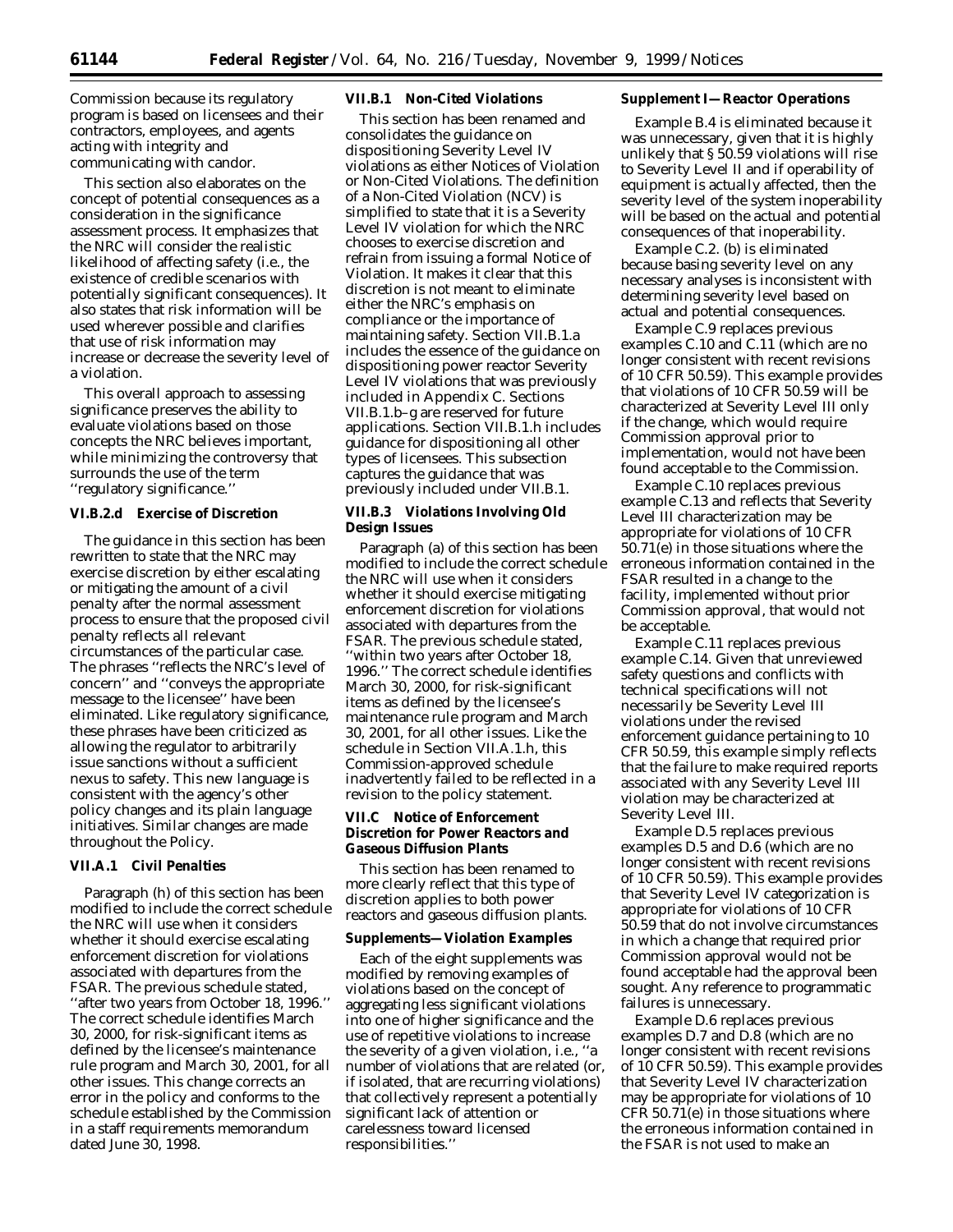unacceptable change to the facility or procedures.

## **Paperwork Reduction Act**

This final policy statement does not contain a new or amended information collection requirement subject to the Paperwork Reduction Act of 1995 (44 U.S.C. 3501 *et seq.*). Existing requirements were approved by the Office of Management and Budget, approval number 3150–0136.

#### **Public Protection Notification**

If a means used to impose an information collection does not display a currently valid OMB control number, the NRC may not conduct or sponsor, and a person is not required to respond to, the information collection.

## **Small Business Regulatory Enforcement Fairness Act**

In accordance with the Small Business Regulatory Enforcement Fairness Act of 1996, the NRC has determined that this action is not a ''major'' rule and has verified this determination with the Office of Information and Regulatory Affairs, Office of Management and Budget.

Accordingly, the NRC Enforcement Policy is revised to read as follows:

## **General Statement of Policy and Procedure for NRC Enforcement Actions**

#### **Table of Contents**

#### Preface

- I. Introduction and Purpose
- II. Statutory Authority and Procedural
	- Framework
	- A. Statutory Authority B. Procedural Framework

# III. Responsibilities

- IV. Significance of Violations
- A. Assessing Significance
- 
- 1. Actual Safety Consequences 2. Potential Safety Consequences
- 3. Impacting the Regulatory Process
- 
- 4. Willful Violations
- B. Assigning Severity Level
- V. Predecisional Enforcement Conferences
- VI. Enforcement Actions
- A. Notice of Violation
- B. Civil Penalty
- 1. Base Civil Penalty
- 2. Civil Penalty Assessment
- a. Initial Escalated Action
- b. Credit for Actions Related to Identification
- c. Credit for Prompt and Comprehensive Corrective Action
- d. Exercise of Discretion
- C. Orders
- D. Related Administrative Actions
- VII. Exercise of Discretion
	- A. Escalation of Enforcement Sanctions 1. Civil Penalties
	- 2. Orders
	- 3. Daily Civil Penalties
	- B. Mitigation of Enforcement Sanctions
- 1. Non-Cited Violations (NCVs)
- a. Power Reactor Licensees b.–g. [Reserved]
- h. All Other Licensees
- 2. Violations Identified During Extended Shutdowns or Work Stoppages
- 3. Violations Involving Old Design Issues
- 4. Violations Identified Due to Previous Enforcement Action
- 5. Violations Involving Certain Discrimination Issues
- 6. Violations Involving Special Circumstances
- C. Notice of Enforcement Discretion for Power Reactors and Gaseous Diffusion Plants
- VIII. Enforcement Actions Involving Individuals
- IX. Inaccurate and Incomplete Information X. Enforcement Action Against Non-
	- Licensees
- XI. Referrals to the Department of Justice
- XII. Public Disclosure of Enforcement Actions
- XIII. Reopening Closed Enforcement Actions

#### **Supplements—Violation Examples**

## **Interim Enforcement Policies**

- Interim Enforcement Policy for Generally Licensed Devices Containing Byproduct Material (10 CFR 31.5)
- Interim Enforcement Policy Regarding Enforcement Discretion for Nuclear Power Plants During the Year 2000 Transition
- Interim Enforcement Policy for Use During the NRC Power Reactor Oversight Process Pilot Plant Study

#### **Preface**

The following policy statement describes the enforcement policy and procedures that the U.S. Nuclear Regulatory Commission (NRC or Commission) and its staff intends to follow in initiating and reviewing enforcement actions in response to violations of NRC requirements. This statement of general policy and procedure is published as NUREG–1600 to foster its widespread dissemination. However, this is a policy statement and not a regulation. The Commission may deviate from this statement of policy as appropriate under the circumstances of a particular case.

## **I. Introduction and Purpose**

The Atomic Energy Act of 1954, as amended, establishes ''adequate protection'' as the standard of safety on which NRC regulations are based. In the context of NRC regulations, safety means avoiding undue risk or, stated another way, providing reasonable assurance of adequate protection of workers and the public in connection with the use of source, byproduct and special nuclear materials.

While safety is the fundamental regulatory objective, compliance with NRC requirements plays an important role in giving the NRC confidence that safety is being maintained. NRC requirements, including technical specifications, other license conditions, orders, and regulations, have been designed to ensure adequate protection—which corresponds to ''no undue risk to public health and safety''—through acceptable design, construction, operation, maintenance, modification, and quality assurance measures. In the context of riskinformed regulation, compliance plays a very important role in ensuring that key assumptions used in underlying risk and engineering analyses remain valid.

While adequate protection is presumptively assured by compliance with NRC requirements, circumstances may arise where new information reveals that an unforeseen hazard exists or that there is a substantially greater potential for a known hazard to occur. In such situations, the NRC has the statutory authority to require licensee action above and beyond existing regulations to maintain the level of protection necessary to avoid undue risk to public health and safety.

The NRC also has the authority to exercise discretion to permit continued operations—despite the existence of a noncompliance—where the noncompliance is not significant from a risk perspective and does not, in the particular circumstances, pose an undue risk to public health and safety. When noncompliance occurs, the NRC must evaluate the degree of risk posed by that noncompliance to determine if specific immediate action is required. Where needed to ensure adequate protection of public health and safety, the NRC may demand immediate licensee action, up to and including a shutdown or cessation of licensed activities.

Based on the NRC's evaluation of noncompliance, the appropriate action could include refraining from taking any action, taking specific enforcement action, issuing orders, or providing input to other regulatory actions or assessments, such as increased oversight (*e.g.,* increased inspection). Since some requirements are more important to safety than others, the NRC endeavors to use a risk-informed approach when applying NRC resources to the oversight of licensed activities, including enforcement activities.

The primary purpose of the NRC's Enforcement Policy is to support the NRC's overall safety mission in protecting the public health and safety and the environment. Consistent with that purpose, the policy endeavors to: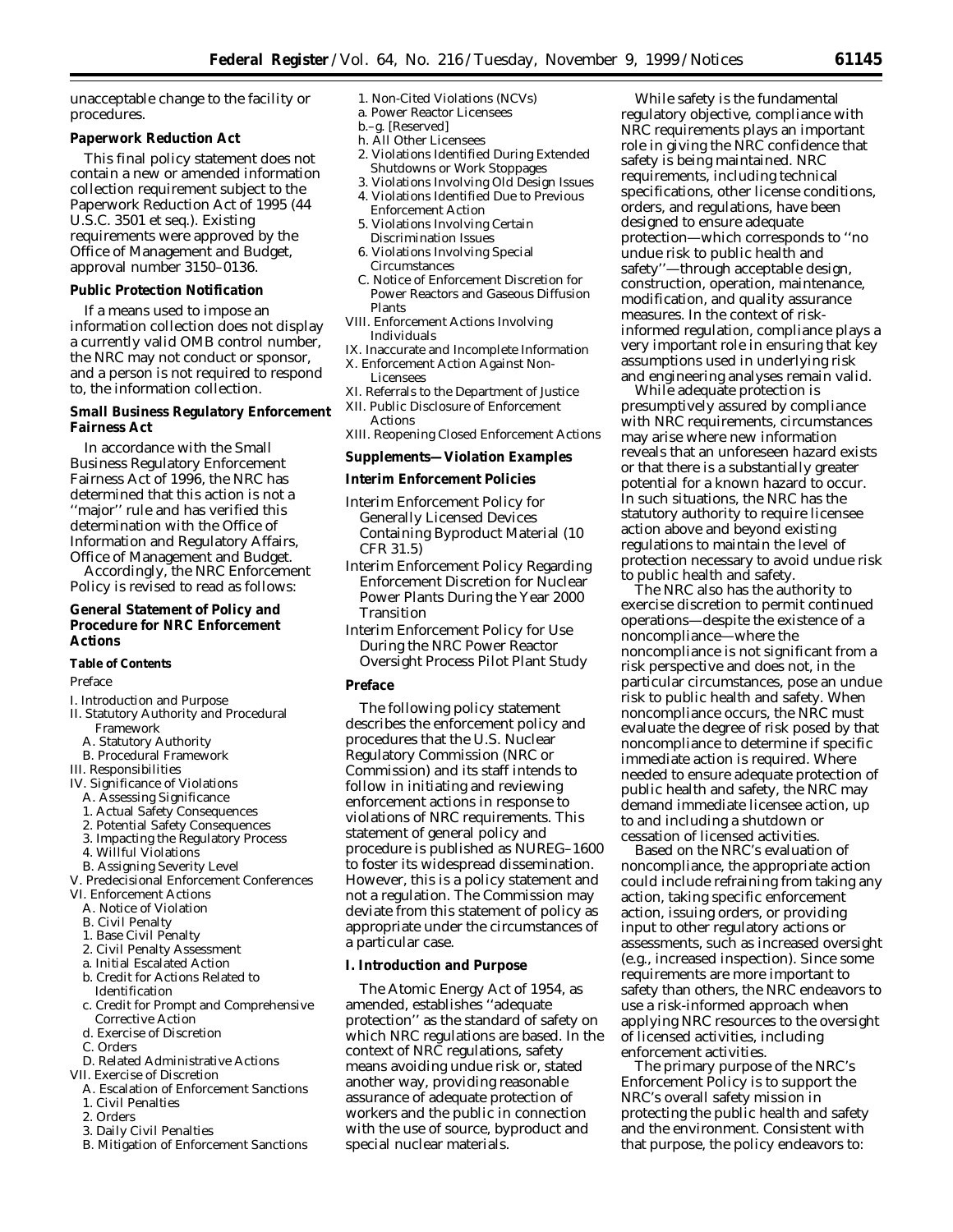• Deter noncompliance by emphasizing the importance of compliance with NRC requirements, and

• Encourage prompt identification and prompt, comprehensive correction of violations of NRC requirements.

Therefore, licensees,<sup>1</sup> contractors,<sup>2</sup> and their employees who do not achieve the high standard of compliance which the NRC expects will be subject to enforcement sanctions. Each enforcement action is dependent on the circumstances of the case. However, in no case will licensees who cannot achieve and maintain adequate levels of safety be permitted to continue to conduct licensed activities.

## **II. Statutory Authority and Procedural Framework**

#### *A. Statutory Authority*

The NRC's enforcement jurisdiction is drawn from the Atomic Energy Act of 1954, as amended, and the Energy Reorganization Act (ERA) of 1974, as amended.

Section 161 of the Atomic Energy Act authorizes the NRC to conduct inspections and investigations and to issue orders as may be necessary or desirable to promote the common defense and security or to protect health or to minimize danger to life or property. Section 186 authorizes the NRC to revoke licenses under certain circumstances (*e.g.,* for material false statements, in response to conditions that would have warranted refusal of a license on an original application, for a licensee's failure to build or operate a facility in accordance with the terms of the permit or license, and for violation of an NRC regulation). Section 234 authorizes the NRC to impose civil penalties not to exceed \$100,000 per violation per day for the violation of certain specified licensing provisions of the Act, rules, orders, and license terms implementing these provisions, and for violations for which licenses can be revoked. In addition to the enumerated provisions in section 234, sections 84 and 147 authorize the imposition of civil penalties for violations of

2The term ''contractor'' as used in this policy includes vendors who supply products or services to be used in a NRC-licensed facility or activity.

regulations implementing those provisions. Section 232 authorizes the NRC to seek injunctive or other equitable relief for violation of regulatory requirements.

Section 206 of the Energy Reorganization Act authorizes the NRC to impose civil penalties for knowing and conscious failures to provide certain safety information to the NRC.

Notwithstanding the \$100,000 limit stated in the Atomic Energy Act, the Commission may impose higher civil penalties as provided by the Debt Collection Improvement Act of 1996. Under the Act, the Commission is required to modify civil monetary penalties to reflect inflation. The adjusted maximum civil penalty amount is reflected in 10 CFR 2.205 and this Policy Statement.

Chapter 18 of the Atomic Energy Act provides for varying levels of criminal penalties (*i.e.,* monetary fines and imprisonment) for willful violations of the Act and regulations or orders issued under sections 65, 161(b), 161(i), or 161(o) of the Act. Section 223 provides that criminal penalties may be imposed on certain individuals employed by firms constructing or supplying basic components of any utilization facility if the individual knowingly and willfully violates NRC requirements such that a basic component could be significantly impaired. Section 235 provides that criminal penalties may be imposed on persons who interfere with inspectors. Section 236 provides that criminal penalties may be imposed on persons who attempt to or cause sabotage at a nuclear facility or to nuclear fuel. Alleged or suspected criminal violations of the Atomic Energy Act are referred to the Department of Justice for appropriate action.

#### *B. Procedural Framework*

Subpart B of 10 CFR Part 2 of NRC's regulations sets forth the procedures the NRC uses in exercising its enforcement authority. 10 CFR 2.201 sets forth the procedures for issuing Notices of Violation.

The procedure to be used in assessing civil penalties is set forth in 10 CFR 2.205. This regulation provides that the civil penalty process is initiated by issuing a Notice of Violation and Proposed Imposition of a Civil Penalty. The licensee or other person is provided an opportunity to contest in writing the proposed imposition of a civil penalty. After evaluation of the response, the civil penalty may be mitigated, remitted, or imposed. An opportunity is provided for a hearing if a civil penalty is imposed. If a civil penalty is not paid following a hearing or if a hearing is not

requested, the matter may be referred to the U.S. Department of Justice to institute a civil action in District Court.

The procedure for issuing an order to institute a proceeding to modify, suspend, or revoke a license or to take other action against a licensee or other person subject to the jurisdiction of the Commission is set forth in 10 CFR 2.202. The licensee or any other person adversely affected by the order may request a hearing. The NRC is authorized to make orders immediately effective if required to protect the public health, safety, or interest, or if the violation is willful. Section 2.204 sets out the procedures for issuing a Demand for Information (Demand) to a licensee or other person subject to the Commission's jurisdiction for the purpose of determining whether an order or other enforcement action should be issued. The Demand does not provide hearing rights, as only information is being sought. A licensee must answer a Demand. An unlicensed person may answer a Demand by either providing the requested information or explaining why the Demand should not have been issued.

#### **III. Responsibilities**

The Executive Director for Operations (EDO) and the principal enforcement officers of the NRC, the Deputy Executive Director for Reactor Programs (DEDR) and the Deputy Executive Director for Materials, Research and State Programs (DEDMRS) have been delegated the authority to approve or issue all escalated enforcement actions.3 The DEDR is responsible to the EDO for NRC enforcement programs. The Office of Enforcement (OE) exercises oversight of and implements the NRC enforcement program. The Director, OE, acts for the Deputy Executive Director in enforcement matters in his absence or as delegated.

Subject to the oversight and direction of OE, and with the approval of the Deputy Executive Director, where necessary, the regional offices normally issue Notices of Violation and proposed civil penalties. However, subject to the same oversight as the regional offices, the Office of Nuclear Reactor Regulation (NRR) and the Office of Nuclear Material Safety and Safeguards (NMSS) may also issue Notices of Violation and proposed civil penalties for certain activities. Enforcement orders are normally issued by the Deputy Executive Director or the Director, OE.

<sup>1</sup>This policy primarily addresses the activities of NRC licensees and applicants for NRC licenses. However, this policy provides for taking enforcement action against non-licensees and individuals in certain cases. These non-licensees include contractors and subcontractors, holders of or applicants for, NRC approvals, e.g., certificates of compliance, early site permits, or standard design certificates, and the employees of these nonlicensees. Specific guidance regarding enforcement action against individuals and non-licensees is addressed in Sections VIII and X, respectively.

<sup>3</sup>The term ''escalated enforcement action'' as used in this policy means a Notice of Violation or civil penalty for any Severity Level I, II, or III violation (or problem) or any order based upon a violation.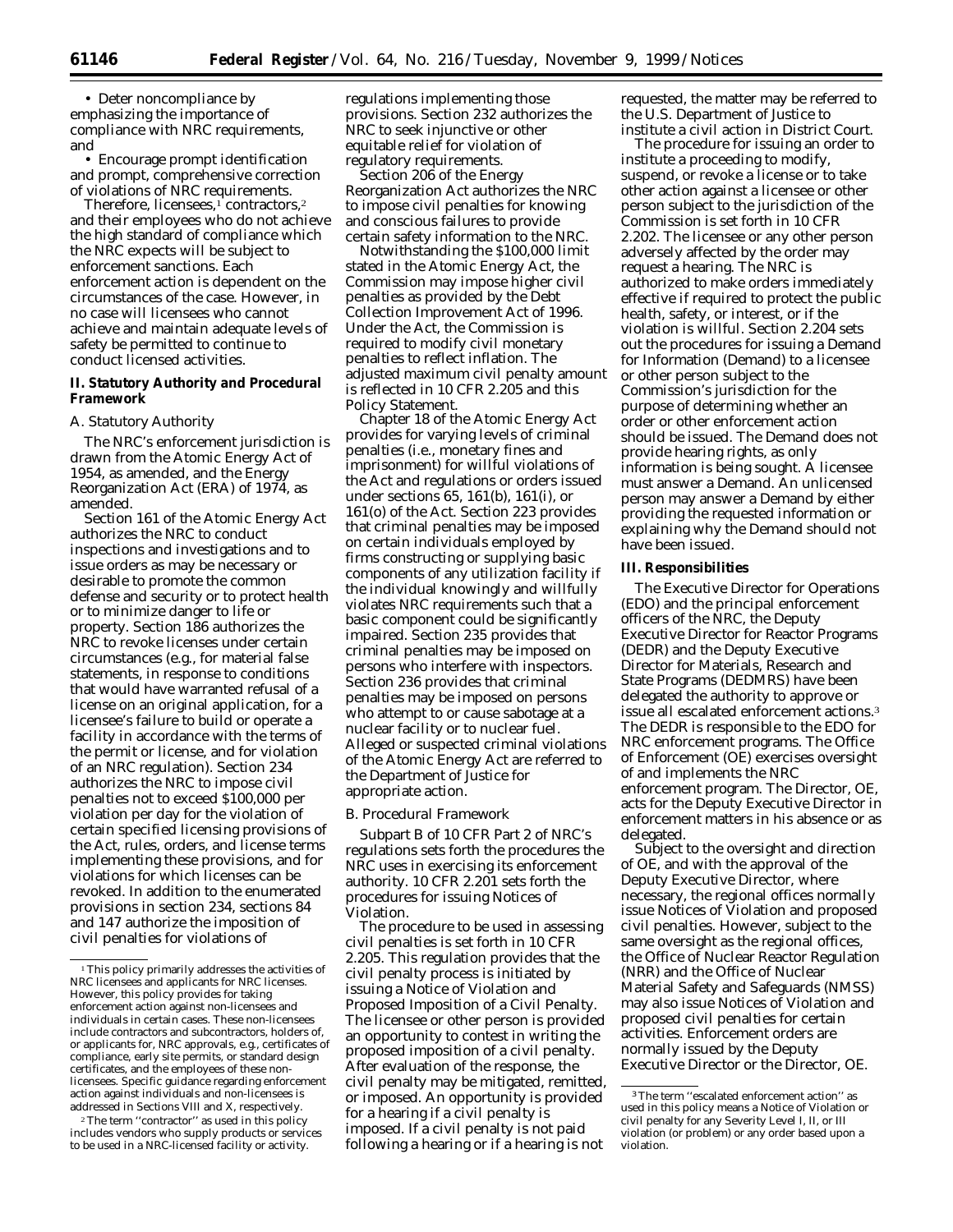However, orders may also be issued by the EDO, especially those involving the more significant matters. The Directors of NRR and NMSS have also been delegated authority to issue orders, but it is expected that normal use of this authority by NRR and NMSS will be confined to actions not associated with compliance issues. The Chief Financial Officer has been delegated the authority to issue orders where licensees violate Commission regulations by nonpayment of license and inspection fees.

In recognition that the regulation of nuclear activities in many cases does not lend itself to a mechanistic treatment, judgment and discretion must be exercised in determining the severity levels of the violations and the appropriate enforcement sanctions, including the decision to issue a Notice of Violation, or to propose or impose a civil penalty and the amount of this penalty, after considering the general principles of this statement of policy and the significance of the violations and the surrounding circumstances.

Unless Commission consultation or notification is required by this policy, the NRC staff may depart, where warranted in the public's interest, from this policy as provided in Section VII, ''Exercise of Discretion.''

The Commission will be provided written notification for the following situations:

(1) All enforcement actions involving civil penalties or orders;

(2) The first time that discretion is exercised for a plant that meets the criteria of Section VII.B.2;

(3) (Where appropriate, based on the uniqueness or significance of the issue) when discretion is exercised for violations that meet the criteria of Section VII.B.6; and

(4) All Notices of Enforcement Discretion (NOEDs) issued involving natural events, such as severe weather conditions.

The Commission will be consulted prior to taking action in the following situations (unless the urgency of the situation dictates immediate action):

(1) An action affecting a licensee's operation that requires balancing the public health and safety or common defense and security implications of not operating against the potential radiological or other hazards associated with continued operation (cases involving severe weather or other natural phenomena may be addressed by the staff without prior Commission consultation in accordance with Section VII.C);

(2) Proposals to impose a civil penalty for a single violation or problem that is greater than 3 times the Severity Level

I value shown in Table 1A for that class of licensee;

(3) Any proposed enforcement action that involves a Severity Level I violation;

(4) Any action the EDO believes warrants Commission involvement;

(5) Any proposed enforcement case involving an Office of Investigations (OI) report where the NRC staff (other than the OI staff) does not arrive at the same conclusions as those in the OI report concerning issues of intent if the Director of OI concludes that Commission consultation is warranted; and

(6) Any proposed enforcement action on which the Commission asks to be consulted.

#### **IV. Significance of Violations**

Regulatory requirements 4 have varying degrees of safety, safeguards, or environmental significance. Therefore, the relative importance or significance of each violation is assessed as the first step in the enforcement process. Following this assessment, a commensurate severity level may be assigned to help determine and develop the appropriate enforcement sanction.

#### *A. Assessing Significance*

In assessing the significance of a noncompliance, the NRC considers four specific issues: (1) actual safety consequences; (2) potential safety consequences, including the consideration of risk information; (3) potential for impacting the NRC's ability to perform its regulatory function; and (4) any willful aspects of the violation.

#### 1. Actual Safety Consequences

In evaluating actual safety consequences, the NRC considers issues such as actual onsite or offsite releases of radiation, onsite or offsite radiation exposures, accidental criticalities, core damage, loss of significant safety barriers, loss of control of radioactive material or radiological emergencies.

## 2. Potential Safety Consequences

In evaluating potential safety consequences, the NRC considers the realistic likelihood of affecting safety, *i.e.,* the existence of credible scenarios with potentially significant actual consequences. The NRC will use risk information wherever possible in assessing significance and assigning severity levels. A higher severity may be warranted for violations that have greater risk significance and a lower

severity level may be appropriate for issues that have low risk significance. Duration is an appropriate consideration in assessing the significance of violations.

#### 3. Impacting the Regulatory Process

The NRC considers the safety implications of noncompliances which may impact the NRC's ability to carry out its statutory mission. Noncompliances may be significant because they may challenge the regulatory envelope upon which certain activities were licensed. These types of violations include failures such as: failures to provide complete and accurate information, failures to receive prior NRC approval for changes in licensed activities, failures to notify NRC of changes in licensed activities, failure to perform 10 CFR 50.59 analysis, reporting failures, *etc.* Even inadvertent reporting failures are important because many of the surveillance, quality control, and auditing systems on which both the NRC and its licensees rely in order to monitor compliance with safety standards are based primarily on complete, accurate and timely recordkeeping and reporting. The existence of a regulatory process violation does not automatically mean that the issue is safety significant. In determining the significance of a violation, the NRC will consider appropriate factors for the particular regulatory process violation. These factors may include: the significance of the underlying issue, whether the failure actually impeded or influenced regulatory action, the level of individuals involved in the failure and the reasonableness of the failure given their position and training, and whether the failure invalidates the licensing basis. Factors to consider for failures to provide complete and accurate information are addressed in Section IX of this policy.

Unless otherwise categorized in the Supplements to this policy statement, the severity level of a violation involving the failure to make a required report to the NRC will be based upon the significance of and the circumstances surrounding the matter that should have been reported. However, the severity level of an untimely report, in contrast to no report, may be reduced depending on the circumstances surrounding the matter. A licensee will not normally be cited for a failure to report a condition or event unless the licensee was actually aware of the condition or event that it failed to report. A licensee will, on the other hand, normally be cited for a failure to

<sup>4</sup>The term ''requirement'' as used in this policy means a legally binding requirement such as a statute, regulation, license condition, technical specification, or order.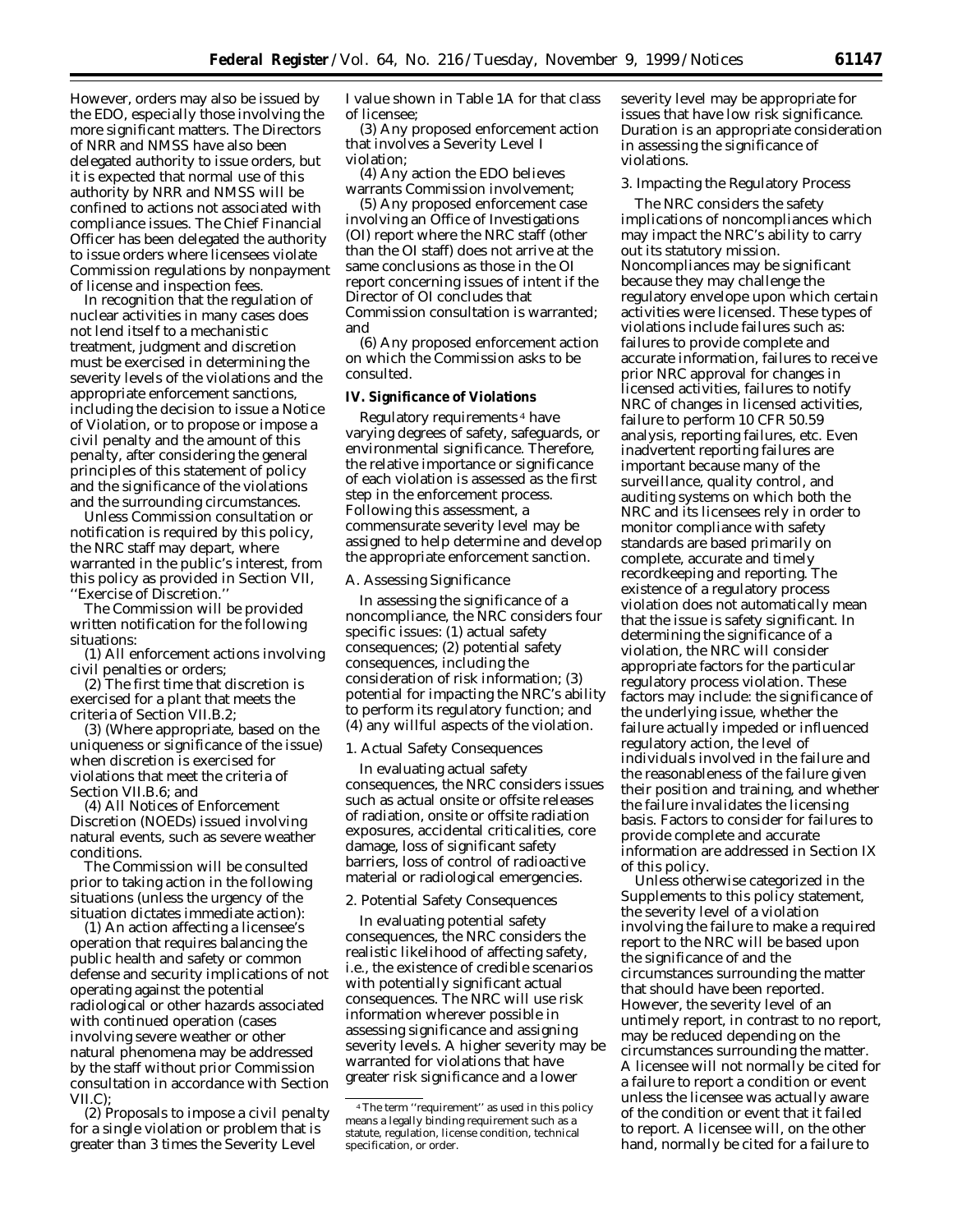report a condition or event if the licensee knew of the information to be reported, but did not recognize that it was required to make a report.

### 4. Willful Violations

Willful violations are by definition of particular concern to the Commission because its regulatory program is based on licensees and their contractors, employees, and agents acting with integrity and communicating with candor. Willful violations cannot be tolerated by either the Commission or a licensee. Therefore, a violation may be considered more significant than the underlying noncompliance if it includes indications of willfulness. The term ''willfulness'' as used in this policy embraces a spectrum of violations ranging from deliberate intent to violate or falsify to and including careless disregard for requirements. Willfulness does not include acts which do not rise to the level of careless disregard, *e.g.,* negligence, inadvertent clerical errors in a document submitted to the NRC. In determining the significance of a violation involving willfulness, consideration will be given to such factors as the position and responsibilities of the person involved in the violation (*e.g.,* licensee official 5 or non-supervisory employee), the significance of any underlying violation, the intent of the violator (*i.e.,* careless disregard or deliberateness), and the economic or other advantage, if any, gained as a result of the violation. The relative weight given to each of these factors in arriving at the significance assessment will be dependent on the circumstances of the violation. However, if a licensee refuses to correct a minor violation within a reasonable time such that it willfully continues, the violation should be considered at least more than minor. Licensees are expected to take significant remedial action in responding to willful violations commensurate with the circumstances such that it demonstrates the seriousness of the violation thereby creating a deterrent effect within the licensee's organization.

#### *B. Assigning Severity Level*

For purposes of formal enforcement action, violations are normally categorized in terms of four levels of severity to show their relative importance or significance within each of the following eight activity areas: I. Reactor Operations;

- II. Facility Construction;
- III. Safeguards;
- IV. Health Physics;
- V. Transportation;
- VI. Fuel Cycle and Materials Operations;
- VII. Miscellaneous Matters; and
- VIII. Emergency Preparedness.

Licensed activities will be placed in the activity area most suitable in light of the particular violation involved including activities not directly covered by one of the above listed areas, *e.g.,* export license activities. Within each activity area, Severity Level I has been assigned to violations that are the most significant and Severity Level IV violations are the least significant. Severity Level I and II violations are of very significant regulatory concern<sup>6</sup>. In general, violations that are included in these severity categories involve actual or high potential consequences on public health and safety. Severity Level III violations are cause for significant regulatory concern. Severity Level IV violations are less serious but are of more than minor concern. Violations at Severity Level IV involve noncompliance with NRC requirements that are not considered significant based on risk. This should not be misunderstood to imply that Severity Level IV issues have no risk significance.

The Commission recognizes that there are other violations of minor safety or environmental concern which are below the level of significance of Severity Level IV violations. These minor violations are not the subject of formal enforcement action and are not usually described in inspection reports. To the extent such violations are described, they will be noted as violations of minor significance that are not subject to formal enforcement action.

Comparisons of significance between activity areas are inappropriate. For example, the immediacy of any hazard to the public associated with Severity Level I violations in Reactor Operations is not directly comparable to that associated with Severity Level I violations in Facility Construction.

Supplements I through VIII provide examples and serve as guidance in

determining the appropriate severity level for violations in each of the eight activity areas. However, the examples are neither exhaustive nor controlling. In addition, these examples do not create new requirements. Each is designed to illustrate the significance that the NRC places on a particular type of violation of NRC requirements. Each of the examples in the supplements is predicated on a violation of a regulatory requirement.

The NRC reviews each case being considered for enforcement action on its own merits to ensure that the severity of a violation is characterized at the level best suited to the significance of the particular violation.

## **V. Predecisional Enforcement Conferences**

Whenever the NRC has learned of the existence of a potential violation for which escalated enforcement action appears to be warranted, or recurring nonconformance on the part of a contractor, the NRC may provide an opportunity for a predecisional enforcement conference with the licensee, contractor, or other person before taking enforcement action. The purpose of the conference is to obtain information that will assist the NRC in determining the appropriate enforcement action, such as: (1) A common understanding of facts, root causes and missed opportunities associated with the apparent violations; (2) a common understanding of corrective actions taken or planned; and (3) a common understanding of the significance of issues and the need for lasting comprehensive corrective action.

If the NRC concludes that it has sufficient information to make an informed enforcement decision, a conference will not normally be held. However, an opportunity for a conference will normally be provided before issuing an order based on a violation of the rule on Deliberate Misconduct or a civil penalty to an unlicensed person. If a conference is not held, the licensee may be requested to provide a written response to an inspection report, if issued, as to the licensee's views on the apparent violations and their root causes and a description of planned or implemented corrective actions. However, if the NRC has sufficient information to conclude that a civil penalty is not warranted, it may proceed to issue an enforcement action without first obtaining the licensee's response to the inspection report.

During the predecisional enforcement conference, the licensee, contractor, or other persons will be given an

 $^{\mathrm{5}}$  The term ''licensee official'' as used in this policy statement means a first-line supervisor or above, a licensed individual, a radiation safety officer, or an authorized user of licensed material whether or not listed on a license. Notwithstanding an individual's job title, severity level categorization for willful acts involving individuals who can be considered licensee officials will consider several factors, including the position of the individual relative to the licensee's organizational structure and the individual's responsibilities relative to the oversight of licensed activities and to the use of licensed material.

<sup>6</sup>Regulatory concern pertains to primary NRC regulatory responsibilities, *i.e.,* safety, safeguards, and the environment.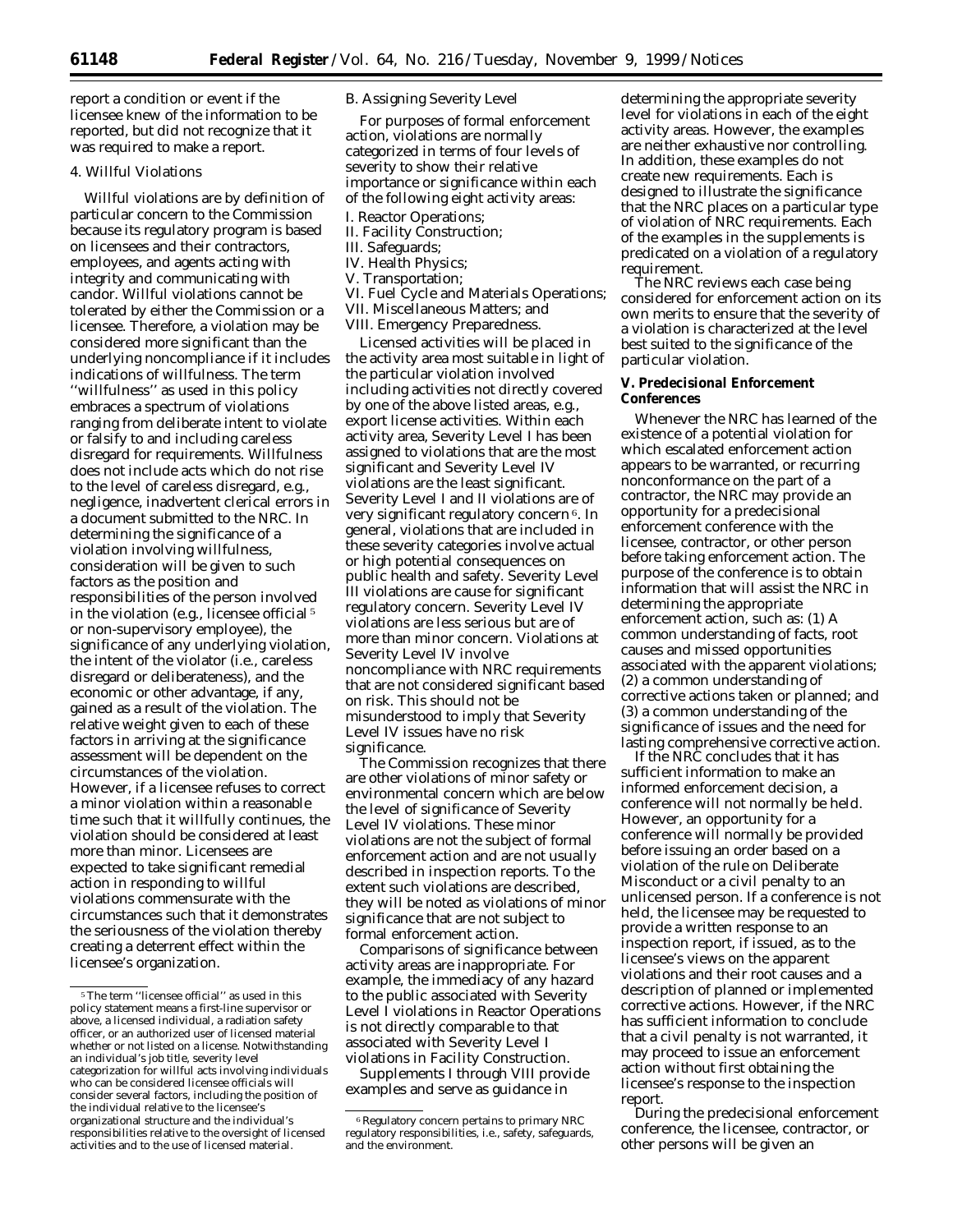opportunity to provide information consistent with the purpose of the conference, including an explanation to the NRC of the immediate corrective actions (if any) that were taken following identification of the potential violation or nonconformance and the long-term comprehensive actions that were taken or will be taken to prevent recurrence. Licensees, contractors, or other persons will be told when a meeting is a predecisional enforcement conference.

A predecisional enforcement conference is a meeting between the NRC and the licensee. Conferences are normally held in the regional offices and are normally open to public observation. Conferences will not normally be open to the public if the enforcement action being contemplated:

(1) Would be taken against an individual, or if the action, though not taken against an individual, turns on whether an individual has committed wrongdoing;

(2) Involves significant personnel failures where the NRC has requested that the individual(s) involved be present at the conference;

(3) Is based on the findings of an NRC Office of Investigations report that has not been publicly disclosed; or

(4) Involves safeguards information, Privacy Act information, or information which could be considered proprietary;

In addition, conferences will not normally be open to the public if:

(5) The conference involves medical misadministrations or overexposures and the conference cannot be conducted without disclosing the exposed individual's name; or

(6) The conference will be conducted by telephone or the conference will be conducted at a relatively small licensee's facility.

Notwithstanding meeting any of these criteria, a conference may still be open if the conference involves issues related to an ongoing adjudicatory proceeding with one or more interveners or where the evidentiary basis for the conference is a matter of public record, such as an adjudicatory decision by the Department of Labor. In addition, notwithstanding the above normal criteria for opening or closing conferences, with the approval of the Executive Director for Operations, conferences may either be open or closed to the public after balancing the benefit of the public's observation against the potential impact on the agency's decision-making process in a particular case.

The NRC will notify the licensee that the conference will be open to public observation. Consistent with the

agency's policy on open meetings (included on the NRC's Public Meeting Web site), the NRC intends to announce open conferences normally at least 10 calendar days in advance of conferences. Conferences will be announced on the Internet at the NRC Office of Enforcement's homepage (*www.nrc.gov/OE*) and on the Public Meeting Web site (*www.nrc.gov/NRC/ PUBLIC/meet.html*). Individuals who do not have Internet access may get assistance on scheduled conferences by contacting the NRC staff at the Public Document Room, by calling toll-free 1– 800–397–4209. In addition, the NRC will normally issue a press release and notify appropriate State liaison officers that a predecisional enforcement conference has been scheduled and that it is open to public observation.

The public attending open conferences may observe but may not participate in the conference. It is noted that the purpose of conducting open conferences is not to maximize public attendance, but rather to provide the public with opportunities to be informed of NRC activities consistent with the NRC's ability to exercise its regulatory and safety responsibilities. Therefore, members of the public will be allowed access to the NRC regional offices to attend open enforcement conferences in accordance with the ''Standard Operating Procedures For Providing Security Support For NRC Hearings and Meetings,'' published November 1, 1991 (56 FR 56251). These procedures provide that visitors may be subject to personnel screening, that signs, banners, posters, etc., not larger than 18′′ be permitted, and that disruptive persons may be removed. The open conference will be terminated if disruption interferes with a successful conference. NRC's Predecisional Enforcement Conferences (whether open or closed) normally will be held at the NRC's regional offices or in NRC Headquarters Offices and not in the vicinity of the licensee's facility.

For a case in which an NRC Office of Investigations (OI) report finds that discrimination as defined under 10 CFR 50.7 (or similar provisions in Parts 30, 40, 60, 70, or 72) has occurred, the OI report may be made public, subject to withholding certain information (*i.e.,* after appropriate redaction), in which case the associated predecisional enforcement conference will normally be open to public observation. In a conference where a particular individual is being considered potentially responsible for the discrimination, the conference will remain closed. In either case (i.e., whether the conference is open or

closed), the employee or former employee who was the subject of the alleged discrimination (hereafter referred to as ''complainant'') will normally be provided an opportunity to participate in the predecisional enforcement conference with the licensee/employer. This participation will normally be in the form of a complainant statement and comment on the licensee's presentation, followed in turn by an opportunity for the licensee to respond to the complainant's presentation. In cases where the complainant is unable to attend in person, arrangements will be made for the complainant's participation by telephone or an opportunity given for the complainant to submit a written response to the licensee's presentation. If the licensee chooses to forego an enforcement conference and, instead, responds to the NRC's findings in writing, the complainant will be provided the opportunity to submit written comments on the licensee's response. For cases involving potential discrimination by a contractor, any associated predecisional enforcement conference with the contractor would be handled similarly. These arrangements for complainant participation in the predecisional enforcement conference are not to be conducted or viewed in any respect as an adjudicatory hearing. The purpose of the complainant's participation is to provide information to the NRC to assist it in its enforcement deliberations.

A predecisional enforcement conference may not need to be held in cases where there is a full adjudicatory record before the Department of Labor. If a conference is held in such cases, generally the conference will focus on the licensee's corrective action. As with discrimination cases based on OI investigations, the complainant may be allowed to participate.

Members of the public attending open conferences will be reminded that (1) The apparent violations discussed at predecisional enforcement conferences are subject to further review and may be subject to change prior to any resulting enforcement action and (2) the statements of views or expressions of opinion made by NRC employees at predecisional enforcement conferences, or the lack thereof, are not intended to represent final determinations or beliefs.

When needed to protect the public health and safety or common defense and security, escalated enforcement action, such as the issuance of an immediately effective order, will be taken before the conference. In these cases, a conference may be held after the escalated enforcement action is taken.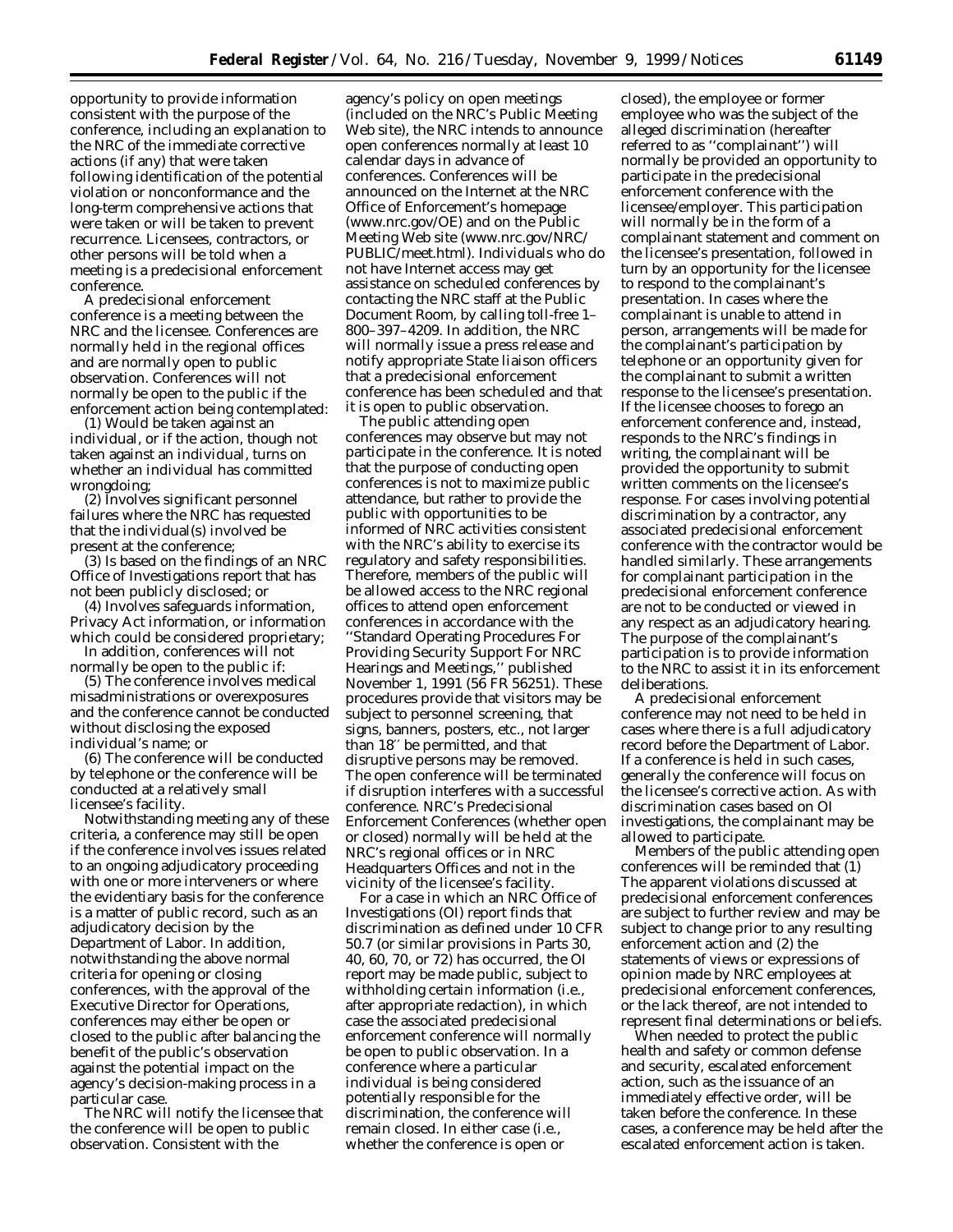#### **VI. Enforcement Actions**

This section describes the enforcement sanctions available to the NRC and specifies the conditions under which each may be used. The basic enforcement sanctions are Notices of Violation, civil penalties, and orders of various types. As discussed further in Section VI.D, related administrative actions such as Notices of Nonconformance, Notices of Deviation, Confirmatory Action Letters, Letters of Reprimand, and Demands for Information are used to supplement the enforcement program. In selecting the enforcement sanctions or administrative actions, the NRC will consider enforcement actions taken by other Federal or State regulatory bodies having concurrent jurisdiction, such as in transportation matters.

Usually, whenever a violation of NRC requirements of more than a minor concern is identified, enforcement action is taken. The nature and extent of the enforcement action is intended to reflect the seriousness of the violation involved.

However, circumstances regarding the violation findings may warrant discretion being exercised such that the NRC refrains from issuing a Notice of Violation or other enforcement action. (See Section VII.B, ''Mitigation of Enforcement Sanctions.'')

## *A. Notice of Violation*

A Notice of Violation is a written notice setting forth one or more violations of a legally binding requirement. The Notice of Violation normally requires the recipient to provide a written statement describing (1) the reasons for the violation or, if contested, the basis for disputing the violation; (2) corrective steps that have been taken and the results achieved; (3) corrective steps that will be taken to prevent recurrence; and (4) the date when full compliance will be achieved. The NRC may waive all or portions of a written response to the extent relevant information has already been provided to the NRC in writing or documented in an NRC inspection report. The NRC may require responses to Notices of Violation to be under oath. Normally, responses under oath will be required only in connection with Severity Level I, II, or III violations or orders.

The NRC uses the Notice of Violation as the usual method for formalizing the existence of a violation. Issuance of a Notice of Violation is normally the only enforcement action taken, except in cases where the criteria for issuance of civil penalties and orders, as set forth in Sections VI.B and VI.C, respectively, are met.

#### *B. Civil Penalty*

A civil penalty is a monetary penalty that may be imposed for violation of (1) certain specified licensing provisions of the Atomic Energy Act or supplementary NRC rules or orders; (2) any requirement for which a license may be revoked; or (3) reporting requirements under section 206 of the Energy Reorganization Act. Civil penalties are designed to deter future violations both by the involved licensee as well as by other licensees conducting similar activities and to emphasize the need for licensees to identify violations and take prompt comprehensive corrective action.

Civil penalties are considered for Severity Level III violations. In addition, civil penalties will normally be assessed for Severity Level I and II violations and knowing and conscious violations of the reporting requirements of section 206 of the Energy Reorganization Act.

Civil penalties are used to encourage prompt identification and prompt and comprehensive correction of violations, to emphasize compliance in a manner that deters future violations, and to serve to focus licensees' attention on significant violations.

Although management involvement, direct or indirect, in a violation may lead to an increase in the civil penalty, the lack of management involvement may not be used to mitigate a civil penalty. Allowing mitigation in the latter case could encourage the lack of management involvement in licensed activities and a decrease in protection of the public health and safety.

#### 1. Base Civil Penalty

The NRC imposes different levels of penalties for different severity level violations and different classes of licensees, contractors, and other persons. Tables 1A and 1B show the base civil penalties for various reactor, fuel cycle, and materials programs. (Civil penalties issued to individuals are determined on a case-by-case basis.) The structure of these tables generally takes into account the gravity of the violation as a primary consideration and the ability to pay as a secondary consideration. Generally, operations involving greater nuclear material inventories and greater potential consequences to the public and licensee employees receive higher civil penalties. Regarding the secondary factor of ability of various classes of licensees to pay the civil penalties, it is not the NRC's intention that the economic impact of a civil penalty be so

severe that it puts a licensee out of business (orders, rather than civil penalties, are used when the intent is to suspend or terminate licensed activities) or adversely affects a licensee's ability to safely conduct licensed activities. The deterrent effect of civil penalties is best served when the amounts of the penalties take into account a licensee's ability to pay. In determining the amount of civil penalties for licensees for whom the tables do not reflect the ability to pay or the gravity of the violation, the NRC will consider as necessary an increase or decrease on a case-by-case basis. Normally, if a licensee can demonstrate financial hardship, the NRC will consider payments over time, including interest, rather than reducing the amount of the civil penalty. However, where a licensee claims financial hardship, the licensee will normally be required to address why it has sufficient resources to safely conduct licensed activities and pay license and inspection fees.

# TABLE 1A.—BASE CIVIL PENALTIES

| a. Power reactors and gaseous<br>diffusion plants                   | \$110,000 |
|---------------------------------------------------------------------|-----------|
| b. Fuel fabricators authorized to                                   |           |
| possess Category I or II quan-<br>tities of SNM                     | 55,000    |
| c. Fuel fabricators, industrial                                     |           |
| processors, <sup>1</sup> and independent                            |           |
| spent fuel and monitored re-                                        |           |
| trievable storage installations<br>d. Test reactors, mills and ura- | 27.500    |
| nium conversion facilities, con-                                    |           |
| tractors, waste disposal licens-                                    |           |
| ees, industrial radiographers,                                      |           |
| and other large material users                                      | 11,000    |
| e. Research reactors, academic,                                     |           |
| medical, or other small mate-<br>rial users <sup>2</sup>            |           |
|                                                                     | 5.5       |

1 Large firms engaged in manufacturing or distribution of byproduct, source, or special nuclear material.

<sup>2</sup>This applies to nonprofit institutions not otherwise categorized in this table, mobile nuclear services, nuclear pharmacies, and physician offices.

## TABLE 1B.—BASE CIVIL PENALTIES

| Severity level | Base civil<br>penalty<br>amount<br>(Percent of<br>amount list-<br>ed in Table<br>(A) |
|----------------|--------------------------------------------------------------------------------------|
| Н              | 100<br>80<br>50                                                                      |

#### 2. Civil Penalty Assessment

In an effort to (1) emphasize the importance of adherence to requirements and (2) reinforce prompt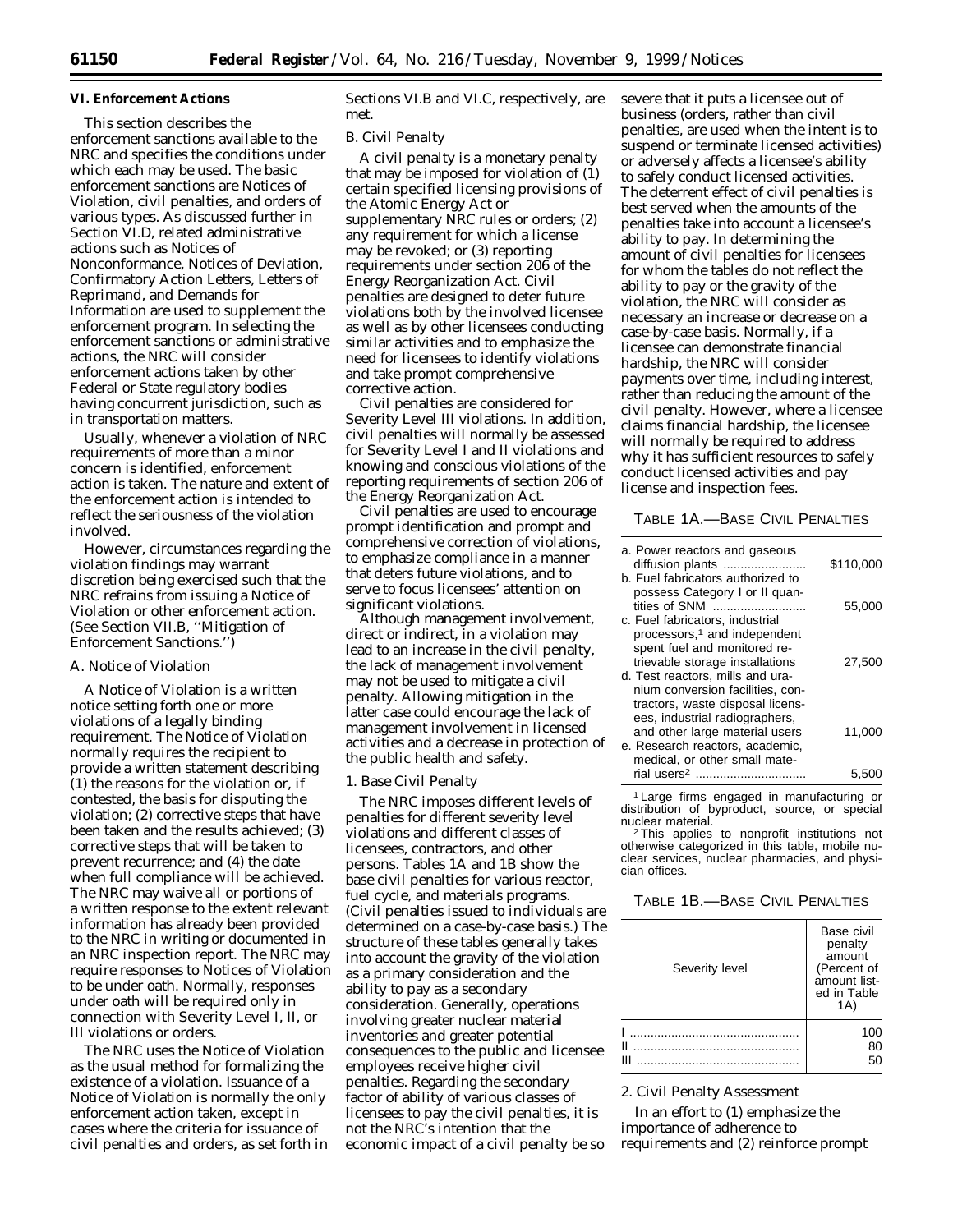self-identification of problems and root causes and prompt and comprehensive correction of violations, the NRC reviews each proposed civil penalty on its own merits and, after considering all relevant circumstances, may adjust the base civil penalties shown in Table 1A and 1B for Severity Level I, II, and III violations as described below.

The civil penalty assessment process considers four decisional points: (a) Whether the licensee has had any

previous escalated enforcement action (regardless of the activity area) during the past 2 years or past 2 inspections, whichever is longer; (b) whether the licensee should be given credit for actions related to identification; (c) whether the licensee's corrective actions are prompt and comprehensive; and (d) whether, in view of all the circumstances, the matter in question requires the exercise of discretion. Although each of these decisional

points may have several associated considerations for any given case, the outcome of the assessment process for each violation or problem, absent the exercise of discretion, is limited to one of the following three results: no civil penalty, a base civil penalty, or a base civil penalty escalated by 100%. The flow chart presented below is a graphic representation of the civil penalty assessment process. **BILLING CODE 7590–01–P**



#### **BILLING CODE 7590–01–C**

*a. Initial escalated action.* When the NRC determines that a non-willful Severity Level III violation or problem has occurred, and the licensee has not had *any* previous escalated actions (regardless of the activity area) during the past 2 years or 2 inspections, whichever is longer, the NRC will consider whether the licensee's corrective action for the present violation or problem is reasonably prompt and comprehensive (see the discussion under Section VI.B.2.c, below). Using 2 years as the basis for assessment is expected to cover most situations, but considering a slightly longer or shorter period might be warranted based on the circumstances of a particular case. The starting point of this period should be considered the date when the licensee was put on notice of the need to take corrective action. For a licensee-identified violation or an event, this would be when the licensee is aware that a problem or violation exists requiring corrective action. For an NRC-identified violation, the starting point would be when the NRC puts the licensee on notice, which could be during the inspection, at the inspection exit meeting, or as part of post-inspection communication.

If the corrective action is judged to be prompt and comprehensive, a Notice of Violation normally should be issued

with no associated civil penalty. If the corrective action is judged to be less than prompt and comprehensive, the Notice of Violation normally should be issued with a base civil penalty.

*b. Credit for Actions Related to Identification.* (1) If a Severity Level I or II violation or a willful Severity Level III violation has occurred—or if, during the past 2 years or 2 inspections, whichever is longer, the licensee has been issued at least one other escalated action—the civil penalty assessment should normally consider the factor of identification in addition to corrective action (see the discussion under Section VI.B.2.c, below). As to identification, the NRC should consider whether the licensee should be given credit for actions related to identification.

In each case, the decision should be focused on identification of the problem requiring corrective action. In other words, although giving credit for Identification and Corrective Action should be separate decisions, the concept of Identification presumes that the identifier recognizes the existence of a problem, and understands that corrective action is needed. The decision on Identification requires considering all the circumstances of identification including:

(i) Whether the problem requiring corrective action was NRC-identified, licensee-identified, or revealed through an event; 7

(ii) Whether prior opportunities existed to identify the problem requiring corrective action, and if so, the age and number of those opportunities;

(iii) Whether the problem was revealed as the result of a licensee selfmonitoring effort, such as conducting an audit, a test, a surveillance, a design review, or troubleshooting;

(iv) For a problem revealed through an event, the ease of discovery, and the degree of licensee initiative in identifying the root cause of the problem and any associated violations;

(v) For NRC-identified issues, whether the licensee would likely have identified the issue in the same timeperiod if the NRC had not been involved;

<sup>7</sup>An ''event,'' as used here, means (1) an event characterized by an active adverse impact on equipment or personnel, readily obvious by human observation or instrumentation, or (2) a radiological impact on personnel or the environment in excess of regulatory limits, such as an overexposure, a release of radioactive material above NRC limits, or a loss of radioactive material. For example, an equipment failure discovered through a spill of liquid, a loud noise, the failure to have a system respond properly, or an annunciator alarm would be considered an event; a system discovered to be inoperable through a document review would not. Similarly, if a licensee discovered, through quarterly dosimetry readings, that employees have been inadequately monitored for radiation, the issue would normally be considered licenseeidentified; however, if the same dosimetry readings disclosed an overexposure, the issue would be considered an event.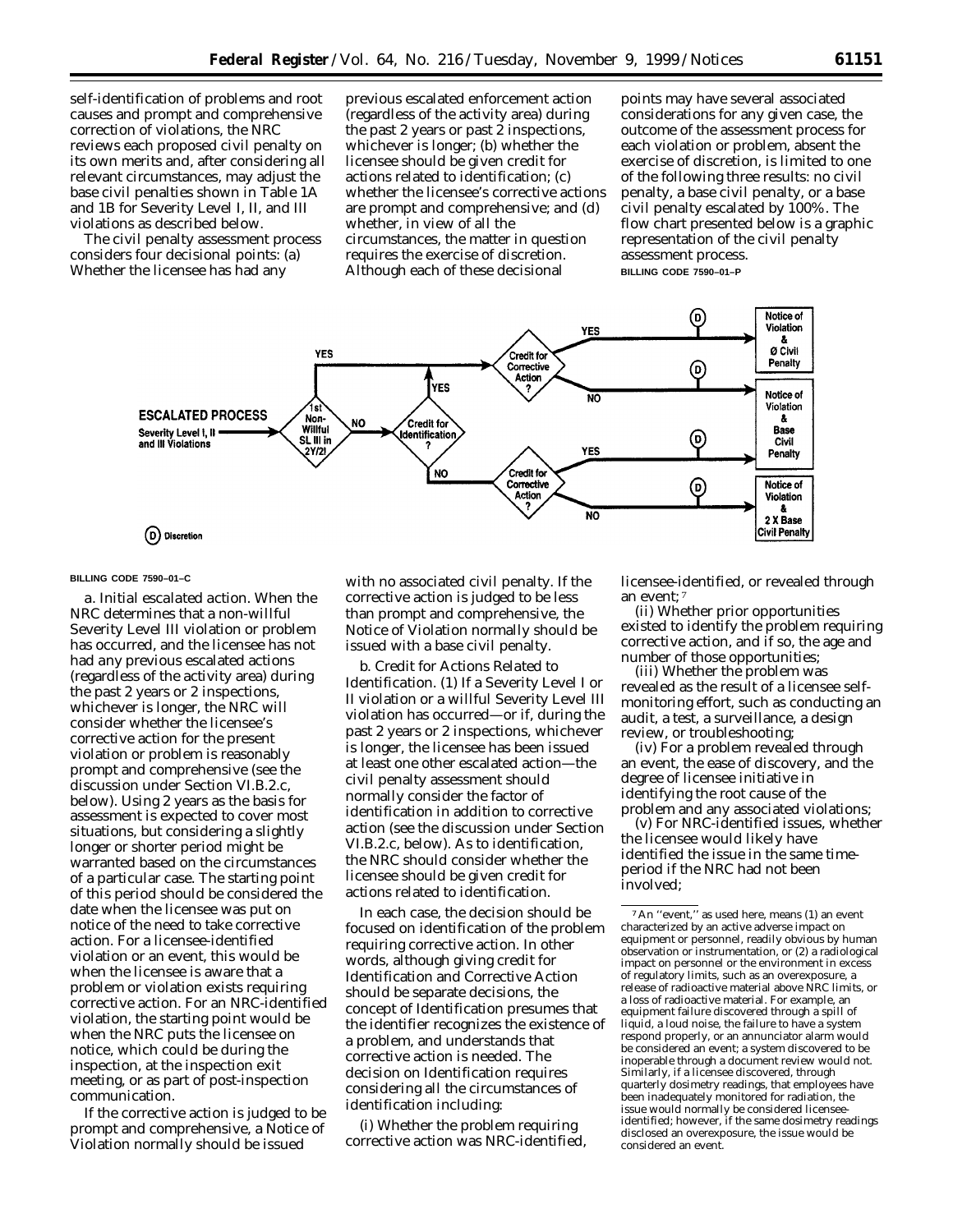(vi) For NRC-identified issues, whether the licensee should have identified the issue (and taken action) earlier; and

(vii) For cases in which the NRC identifies the overall problem requiring corrective action (*e.g.,* a programmatic issue), the degree of licensee initiative or lack of initiative in identifying the problem or problems requiring corrective action.

(2) Although some cases may consider all of the above factors, the importance of each factor will vary based on the type of case as discussed in the following general guidance:

(i) Licensee-Identified. When a problem requiring corrective action is licensee-identified (*i.e.,* identified before the problem has resulted in an event), the NRC should normally give the licensee credit for actions related to identification, regardless of whether prior opportunities existed to identify the problem.

(ii) Identified Through an Event. When a problem requiring corrective action is identified through an event, the decision on whether to give the licensee credit for actions related to identification normally should consider the ease of discovery, whether the event occurred as the result of a licensee selfmonitoring effort (*i.e.,* whether the licensee was ''looking for the problem''), the degree of licensee initiative in identifying the problem or problems requiring corrective action, and whether prior opportunities existed to identify the problem.

Any of these considerations may be overriding if particularly noteworthy or particularly egregious. For example, if the event occurred as the result of conducting a surveillance or similar self-monitoring effort (*i.e.,* the licensee was looking for the problem), the licensee should normally be given credit for identification. As a second instance, even if the problem was easily discovered (*e.g.,* revealed by a large spill of liquid), the NRC may choose to give credit because noteworthy licensee effort was exerted in ferreting out the root cause and associated violations, or simply because no prior opportunities (*e.g.,* procedural cautions, postmaintenance testing, quality control failures, readily observable parameter trends, or repeated or locked-in annunciator warnings) existed to identify the problem.

(iii) NRC-Identified. When a problem requiring corrective action is NRCidentified, the decision on whether to give the licensee credit for actions related to Identification should normally be based on an additional question: should the licensee have

reasonably identified the problem (and taken action) earlier?

In most cases, this reasoning may be based simply on the ease of the NRC inspector's discovery (*e.g.,* conducting a walkdown, observing in the control room, performing a confirmatory NRC radiation survey, hearing a cavitating pump, or finding a valve obviously out of position). In some cases, the licensee's missed opportunities to identify the problem might include a similar previous violation, NRC or industry notices, internal audits, or readily observable trends.

If the NRC identifies the violation but concludes that, under the circumstances, the licensee's actions related to Identification were not unreasonable, the matter would be treated as licensee-identified for purposes of assessing the civil penalty. In such cases, the question of Identification credit shifts to whether the licensee should be penalized for NRC's identification of the problem.

(iv) Mixed Identification. For ''mixed'' identification situations (*i.e.,* where multiple violations exist, some NRCidentified, some licensee-identified, or where the NRC prompted the licensee to take action that resulted in the identification of the violation), the NRC's evaluation should normally determine whether the licensee could reasonably have been expected to identify the violation in the NRC's absence. This determination should consider, among other things, the timing of the NRC's discovery, the information available to the licensee that caused the NRC concern, the specificity of the NRC's concern, the scope of the licensee's efforts, the level of licensee resources given to the investigation, and whether the NRC's path of analysis had been dismissed or was being pursued in parallel by the licensee.

In some cases, the licensee may have addressed the isolated symptoms of each violation (and may have identified the violations), but failed to recognize the common root cause and taken the necessary comprehensive action. Where this is true, the decision on whether to give licensee credit for actions related to Identification should focus on identification of the problem requiring corrective action (*e.g.,* the programmatic breakdown). As such, depending on the chronology of the various violations, the earliest of the individual violations might be considered missed opportunities for the licensee to have identified the larger problem.

(v) Missed Opportunities to Identify. Missed opportunities include prior notifications or missed opportunities to identify or prevent violations such as (1)

through normal surveillances, audits, or quality assurance (QA) activities; (2) through prior notice, *i.e.,* specific NRC or industry notification; or (3) through other reasonable indication of a potential problem or violation, such as observations of employees and contractors, and failure to take effective corrective steps. It may include findings of the NRC, the licensee, or industry made at other facilities operated by the licensee where it is reasonable to expect the licensee to take action to identify or prevent similar problems at the facility subject to the enforcement action at issue. In assessing this factor, consideration will be given to, among other things, the opportunities available to discover the violation, the ease of discovery, the similarity between the violation and the notification, the period of time between when the violation occurred and when the notification was issued, the action taken (or planned) by the licensee in response to the notification, and the level of management review that the notification received (or should have received).

The evaluation of missed opportunities should normally depend on whether the information available to the licensee should reasonably have caused action that would have prevented the violation. Missed opportunities is normally not applied where the licensee appropriately reviewed the opportunity for application to its activities and reasonable action was either taken or planned to be taken within a reasonable time.

In some situations the missed opportunity is a violation in itself. In these cases, unless the missed opportunity is a Severity Level III violation in itself, the missed opportunity violation may be grouped with the other violations into a single Severity Level III ''problem.'' However, if the missed opportunity is the only violation, then it should not normally be counted twice (*i.e.,* both as the violation and as a missed opportunity—''double counting'') unless the number of opportunities missed was particularly significant.

The timing of the missed opportunity should also be considered. While a rigid time-frame is unnecessary, a 2-year period should generally be considered for consistency in implementation, as the period reflecting relatively current performance.

(3) When the NRC determines that the licensee should receive credit for actions related to Identification, the civil penalty assessment should normally result in either no civil penalty or a base civil penalty, based on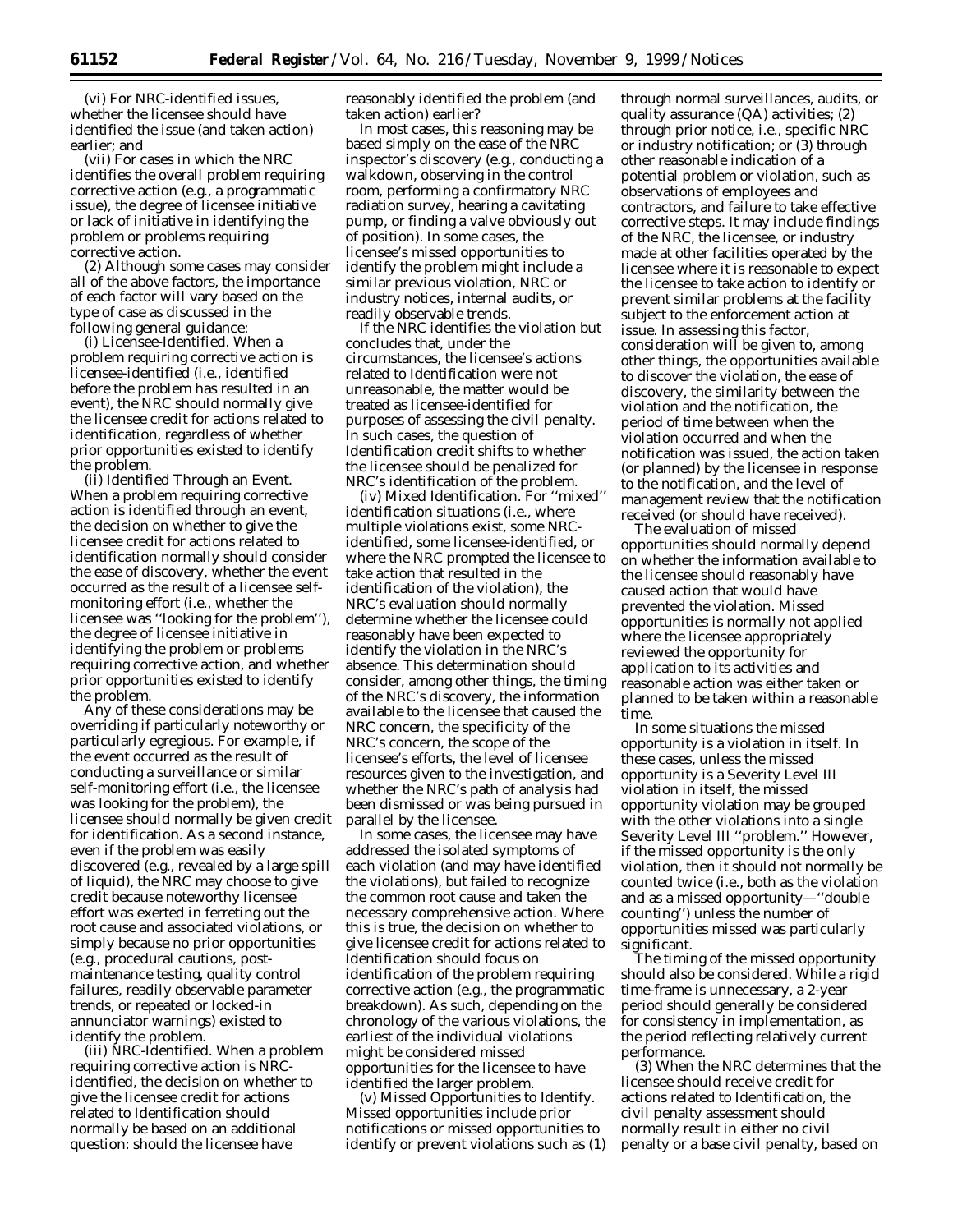whether Corrective Action is judged to be reasonably prompt and comprehensive. When the licensee is not given credit for actions related to Identification, the civil penalty assessment should normally result in a Notice of Violation with either a base civil penalty or a base civil penalty escalated by 100%, depending on the quality of Corrective Action, because the licensee's performance is clearly not acceptable.

*c. Credit for Prompt and Comprehensive Corrective Action.* The purpose of the Corrective Action factor is to encourage licensees to (1) take the immediate actions necessary upon discovery of a violation that will restore safety and compliance with the license, regulation(s), or other requirement(s); and (2) develop and implement (in a timely manner) the lasting actions that will not only prevent recurrence of the violation at issue, but will be appropriately comprehensive, given the significance and complexity of the violation, to prevent occurrence of violations with similar root causes.

Regardless of other circumstances (*e.g.,* past enforcement history, identification), the licensee's corrective actions should always be evaluated as part of the civil penalty assessment process. As a reflection of the importance given to this factor, an NRC judgment that the licensee's corrective action has not been prompt and comprehensive will always result in issuing at least a base civil penalty.

In assessing this factor, consideration will be given to the timeliness of the corrective action (including the promptness in developing the schedule for long term corrective action), the adequacy of the licensee's root cause analysis for the violation, and given the significance and complexity of the issue, the comprehensiveness of the corrective action (*i.e.,* whether the action is focused narrowly to the specific violation or broadly to the general area of concern). Even in cases when the NRC, at the time of the enforcement conference, identifies additional peripheral or minor corrective action still to be taken, the licensee may be given credit in this area, as long as the licensee's actions addressed the underlying root cause and are considered sufficient to prevent recurrence of the violation and similar violations.

Normally, the judgment of the adequacy of corrective actions will hinge on whether the NRC had to take action to focus the licensee's evaluative and corrective process in order to obtain comprehensive corrective action. This will normally be judged at the time of

the predecisional enforcement conference (*e.g.,* by outlining substantive additional areas where corrective action is needed). Earlier informal discussions between the licensee and NRC inspectors or management may result in improved corrective action, but should not normally be a basis to deny credit for Corrective Action. For cases in which the licensee does not get credit for actions related to Identification because the NRC identified the problem, the assessment of the licensee's corrective action should begin from the time when the NRC put the licensee on notice of the problem. Notwithstanding eventual good comprehensive corrective action, if immediate corrective action was not taken to restore safety and compliance once the violation was identified, corrective action would not be considered prompt and comprehensive.

Corrective action for violations involving discrimination should normally only be considered comprehensive if the licensee takes prompt, comprehensive corrective action that (1) addresses the broader environment for raising safety concerns in the workplace, and  $(2)$  provides a remedy for the particular discrimination at issue.

In response to violations of 10 CFR 50.59, corrective action should normally be considered prompt and comprehensive only if the licensee

(i) Makes a prompt decision on operability; and either

(ii) Makes a prompt evaluation under 10 CFR 50.59 if the licensee intends to maintain the facility or procedure in the as found condition; or

(iii) Promptly initiates corrective action consistent with Criterion XVI of 10 CFR 50, Appendix B, if it intends to restore the facility or procedure to the FSAR description.

*d. Exercise of Discretion.* As provided in Section VII, ''Exercise of Discretion,'' discretion may be exercised by either escalating or mitigating the amount of the civil penalty determined after applying the civil penalty adjustment factors to ensure that the proposed civil penalty reflects all relevant circumstances of the particular case. However, in no instance will a civil penalty for any one violation exceed \$110,000 per day.

#### *C. Orders*

An order is a written NRC directive to modify, suspend, or revoke a license; to cease and desist from a given practice or activity; or to take such other action as may be proper (see 10 CFR 2.202). Orders may also be issued in lieu of, or in addition to, civil penalties, as

appropriate for Severity Level I, II, or III violations. Orders may be issued as follows:

1. License Modification orders are issued when some change in licensee equipment, procedures, personnel, or management controls is necessary.

2. Suspension Orders may be used: (a) To remove a threat to the public health and safety, common defense and security, or the environment;

(b) To stop facility construction when, (i) Further work could preclude or significantly hinder the identification or correction of an improperly constructed safety-related system or component; or

(ii) The licensee's quality assurance program implementation is not adequate to provide confidence that construction activities are being properly carried out;

(c) When the licensee has not responded adequately to other enforcement action;

(d) When the licensee interferes with the conduct of an inspection or investigation; or

(e) For any reason not mentioned above for which license revocation is legally authorized.

Suspensions may apply to all or part of the licensed activity. Ordinarily, a licensed activity is not suspended (nor is a suspension prolonged) for failure to comply with requirements where such failure is not willful and adequate corrective action has been taken.

3. Revocation Orders may be used:

(a) When a licensee is unable or unwilling to comply with NRC requirements;

(b) When a licensee refuses to correct a violation;

(c) When licensee does not respond to a Notice of Violation where a response was required;

(d) When a licensee refuses to pay an applicable fee under the Commission's regulations; or

(e) For any other reason for which revocation is authorized under section 186 of the Atomic Energy Act (*e.g.,* any condition which would warrant refusal of a license on an original application).

4. Cease and Desist Orders may be used to stop an unauthorized activity that has continued after notification by the NRC that the activity is unauthorized.

5. Orders to non-licensees, including contractors and subcontractors, holders of NRC approvals, *e.g.,* certificates of compliance, early site permits, standard design certificates, or applicants for any of them, and to employees of any of the foregoing, are used when the NRC has identified deliberate misconduct that may cause a licensee to be in violation of an NRC requirement or where incomplete or inaccurate information is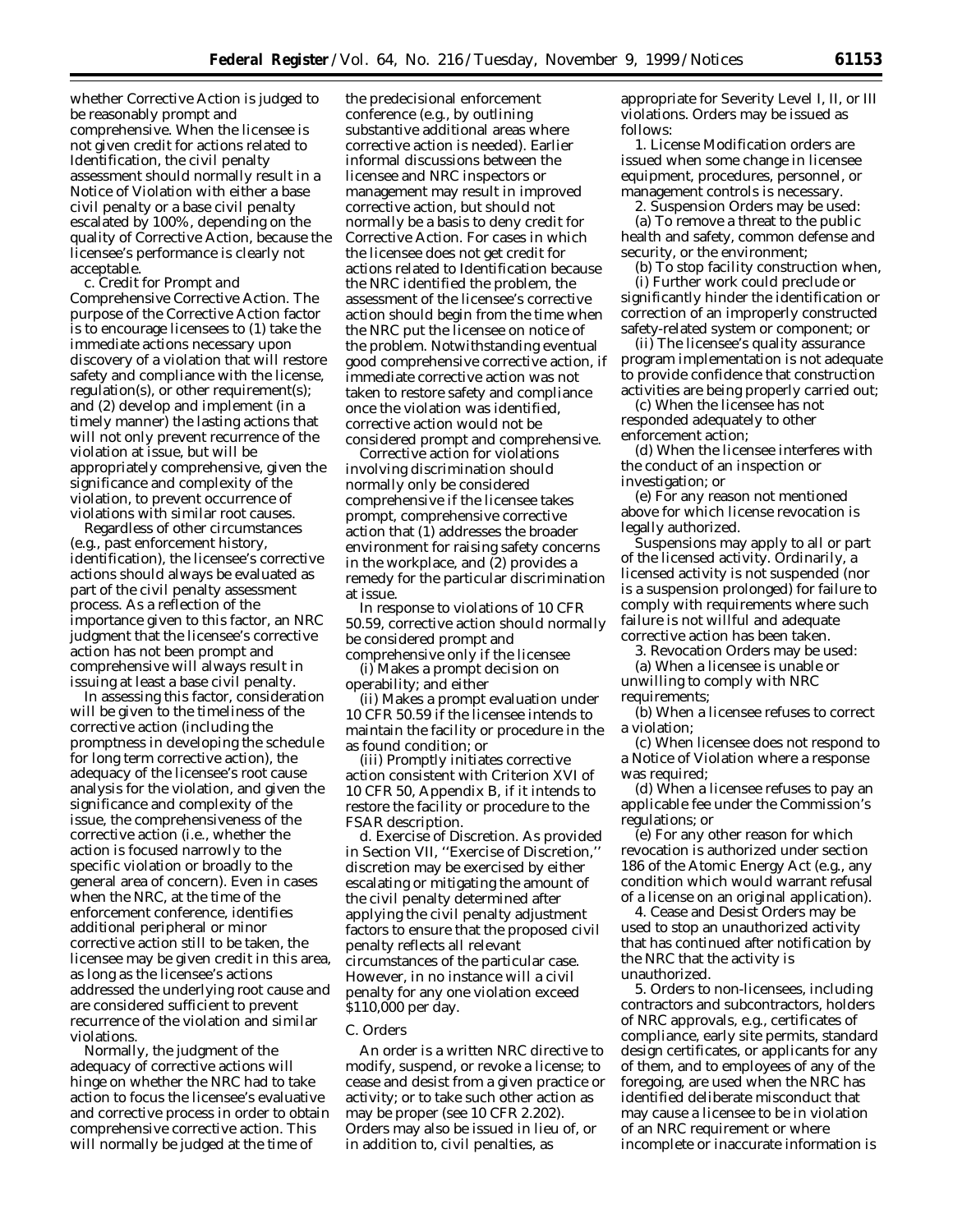deliberately submitted or where the NRC loses its reasonable assurance that the licensee will meet NRC requirements with that person involved in licensed activities.

Unless a separate response is warranted pursuant to 10 CFR 2.201, a Notice of Violation need not be issued where an order is based on violations described in the order. The violations described in an order need not be categorized by severity level.

Orders are made effective immediately, without prior opportunity for hearing, whenever it is determined that the public health, interest, or safety so requires, or when the order is responding to a violation involving willfulness. Otherwise, a prior opportunity for a hearing on the order is afforded. For cases in which the NRC believes a basis could reasonably exist for not taking the action as proposed, the licensee will ordinarily be afforded an opportunity to show why the order should not be issued in the proposed manner by way of a Demand for Information. (See 10 CFR 2.204)

## *D. Related Administrative Actions*

In addition to the formal enforcement actions, Notices of Violation, civil penalties, and orders, the NRC also uses administrative actions, such as Notices of Deviation, Notices of Nonconformance, Confirmatory Action Letters, Letters of Reprimand, and Demands for Information to supplement its enforcement program. The NRC expects licensees and contractors to adhere to any obligations and commitments resulting from these actions and will not hesitate to issue appropriate orders to ensure that these obligations and commitments are met.

1. Notices of Deviation are written notices describing a licensee's failure to satisfy a commitment where the commitment involved has not been made a legally binding requirement. A Notice of Deviation requests a licensee to provide a written explanation or statement describing corrective steps taken (or planned), the results achieved, and the date when corrective action will be completed.

2. Notices of Nonconformance are written notices describing contractors' failures to meet commitments which have not been made legally binding requirements by NRC. An example is a commitment made in a procurement contract with a licensee as required by 10 CFR Part 50, Appendix B. Notices of Nonconformances request non-licensees to provide written explanations or statements describing corrective steps (taken or planned), the results achieved, the dates when corrective actions will

be completed, and measures taken to preclude recurrence.

3. Confirmatory Action Letters are letters confirming a licensee's or contractor's agreement to take certain actions to remove significant concerns about health and safety, safeguards, or the environment.

4. Letters of Reprimand are letters addressed to individuals subject to Commission jurisdiction identifying a significant deficiency in their performance of licensed activities.

5. Demands for Information are demands for information from licensees or other persons for the purpose of enabling the NRC to determine whether an order or other enforcement action should be issued.

### **VII. Exercise of Discretion**

Notwithstanding the normal guidance contained in this policy, as provided in Section III, ''Responsibilities,'' the NRC may choose to exercise discretion and either escalate or mitigate enforcement sanctions within the Commission's statutory authority to ensure that the resulting enforcement action takes into consideration all of the relevant circumstances of the particular case.

#### *A. Escalation of Enforcement Sanctions*

The NRC considers violations categorized at Severity Level I, II, or III to be of significant regulatory concern. If the application of the normal guidance in this policy does not result in an appropriate sanction, with the approval of the Deputy Executive Director and consultation with the EDO and Commission, as warranted, the NRC may apply its full enforcement authority where the action is warranted. NRC action may include (1) escalating civil penalties; (2) issuing appropriate orders; and (3) assessing civil penalties for continuing violations on a per day basis, up to the statutory limit of \$110,000 per violation, per day.

#### 1. Civil Penalties

Notwithstanding the outcome of the normal civil penalty assessment process addressed in Section VI.B, the NRC may exercise discretion by either proposing a civil penalty where application of the factors would otherwise result in zero penalty or by escalating the amount of the resulting civil penalty (*i.e.,* base or twice the base civil penalty) to ensure that the proposed civil penalty reflects the significance of the circumstances. The Commission will be notified if the deviation in the amount of the civil penalty proposed under this discretion from the amount of the civil penalty assessed under the normal process is more than two times the base civil

penalty shown in Tables 1A and 1B. Examples when this discretion should be considered include, but are not limited to the following:

(a) Problems categorized at Severity Level I or II;

(b) Overexposures, or releases of radiological material in excess of NRC requirements;

(c) Situations involving particularly poor licensee performance, or involving willfulness;

(d) Situations when the licensee's previous enforcement history has been particularly poor, or when the current violation is directly repetitive of an earlier violation;

(e) Situations when the violation results in a substantial increase in risk, including cases in which the duration of the violation has contributed to the substantial increase;

(f) Situations when the licensee made a conscious decision to be in noncompliance in order to obtain an economic benefit;

(g) Cases involving the loss of a source. In addition, unless the licensee self-identifies and reports the loss to the NRC, these cases should normally result in a civil penalty in an amount at least in the order of the cost of an authorized disposal of the material or of the transfer of the material to an authorized recipient; or

(h) Severity Level II or III violations associated with departures from the Final Safety Analysis Report identified after March 30, 2000, for risk-significant items as defined by the licensee's maintenance rule program and March 30, 2001, for all other issues. Such a violation or problem would consider the number and nature of the violations, the severity of the violations, whether the violations were continuing, and who identified the violations (and if the licensee identified the violation, whether exercise of Section VII.B.3 enforcement discretion is warranted.)

### 2. Orders

The NRC may, where necessary or desirable, issues orders in conjunction with or in lieu of civil penalties to achieve or formalize corrective actions and to deter further recurrence of serious violations.

#### 3. Daily Civil Penalties

To recognize the added significance for those cases where a very strong message is warranted for a significant violation that continues for more than one day, the NRC may exercise discretion and assess a separate violation and attendant civil penalty up to the statutory limit of \$110,000 for each day the violation continues. The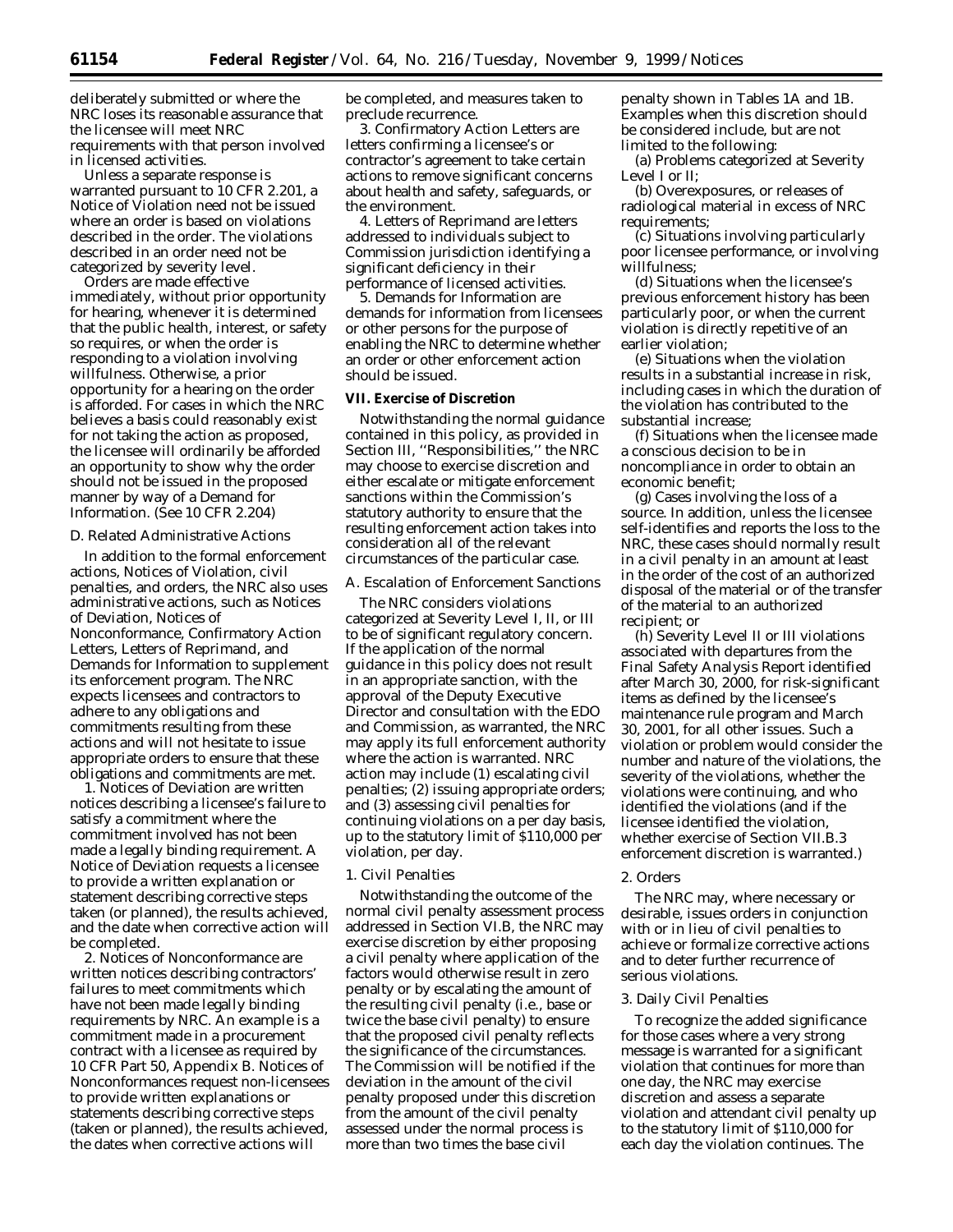NRC may exercise this discretion if a licensee was aware or clearly should have been aware of a violation, or if the licensee had an opportunity to identify and correct the violation but failed to do so.

#### *B. Mitigation of Enforcement Sanctions*

The NRC may exercise discretion and refrain from issuing a civil penalty and/ or a Notice of Violation after considering the general principles of this statement of policy and the surrounding circumstances. The approval of the Director, Office of Enforcement, with consultation with the Deputy Executive Director as warranted, is required for exercising discretion of the type described in Sections VII.B.1.a and VII.B.1.h where a willful violation is involved, and of the types described in Sections VII.B.2 through VII.B.6. The circumstances under which mitigation discretion should be considered include, but are not limited to the following:

### 1. Non-Cited Violations (NCVs)

A Non-Cited Violation (NCV) is defined as a Severity Level IV violation for which the staff chooses to exercise discretion in accordance with the Enforcement Policy and refrain from issuing a Notice of Violation pursuant to 10 CFR 2.201.

Severity Level IV violations are defined in the Enforcement Policy as violations of more than minor concern. Violations at Severity Level IV involve noncompliance with NRC requirements that are not considered significant based on risk. This should not be misunderstood to imply that Severity Level IV issues have no risk significance.

Exercising this type of discretion for Severity Level IV violations does not eliminate the NRC's emphasis on compliance with requirements nor the importance of maintaining safety. NRC inspectors will continue to identify and document Severity Level IV violations associated with matters they inspect. Doing so prompts licensees to take corrective actions and assures the public that violations are not ignored. This type of discretion is merely an option for dispositioning Severity Level IV violations; it does not change the threshold for Severity Level IV violations. This approach will allow licensees to dispute violations described as NCVs.

The specific criteria for exercising NCV discretion is described in the sections below.

a. Power Reactor Licensees. Severity Level IV violations at power reactors will normally be dispositioned as NCVs.

Notwithstanding that this is the normal policy, the disposition of a Severity Level IV violation as an NCV is still an exercise of discretion, in that the agency is making a conscious decision not to issue a legal citation (Notice of Violation) for a violation of the requirements. Severity Level IV violations will be described in inspection reports, although the NRC will close these violations based on their being entered into the licensee's corrective action program. At the time a violation is closed in an inspection report, the licensee may not have completed its corrective actions or begun the process to identify the root cause and develop action to prevent recurrence. Licensee actions will be taken commensurate with the established priorities and processes of the licensee's corrective action program. The NRC inspection program will provide an assessment of the effectiveness of the corrective action program. In addition to documentation in inspection reports, violations will be entered into the Plant Issues Matrix (PIM) that the NRC maintains for each facility to assist in identifying declining performance and determining repetitiveness.

Because the NRC will not normally obtain a written response from licensees describing actions taken to restore compliance and prevent recurrence of Severity Level IV violations, this enforcement approach places greater NRC reliance on licensee corrective action programs. Therefore, notwithstanding the normal approach of treating most Severity Level IV violations as NCVs, the NRC has identified four circumstances in which a written response to a Severity Level IV violation may be important. Any one of the following circumstances will result in consideration of a Notice of Violation (NOV) requiring a formal written response from a licensee.

1. The licensee failed to restore compliance within a reasonable time after a violation was identified.

2. The licensee did not place the violation into a corrective action program to address recurrence.

3. The violation is repetitive as a result of inadequate corrective action, and was identified by the NRC.

4. The violation was willful. Notwithstanding willfulness, an NCV may still be appropriate if:

(i) The licensee identified the violation and the information concerning the violation, if not required to be reported, was promptly provided to appropriate NRC personnel, such as a resident inspector or regional section or branch chief;

(ii) The violation involved the acts of a low-level individual (and not a licensee official as defined in Section  $IV.A);$ 

(iii) The violation appears to be the isolated action of the employee without management involvement and the violation was not caused by lack of management oversight as evidenced by either a history of isolated willful violations or a lack of adequate audits or supervision of employees; and

(iv) Significant remedial action commensurate with the circumstances was taken by the licensee such that it demonstrated the seriousness of the violation to other employees and contractors, thereby creating a deterrent effect within the licensee's organization. b.–g. [Reserved]

h. All Other Licensees. The NRC, with the approval of the Regional Administrator or his or her designee, may refrain from issuing an NOV for a Severity Level IV violation that is documented in an inspection report (or official field notes for some material cases) and described therein as an NCV provided that the inspection report includes a brief description of the corrective action and that the violation meets all of the following criteria:

1. It was identified by the licensee; 8 2. It was not a violation that could reasonably be expected to have been prevented by the licensee's corrective action for a previous violation or a previous licensee finding that occurred within the past 2 years of the inspection at issue, or the period within the last two inspections, whichever is longer;

3. It was or will be corrected within a reasonable time, by specific corrective action committed to by the licensee by the end of the inspection, including immediate corrective action and comprehensive corrective action to prevent recurrence; and

4. It was not a willful violation or if it was a willful violation;

(i) The information concerning the violation, if not required to be reported, was promptly provided to appropriate NRC personnel, such as a resident inspector or regional section or branch chief;

(ii) The violation involved the acts of a low-level individual (and not a licensee official as defined in Section  $IV.A$ ):

(iii) The violation appears to be the isolated action of the employee without

<sup>8</sup> Discretion is not warranted when a licensee identifies a violation as a result of an event where the root cause of the event is obvious or the licensee had prior opportunity to identify the problem but failed to take action that would have prevented the event. Discretion may be warranted if the licensee demonstrated initiative in identifying the violation's root cause.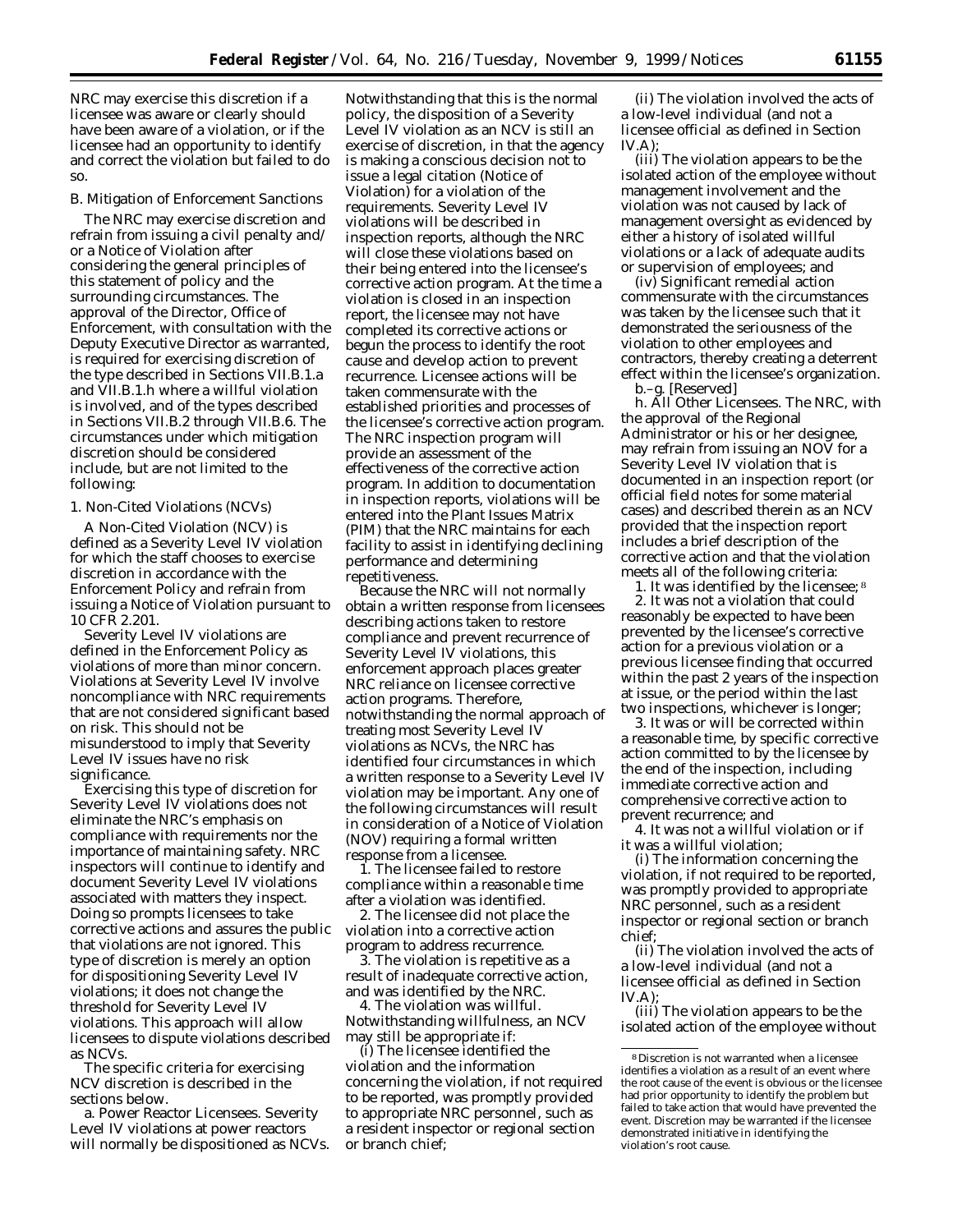management involvement and the violation was not caused by lack of management oversight as evidenced by either a history of isolated willful violations or a lack of adequate audits or supervision of employees; and

(iv) Significant remedial action commensurate with the circumstances was taken by the licensee such that it demonstrated the seriousness of the violation to other employees and contractors, thereby creating a deterrent effect within the licensee's organization.

2. Violations Identified During Extended Shutdowns or Work Stoppages

The NRC may refrain from issuing a Notice of Violation or a proposed civil penalty for a violation that is identified after (i) the NRC has taken significant enforcement action based upon a major safety event contributing to an extended shutdown of an operating reactor or a material licensee (or a work stoppage at a construction site), or (ii) the licensee enters an extended shutdown or work stoppage related to generally poor performance over a long period of time, provided that the violation is documented in an inspection report (or official field notes for some material cases) and that it meets all of the following criteria:

(a) It was either licensee-identified as a result of a comprehensive program for problem identification and correction that was developed in response to the shutdown or identified as a result of an employee allegation to the licensee; (If the NRC identifies the violation and all of the other criteria are met, the NRC should determine whether enforcement action is necessary to achieve remedial action, or if discretion may still be appropriate.)

(b) It is based upon activities of the licensee prior to the events leading to the shutdown;

(c) It would not be categorized at Severity Level I;

(d) It was not willful; and

(e) The licensee's decision to restart the plant requires NRC concurrence.

3. Violations Involving Old Design Issues

The NRC may refrain from proposing a civil penalty for a Severity Level II or III violation involving a past problem, such as in engineering, design, or installation, provided that the violation is documented in an inspection report (or official field notes for some material cases) that includes a description of the corrective action and that it meets all of the following criteria:

(a) It was a licensee-identified as a result of its voluntary initiative;

(b) It was or will be corrected, including immediate corrective action and long term comprehensive corrective action to prevent recurrence, within a reasonable time following identification (this action should involve expanding the initiative, as necessary, to identify other failures caused by similar root causes); and

(c) It was not likely to be identified (after the violation occurred) by routine licensee efforts such as normal surveillance or quality assurance (QA) activities.

In addition, the NRC may refrain from issuing a Notice of Violation for a Severity Level II, III, or IV violation that meets the above criteria provided the violation was caused by conduct that is not reasonably linked to present performance (normally, violations that are at least 3 years old or violations occurring during plant construction) and there had not been prior notice so that the licensee should have reasonably identified the violation earlier. This exercise of discretion is to place a premium on licensees initiating efforts to identify and correct subtle violations that are not likely to be identified by routine efforts before degraded safety systems are called upon to work.

Section VII.B.3 discretion would not normally be applied to departures from the FSAR if:

(a) The NRC identifies the violation, unless it was likely in the staff's view that the licensee would have identified the violation in light of the defined scope, thoroughness, and schedule of the licensee's initiative provided the schedule provides for completion of the licensee's initiative by March 30, 2000, for risk-significant items as defined by the licensee's maintenance rule program and by March 30, 2001, for all other issues;

(b) The licensee identifies the violation as a result of an event or surveillance or other required testing where required corrective action identifies the FSAR issue;

(c) The licensee identifies the violation but had prior opportunities to do so (was aware of the departure from the FSAR) and failed to correct it earlier;

(d) There is willfulness associated with the violation;

(e) The licensee fails to make a report required by the identification of the departure from the FSAR; or

(f) The licensee either fails to take comprehensive corrective action or fails to appropriately expand the corrective action program. The corrective action should be broad with a defined scope and schedule.

4. Violations Identified Due to Previous Enforcement Action

The NRC may refrain from issuing a Notice of Violation or a proposed civil penalty for a violation that is identified after the NRC has taken enforcement action, provided that the violation is documented in an inspection report (or official field notes for some material cases) that includes a description of the corrective action and that it meets all of the following criteria:

(a) It was licensee-identified as part of the corrective action for the previous enforcement action;

(b) It has the same or similar root cause as the violation for which enforcement action was issued;

(c) It does not substantially change the safety significance or the character of the regulatory concern arising out of the initial violation; and

(d) It was or will be corrected, including immediate corrective action and long term comprehensive corrective action to prevent recurrence, within a reasonable time following identification.

(e) It would not be categorized at Severity Level I.

## 5. Violations Involving Certain Discrimination Issues

Enforcement discretion may be exercised for discrimination cases when a licensee who, without the need for government intervention, identifies an issue of discrimination and takes prompt, comprehensive, and effective corrective action to address both the particular situation and the overall work environment for raising safety concerns. Similarly, enforcement may not be warranted where a complaint is filed with the Department of Labor (DOL) under Section 211 of the Energy Reorganization Act of 1974, as amended, but the licensee settles the matter before the DOL makes an initial finding of discrimination and addresses the overall work environment. Alternatively, if a finding of discrimination is made, the licensee may choose to settle the case before the evidentiary hearing begins. In such cases, the NRC may exercise its discretion not to take enforcement action when the licensee has addressed the overall work environment for raising safety concerns and has publicized that a complaint of discrimination for engaging in protected activity was made to the DOL, that the matter was settled to the satisfaction of the employee (the terms of the specific settlement agreement need not be posted), and that, if the DOL Area Office found discrimination, the licensee has taken action to positively reemphasize that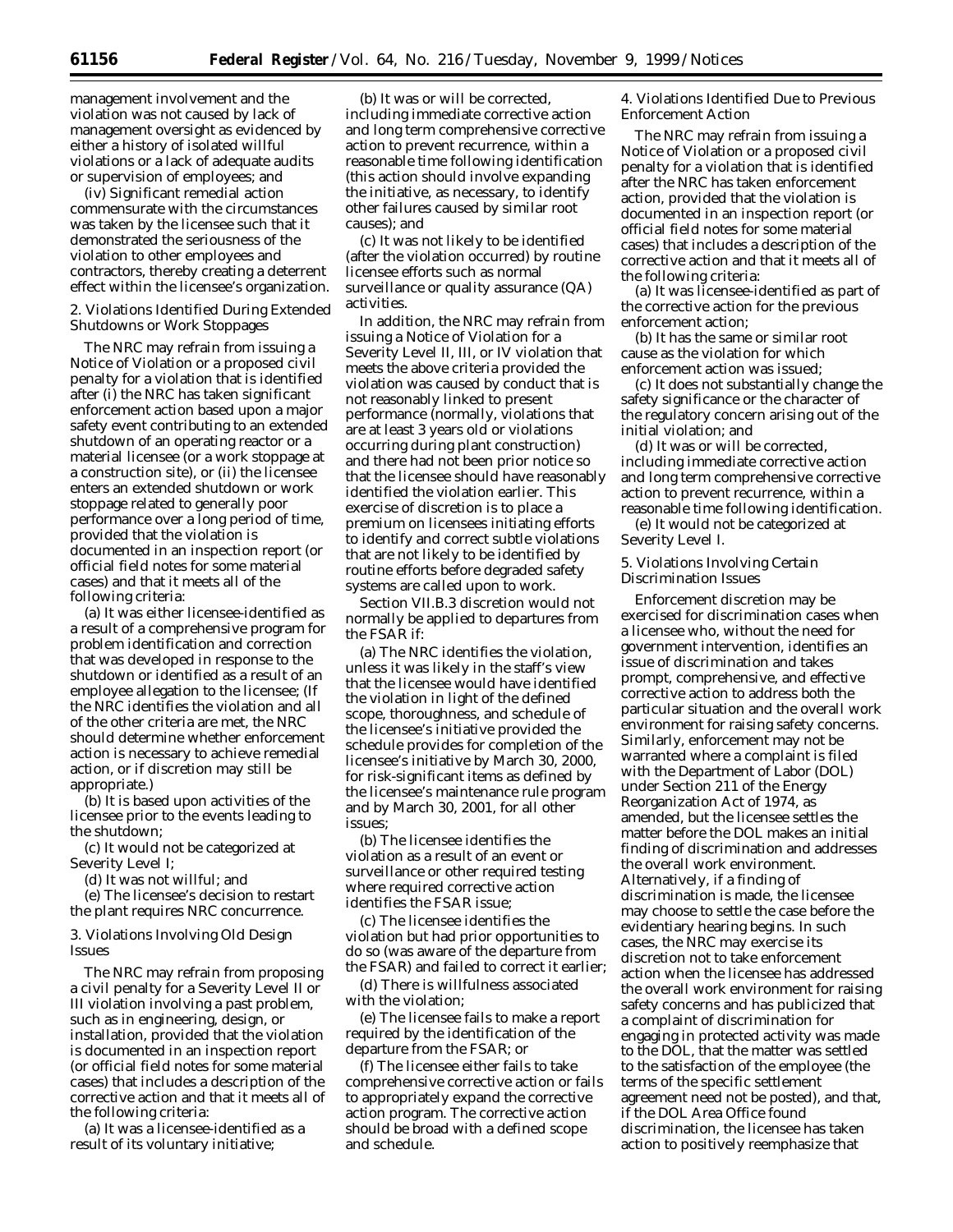discrimination will not be tolerated. Similarly, the NRC may refrain from taking enforcement action if a licensee settles a matter promptly after a person comes to the NRC without going to the DOL. Such discretion would normally not be exercised in cases in which the licensee does not appropriately address the overall work environment (*e.g.*, by using training, postings, revised policies or procedures, any necessary disciplinary action, etc., to communicate its policy against discrimination) or in cases that involve: allegations of discrimination as a result of providing information directly to the NRC, allegations of discrimination caused by a manager above first-line supervisor (consistent with current Enforcement Policy classification of Severity Level I or II violations), allegations of discrimination where a history of findings of discrimination (by the DOL or the NRC) or settlements suggests a programmatic rather than an isolated discrimination problem, or allegations of discrimination which appear particularly blatant or egregious.

## 6. Violations Involving Special Circumstances

Notwithstanding the outcome of the normal enforcement process addressed in Section VI.A or the normal civil penalty assessment process addressed in Section VI.B, the NRC may reduce or refrain from issuing a civil penalty or a Notice of Violation for a Severity Level II, III, or IV violation based on the merits of the case after considering the guidance in this statement of policy and such factors as the age of the violation, the significance of the violation, the clarity of the requirement, the appropriateness of the requirement, the overall sustained performance of the licensee has been particularly good, and other relevant circumstances, including any that may have changed since the violation. This discretion is expected to be exercised only where application of the normal guidance in the policy is unwarranted. In addition, the NRC may refrain from issuing enforcement action for violations resulting from matters not within a licensee's control, such as equipment failures that were not avoidable by reasonable licensee quality assurance measures or management controls. Generally, however, licensees are held responsible for the acts of their employees and contractors. Accordingly, this policy should not be construed to excuse personnel or contractor errors.

## *C. Notice of Enforcement Discretion for Power Reactors and Gaseous Diffusion Plants*

On occasion, circumstances may arise where a power reactor's compliance with a Technical Specification (TS) Limiting Condition for Operation or with other license conditions would involve an unnecessary plant transient or performance of testing, inspection, or system realignment that is inappropriate with the specific plant conditions, or unnecessary delays in plant startup without a corresponding health and safety benefit. Similarly, for a gaseous diffusion plant (GDP), circumstances may arise where compliance with a Technical Safety Requirement (TSR) or technical specification or other certificate condition would unnecessarily call for a total plant shutdown or, notwithstanding that a safety, safeguards or security feature was degraded or inoperable, compliance would unnecessarily place the plant in a transient or condition where those features could be required.

In these circumstances, the NRC staff may choose not to enforce the applicable TS, TSR, or other license or certificate condition. This enforcement discretion, designated as a Notice of Enforcement Discretion (NOED), will only be exercised if the NRC staff is clearly satisfied that the action is consistent with protecting the public health and safety. The staff may also grant enforcement discretion in cases involving severe weather or other natural phenomena, based upon balancing the public health and safety or common defense and security of not operating, against the potential radiological or other hazards associated with continued operation, and a determination that safety will not be impacted unacceptably by exercising this discretion. The Commission is to be informed expeditiously following the granting of an NOED in such situations. A licensee or certificate holder seeking the issuance of a NOED must provide a written justification, or in circumstances where good cause is shown, oral justification followed as soon as possible by written justification, which documents the safety basis for the request and provides whatever other information the NRC staff deems necessary in making a decision on whether to issue a NOED.

The appropriate Regional Administrator, or his or her designee, may issue a NOED where the noncompliance is temporary and nonrecurring when an amendment is not practical. The Director, Office of Nuclear Reactor Regulation or Office of Nuclear Materials Safety and Safeguards, as appropriate, or his or her designee, may issue a NOED if the expected noncompliance will occur during the brief period of time it requires the NRC staff to process an emergency or exigent license amendment under the provisions of 10 CFR  $50.91(a)(5)$  or  $(6)$  or a certificate amendment under 10 CFR 76.45. The person exercising enforcement discretion will document the decision.

For an operating reactor, this exercise of enforcement discretion is intended to minimize the potential safety consequences of unnecessary plant transients with the accompanying operational risks and impacts or to eliminate testing, inspection, or system realignment which is inappropriate for the particular plant conditions. For plants in a shutdown condition, exercising enforcement discretion is intended to reduce shutdown risk by, again, avoiding testing, inspection or system realignment which is inappropriate for the particular plant conditions, in that, it does not provide a safety benefit or may, in fact, be detrimental to safety in the particular plant condition. Exercising enforcement discretion for plants attempting to startup is less likely than exercising it for an operating plant, as simply delaying startup does not usually leave the plant in a condition in which it could experience undesirable transients. In such cases, the Commission would expect that discretion would be exercised with respect to equipment or systems only when it has at least concluded that, notwithstanding the conditions of the license: (1) The equipment or system does not perform a safety function in the mode in which operation is to occur; (2) the safety function performed by the equipment or system is of only marginal safety benefit, provided remaining in the current mode increases the likelihood of an unnecessary plant transient; or (3) the TS or other license condition requires a test, inspection or system realignment that is inappropriate for the particular plant conditions, in that it does not provide a safety benefit, or may, in fact, be detrimental to safety in the particular plant condition.

For GDPs, the exercise of enforcement discretion would be used where compliance with a certificate condition would involve an unnecessary plant shutdown or, notwithstanding that a safety, safeguards or security feature was degraded or inoperable, compliance would unnecessarily place the plant in a transient or condition where those features could be required. Such regulatory flexibility is needed because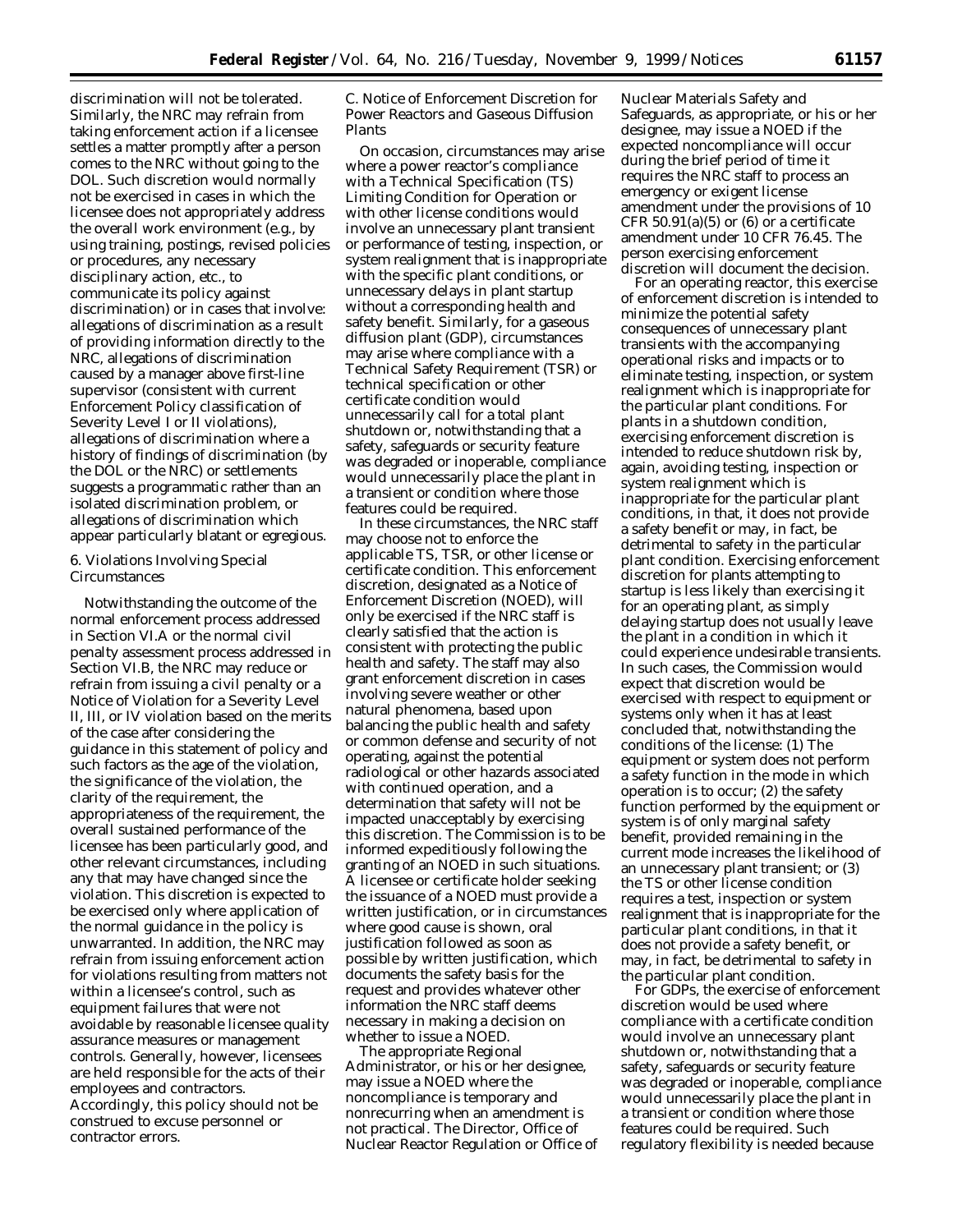a total plant shutdown is not necessarily the best response to a plant condition. GDPs are designed to operate continuously and have never been shut down. Although portions can be shut down for maintenance, the staff has been informed by the certificate holder that restart from a total plant shutdown may not be practical and the staff agrees that the design of a GDP does not make restart practical. Hence, the decision to place either GDP in plant-wide shutdown condition would be made only after determining that there is inadequate safety, safeguards, or security and considering the total impact of the shutdown on safety, the environment, safeguards, and security. A NOED would not be used for noncompliances with other than certificate requirements, or for situations where the certificate holder cannot demonstrate adequate safety, safeguards, or security.

The decision to exercise enforcement discretion does not change the fact that a violation will occur nor does it imply that enforcement discretion is being exercised for any violation that may have led to the violation at issue. In each case where the NRC staff has chosen to issue a NOED, enforcement action will normally be taken for the root causes, to the extent violations were involved, that led to the noncompliance for which enforcement discretion was used. The enforcement action is intended to emphasize that licensees and certificate holders should not rely on the NRC's authority to exercise enforcement discretion as a routine substitute for compliance or for requesting a license or certificate amendment.

Finally, it is expected that the NRC staff will exercise enforcement discretion in this area infrequently. Although a plant must shut down, refueling activities may be suspended, or plant startup may be delayed, absent the exercise of enforcement discretion, the NRC staff is under no obligation to take such a step merely because it has been requested. The decision to forego enforcement is discretionary. When enforcement discretion is to be exercised, it is to be exercised only if the NRC staff is clearly satisfied that such action is warranted from a health and safety perspective.

### **VIII. Enforcement Actions Involving Individuals**

Enforcement actions involving individuals, including licensed operators, are significant personnel actions, which will be closely controlled and judiciously applied. An enforcement action involving an

individual will normally be taken only when the NRC is satisfied that the individual fully understood, or should have understood, his or her responsibility; knew, or should have known, the required actions; and knowingly, or with careless disregard (*i.e.,* with more than mere negligence) failed to take required actions which have actual or potential safety significance. Most transgressions of individuals at the level of Severity Level III or IV violations will be handled by citing only the facility licensee.

More serious violations, including those involving the integrity of an individual (*e.g.,* lying to the NRC) concerning matters within the scope of the individual's responsibilities, will be considered for enforcement action against the individual as well as against the facility licensee. Action against the individual, however, will not be taken if the improper action by the individual was caused by management failures. The following examples of situations illustrate this concept:

• Inadvertent individual mistakes resulting from inadequate training or guidance provided by the facility licensee.

• Inadvertently missing an insignificant procedural requirement when the action is routine, fairly uncomplicated, and there is no unusual circumstance indicating that the procedures should be referred to and followed step-by-step.

• Compliance with an express direction of management, such as the Shift Supervisor or Plant Manager, resulted in a violation unless the individual did not express his or her concern or objection to the direction.

• Individual error directly resulting from following the technical advice of an expert unless the advise was clearly unreasonable and the licensed individual should have recognized it as such.

• Violations resulting from inadequate procedures unless the individual used a faulty procedure knowing it was faulty and had not attempted to get the procedure corrected.

Listed below are examples of situations which could result in enforcement actions involving individuals, licensed or unlicensed. If the actions described in these examples are taken by a licensed operator or taken deliberately by an unlicensed individual, enforcement action may be taken directly against the individual. However, violations involving willful conduct not amounting to deliberate action by an unlicensed individual in these situations may result in

enforcement action against a licensee that may impact an individual. The situations include, but are not limited to, violations that involve:

• Willfully causing a licensee to be in violation of NRC requirements.

• Willfully taking action that would have caused a licensee to be in violation of NRC requirements but the action did not do so because it was detected and corrective action was taken.

• Recognizing a violation of procedural requirements and willfully not taking corrective action.

• Willfully defeating alarms which have safety significance.

• Unauthorized abandoning of reactor controls.

• Dereliction of duty.

• Falsifying records required by NRC regulations or by the facility license.

• Willfully providing, or causing a licensee to provide, an NRC inspector or investigator with inaccurate or incomplete information on a matter material to the NRC.

• Willfully withholding safety significant information rather than making such information known to appropriate supervisory or technical personnel in the licensee's organization.

• Submitting false information and as a result gaining unescorted access to a nuclear power plant.

• Willfully providing false data to a licensee by a contractor or other person who provides test or other services, when the data affects the licensee's compliance with 10 CFR Part 50, Appendix B, or other regulatory requirement.

• Willfully providing false certification that components meet the requirements of their intended use, such as ASME Code.

• Willfully supplying, by contractors of equipment for transportation of radioactive material, casks that do not comply with their certificates of compliance.

• Willfully performing unauthorized bypassing of required reactor or other facility safety systems.

• Willfully taking actions that violate Technical Specification Limiting Conditions for Operation or other license conditions (enforcement action for a willful violation will not be taken if that violation is the result of action taken following the NRC's decision to forego enforcement of the Technical Specification or other license condition or if the operator meets the requirements of 10 CFR 50.54 (x), (*i.e.,* unless the operator acted unreasonably considering all the relevant circumstances surrounding the emergency.)

Normally, some enforcement action is taken against a licensee for violations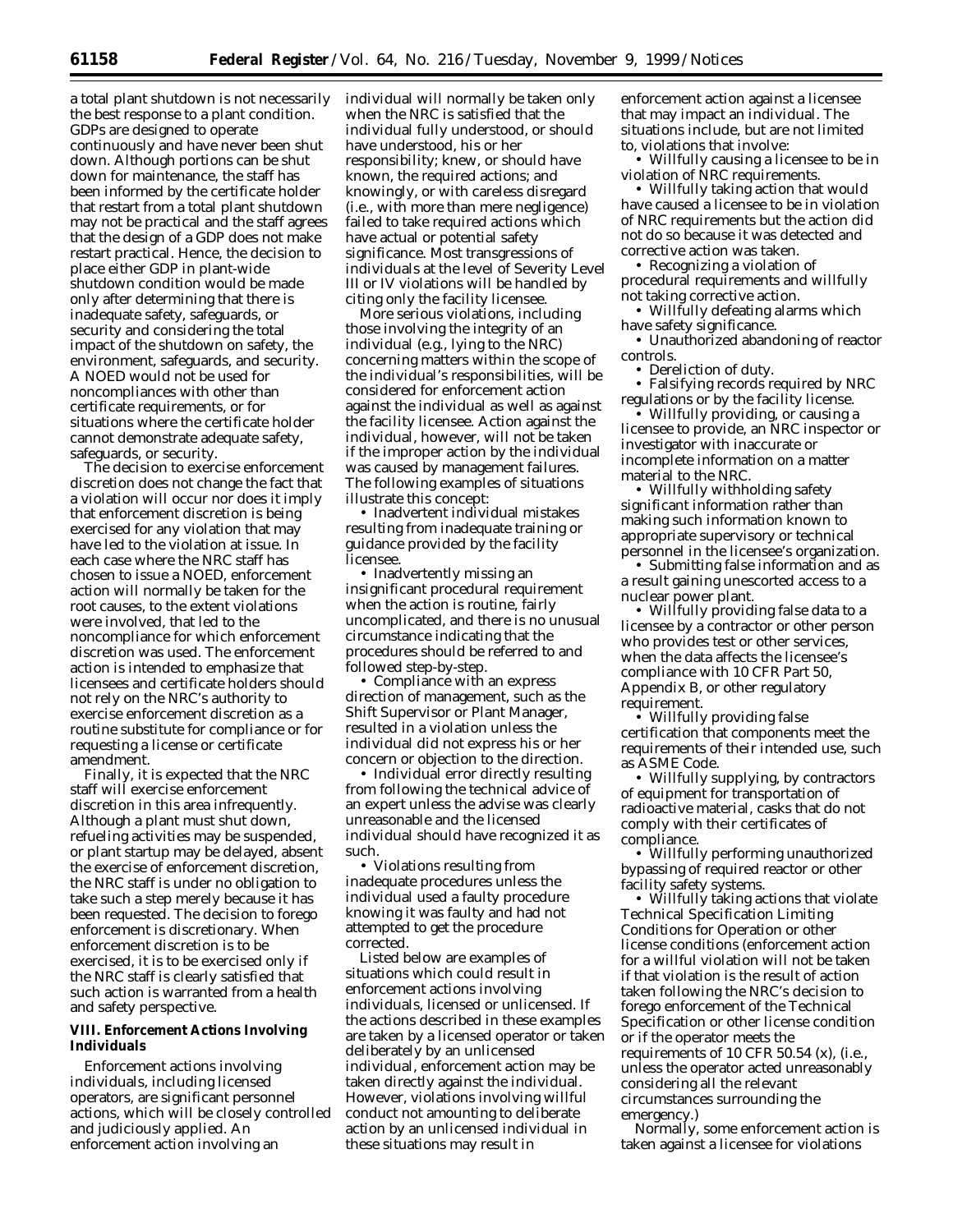caused by significant acts of wrongdoing by its employees, contractors, or contractors' employees. In deciding whether to issue an enforcement action to an unlicensed person as well as to the licensee, the NRC recognizes that judgments will have to be made on a case by case basis. In making these decisions, the NRC will consider factors such as the following:

1. The level of the individual within the organization.

2. The individual's training and experience as well as knowledge of the potential consequences of the wrongdoing.

3. The safety consequences of the misconduct.

4. The benefit to the wrongdoer, *e.g.*, personal or corporate gain.

5. The degree of supervision of the individual, *i.e.*, how closely is the individual monitored or audited, and the likelihood of detection (such as a radiographer working independently in the field as contrasted with a team activity at a power plant).

6. The employer's response, *e.g.*, disciplinary action taken.

7. The attitude of the wrongdoer, *e.g.*, admission of wrongdoing, acceptance of responsibility.

8. The degree of management responsibility or culpability.

9. Who identified the misconduct. Any proposed enforcement action involving individuals must be issued with the concurrence of the Deputy Executive Director. The particular sanction to be used should be determined on a case-by-case basis.<sup>9</sup> Notices of Violation and Orders are examples of enforcement actions that may be appropriate against individuals. The administrative action of a Letter of Reprimand may also be considered. In addition, the NRC may issue Demands for Information to gather information to enable it to determine whether an order or other enforcement action should be issued.

Orders to NRC-licensed reactor operators may involve suspension for a specified period, modification, or revocation of their individual licenses. Orders to unlicensed individuals might include provisions that would;

• Prohibit involvement in NRC licensed activities for a specified period of time (normally the period of suspension would not exceed 5 years) or until certain conditions are satisfied, *e.g.,* completing specified training or meeting certain qualifications.

• Require notification to the NRC before resuming work in licensed activities.

• Require the person to tell a prospective employer or customer engaged in licensed activities that the person has been subject to an NRC order.

In the case of a licensed operator's failure to meet applicable fitness-forduty requirements (10 CFR 55.53(j)), the NRC may issue a Notice of Violation or a civil penalty to the Part 55 licensee, or an order to suspend, modify, or revoke the Part 55 license. These actions may be taken the first time a licensed operator fails a drug or alcohol test, that is, receives a confirmed positive test that exceeds the cutoff levels of 10 CFR Part 26 or the facility licensee's cutoff levels, if lower. However, normally only a Notice of Violation will be issued for the first confirmed positive test in the absence of aggravating circumstances such as errors in the performance of licensed duties or evidence of prolonged use. In addition, the NRC intends to issue an order to suspend the Part 55 license for up to 3 years the second time a licensed operator exceeds those cutoff levels. In the event there are less than 3 years remaining in the term of the individual's license, the NRC may consider not renewing the individual's license or not issuing a new license after the three year period is completed. The NRC intends to issue an order to revoke the Part 55 license the third time a licensed operator exceeds those cutoff levels. A licensed operator or applicant who refuses to participate in the drug and alcohol testing programs established by the facility licensee or who is involved in the sale, use, or possession of an illegal drug is also subject to license suspension, revocation, or denial.

In addition, the NRC may take enforcement action against a licensee that may impact an individual, where the conduct of the individual places in question the NRC's reasonable assurance that licensed activities will be properly conducted. The NRC may take enforcement action for reasons that would warrant refusal to issue a license on an original application. Accordingly, appropriate enforcement actions may be taken regarding matters that raise issues of integrity, competence, fitness-forduty, or other matters that may not

necessarily be a violation of specific Commission requirements.

In the case of an unlicensed person, whether a firm or an individual, an order modifying the facility license may be issued to require (1) the removal of the person from all licensed activities for a specified period of time or indefinitely, (2) prior notice to the NRC before utilizing the person in licensed activities, or (3) the licensee to provide notice of the issuance of such an order to other persons involved in licensed activities making reference inquiries. In addition, orders to employers might require retraining, additional oversight, or independent verification of activities performed by the person, if the person is to be involved in licensed activities.

### **IX. Inaccurate and Incomplete Information**

A violation of the regulations involving submittal of incomplete and/ or inaccurate information, whether or not considered a material false statement, can result in the full range of enforcement sanctions. The labeling of a communication failure as a material false statement will be made on a caseby-case basis and will be reserved for egregious violations. Violations involving inaccurate or incomplete information or the failure to provide significant information identified by a licensee normally will be categorized based on the guidance herein, in Section IV, ''Significance of Violations,'' and in Supplement VII.

The Commission recognizes that oral information may in some situations be inherently less reliable than written submittals because of the absence of an opportunity for reflection and management review. However, the Commission must be able to rely on oral communications from licensee officials concerning significant information. Therefore, in determining whether to take enforcement action for an oral statement, consideration may be given to factors such as (1) the degree of knowledge that the communicator should have had, regarding the matter, in view of his or her position, training, and experience; (2) the opportunity and time available prior to the communication to assure the accuracy or completeness of the information; (3) the degree of intent or negligence, if any, involved; (4) the formality of the communication; (5) the reasonableness of NRC reliance on the information; (6) the importance of the information which was wrong or not provided; and (7) the reasonableness of the explanation for not providing complete and accurate information.

<sup>9</sup>Except for individuals subject to civil penalties under section 206 of the Energy Reorganization Act of 1974, as amended, NRC will not normally impose a civil penalty against an individual. However, section 234 of the Atomic Energy Act (AEA) gives the Commission authority to impose civil penalties on ''any person.'' ''Person'' is broadly defined in Section 11s of the AEA to include individuals, a variety of organizations, and any representatives or agents. This gives the Commission authority to impose civil penalties on employees of licensees or on separate entities when a violation of a requirement directly imposed on them is committed.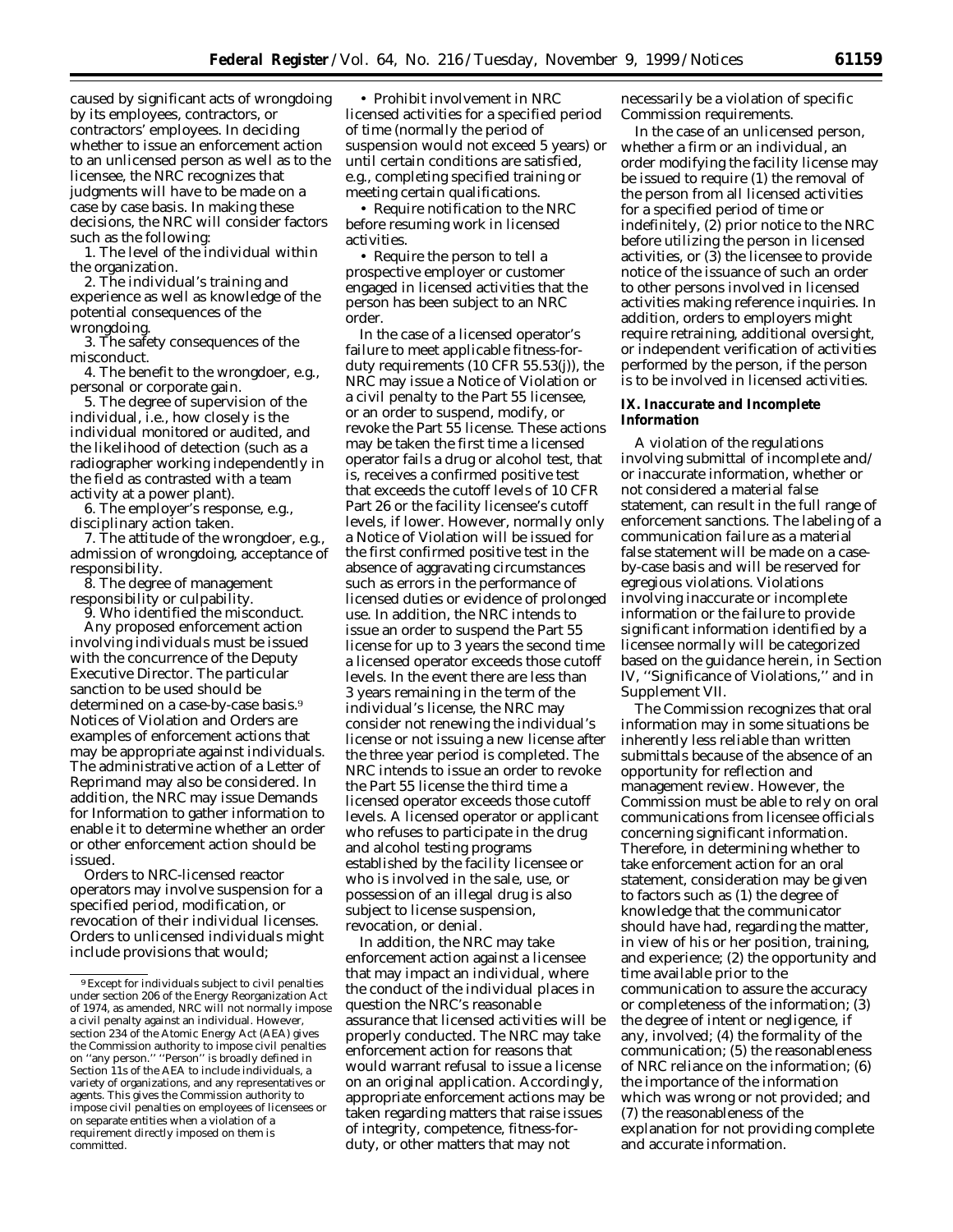Absent at least careless disregard, an incomplete or inaccurate unsworn oral statement normally will not be subject to enforcement action unless it involves significant information provided by a licensee official. However, enforcement action may be taken for an unintentionally incomplete or inaccurate oral statement provided to the NRC by a licensee official or others on behalf of a licensee, if a record was made of the oral information and provided to the licensee thereby permitting an opportunity to correct the oral information, such as if a transcript of the communication or meeting summary containing the error was made available to the licensee and was not subsequently corrected in a timely manner.

When a licensee has corrected inaccurate or incomplete information, the decision to issue a Notice of Violation for the initial inaccurate or incomplete information normally will be dependent on the circumstances, including the ease of detection of the error, the timeliness of the correction, whether the NRC or the licensee identified the problem with the communication, and whether the NRC relied on the information prior to the correction. Generally, if the matter was promptly identified and corrected by the licensee prior to reliance by the NRC, or before the NRC raised a question about the information, no enforcement action will be taken for the initial inaccurate or incomplete information. On the other hand, if the misinformation is identified after the NRC relies on it, or after some question is raised regarding the accuracy of the information, then some enforcement action normally will be taken even if it is in fact corrected. However, if the initial submittal was accurate when made but later turns out to be erroneous because of newly discovered information or advance in technology, a citation normally would not be appropriate if, when the new information became available or the advancement in technology was made, the initial submittal was corrected.

The failure to correct inaccurate or incomplete information which the licensee does not identify as significant normally will not constitute a separate violation. However, the circumstances surrounding the failure to correct may be considered relevant to the determination of enforcement action for the initial inaccurate or incomplete statement. For example, an unintentionally inaccurate or incomplete submission may be treated as a more severe matter if the licensee later determines that the initial

submittal was in error and does not correct it or if there were clear opportunities to identify the error. If information not corrected was recognized by a licensee as significant, a separate citation may be made for the failure to provide significant information. In any event, in serious cases where the licensee's actions in not correcting or providing information raise questions about its commitment to safety or its fundamental trustworthiness, the Commission may exercise its authority to issue orders modifying, suspending, or revoking the license. The Commission recognizes that enforcement determinations must be made on a case-by-case basis, taking into consideration the issues described in this section.

## **X. Enforcement Action Against Non-Licensees**

The Commission's enforcement policy is also applicable to non-licensees, including contractors and subcontractors, holders of NRC approvals, *e.g.,* certificates of compliance, early site permits, standard design certificates, quality assurance program approvals, or applicants for any of them, and to employees of any of the foregoing, who knowingly provide components, equipment, or other goods or services that relate to a licensee's activities subject to NRC regulation. The prohibitions and sanctions for any of these persons who engage in deliberate misconduct or knowing submission of incomplete or inaccurate information are provided in the rule on deliberate misconduct, *e.g.,* 10 CFR 30.10 and 50.5.

Contractors who supply products or services provided for use in nuclear activities are subject to certain requirements designed to ensure that the products or services supplied that could affect safety are of high quality. Through procurement contracts with licensees, suppliers may be required to have quality assurance programs that meet applicable requirements, *e.g.,* 10 CFR Part 50, Appendix B, and 10 CFR Part 71, Subpart H. Contractors supplying certain products or services to licensees are subject to the requirements of 10 CFR Part 21 regarding reporting of defects in basic components.

When inspections determine that violations of NRC requirements have occurred, or that contractors have failed to fulfill contractual commitments (*e.g.,* 10 CFR Part 50, Appendix B) that could adversely affect the quality of a safety significant product or service, enforcement action will be taken. Notices of Violation and civil penalties will be used, as appropriate, for licensee

failures to ensure that their contractors have programs that meet applicable requirements. Notices of Violation will be issued for contractors who violate 10 CFR Part 21. Civil penalties will be imposed against individual directors or responsible officers of a contractor organization who knowingly and consciously fail to provide the notice required by 10 CFR  $21.21(d)(1)$ . Notices of Violation or orders will be used against non-licensees who are subject to the specific requirements of Part 72. Notices of Nonconformance will be used for contractors who fail to meet commitments related to NRC activities but are not in violation of specific requirements.

#### **XI. Referrals to the Department of Justice**

Alleged or suspected criminal violations of the Atomic Energy Act (and of other relevant Federal laws) are referred to the Department of Justice (DOJ) for investigation. Referral to the DOJ does not preclude the NRC from taking other enforcement action under this policy. However, enforcement actions will be coordinated with the DOJ in accordance with the Memorandum of Understanding between the NRC and the DOJ, 53 FR 50317 (December 14, 1988).

## **XII. Public Disclosure of Enforcement Actions**

Enforcement actions and licensees' responses, in accordance with 10 CFR 2.790, are publicly available for inspection. In addition, press releases are generally issued for orders and civil penalties and are issued at the same time the order or proposed imposition of the civil penalty is issued. In addition, press releases are usually issued when a proposed civil penalty is withdrawn or substantially mitigated by some amount. Press releases are not normally issued for Notices of Violation that are not accompanied by orders or proposed civil penalties.

### **XIII. Reopening Closed Enforcement Actions**

If significant new information is received or obtained by NRC which indicates that an enforcement sanction was incorrectly applied, consideration may be given, dependent on the circumstances, to reopening a closed enforcement action to increase or decrease the severity of a sanction or to correct the record. Reopening decisions will be made on a case-by-case basis, are expected to occur rarely, and require the specific approval of the Deputy Executive Director.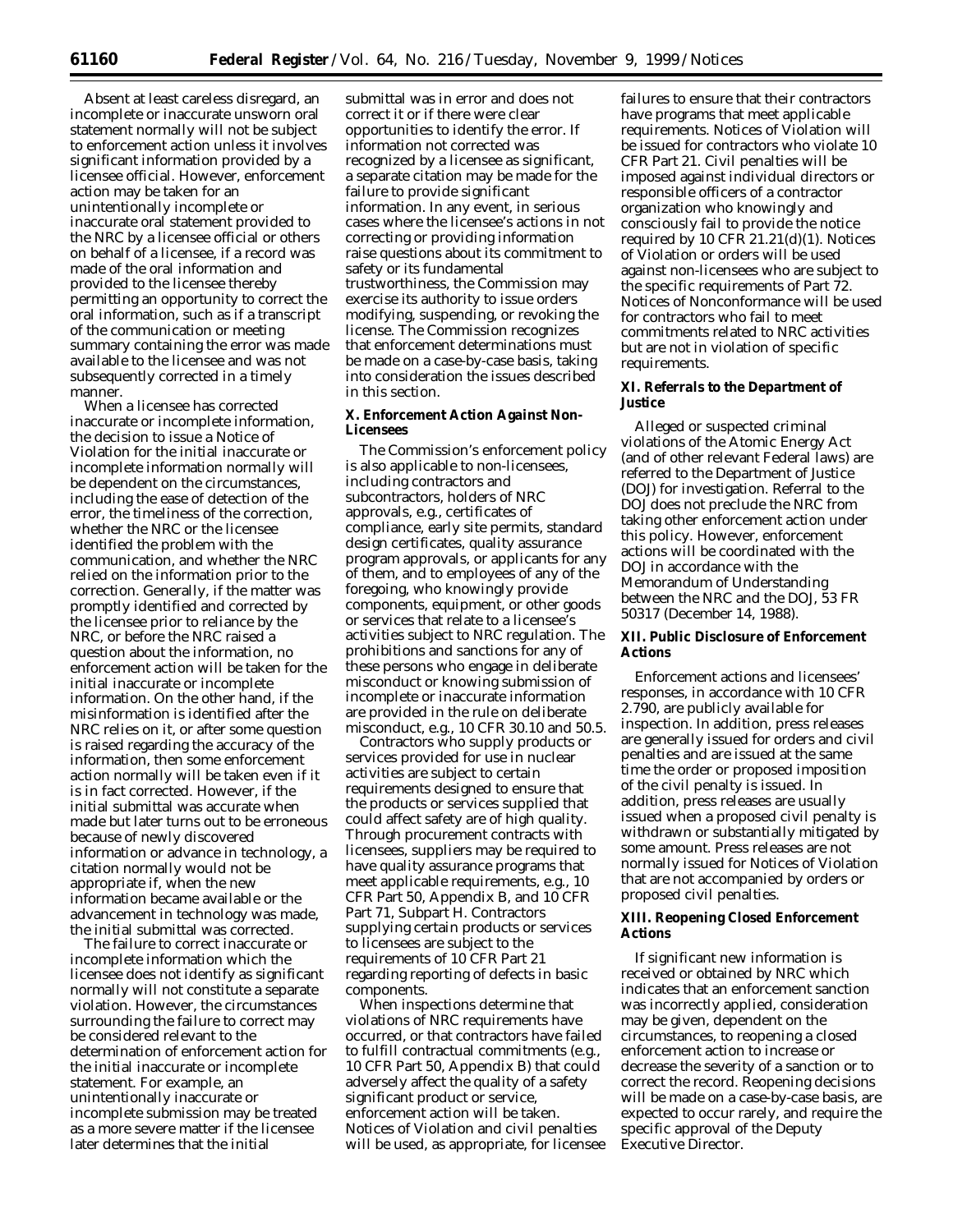### **Supplements—Violation Examples**

This section provides examples of violations in each of four severity levels as guidance in determining the appropriate severity level for violations in each of eight activity areas (reactor operations, Part 50 facility construction, safeguards, health physics, transportation, fuel cycle and materials operations, miscellaneous matters, and

emergency preparedness).

## **Supplement I—Reactor Operations**

This supplement provides examples of violations in each of the four severity levels as guidance in determining the appropriate severity level for violations in the area of reactor operations.

A. Severity Level I—Violations involving for example:

1. A Safety Limit, as defined in 10 CFR 50.36 and the Technical Specifications being exceeded;

2. A system 10 designed to prevent or mitigate a serious safety event not being able to perform its intended safety function<sup>11</sup> when actually called upon to work;

3. An accidental criticality; or

4. A licensed operator at the controls of a nuclear reactor, or a senior operator directing licensed activities, involved in procedural errors which result in, or exacerbate the consequences of, an alert or higher level emergency and who, as a result of subsequent testing, receives a confirmed positive test result for drugs or alcohol.

B. Severity Level II—Violations involving for example:

1. A system designed to prevent or mitigate serious safety events not being able to perform its intended safety function;

2. A licensed operator involved in the use, sale, or possession of illegal drugs or the consumption of alcoholic beverages, within the protected area; or

3. A licensed operator at the control of a nuclear reactor, or a senior operator directing licensed activities, involved in procedural errors and who, as a result of subsequent testing, receives a confirmed positive test result for drugs or alcohol.

C. Severity Level III—Violations involving for example:

1. A significant failure to comply with the Action Statement for a Technical Specification Limiting Condition for Operation where the appropriate action was not taken within the required time, such as:

(a) In a pressurized water reactor, in the applicable modes, having one high-pressure safety injection pump inoperable for a period in excess of that allowed by the action statement; or

(b) In a boiling water reactor, one primary containment isolation valve inoperable for a period in excess of that allowed by the action statement.

2. A system designed to prevent or mitigate a serious safety event not being able to perform its intended function under certain conditions (*e.g.,* safety system not operable unless offsite power is available; materials or components not environmentally qualified). 3. Inattentiveness to duty on the part of

licensed personnel;

4. Changes in reactor parameters that cause unanticipated reductions in margins of safety;

5. A non-willful compromise of an

application, test, or examination required by 10 CFR Part 55 that:

(a) In the case of initial operator licensing, contributes to an individual being granted an operator or a senior operator license, or

(b) In the case of requalification, contributes to an individual being permitted to perform the functions of an operator or a senior operator.

6. A licensee failure to conduct adequate oversight of contractors resulting in the use of products or services that are of defective or indeterminate quality and that have safety significance;

7. A licensed operator's confirmed positive test for drugs or alcohol that does not result in a Severity Level I or II violation;

8. Equipment failures caused by inadequate or improper maintenance that substantially complicates recovery from a plant transient;

9. A failure to obtain prior Commission approval required by  $10$  CFR 50.59 for changes that would not be found acceptable by the Commission;

10. The failure to update the FSAR as required by 10 CFR 50.71(e) where the unupdated FSAR was used in performing a 10 CFR 50.59 evaluation for a change to the facility or procedures, implemented without prior Commission approval, that would not be found acceptable had approval been sought; or

11. The failure to make a report required by 10 CFR 50.72 or 50.73 associated with any Severity Level III violation.

D. Severity Level IV—Violations involving for example:

1. A less significant failure to comply with the Action Statement for a Technical Specification Limiting Condition for Operation where the appropriate action was not taken within the required time, such as:

(a) In a pressurized water reactor, a 5% deficiency in the required volume of the condensate storage tank; or

(b) In a boiling water reactor, one subsystem of the two independent MSIV leakage control subsystems inoperable;

2. A non-willful compromise of an application, test, or examination required by 10 CFR Part 55 that:

(a) In the case of initial operator licensing, is discovered and reported to the NRC before an individual is granted an operator or a senior operator license, or

(b) In the case of requalification, is discovered and reported to the NRC before an individual is permitted to perform the functions of an operator or a senior operator, or

(c) Constitutes more than minor concern.

3. A failure to meet regulatory requirements that have more than minor safety or environmental significance;

4. A failure to make a required Licensee Event Report;

5. Violations of 10 CFR 50.59 that do not involve circumstances in which a change that required prior Commission approval would not be found acceptable had the approval been sought; or

6. A failure to update the FSAR as required by 10 CFR 50.71(e) in cases where the erroneous information is not used to make an unacceptable change to the facility or procedures.

E. Minor Violations: A failure to meet 10 CFR 50.59 requirements that involves a change to the FSAR description or procedure, or involves a test or experiment not described in the FSAR, where there was not a reasonable likelihood that the change to the facility or procedure or the conduct of the test or experiment would ever be an unreviewed safety question. In the case of a 10 CFR 50.71(e) violation, where a failure to update the FSAR would not have a material impact on safety or licensed activities. The focus of the minor violation is not on the actual change, test, or experiment, but on the potential safety role of the system, equipment, etc., that is being changed, tested, or experimented on.

### **Supplement II—Part 50 Facility Construction**

This supplement provides examples of violations in each of the four severity levels as guidance in determining the appropriate severity level for violations in the area of Part 50 facility construction.

A. Severity Level I—Violations involving structures or systems that are completed 12 in such a manner that they would not have satisfied their intended safety related purpose.

B. Severity Level II—Violations involving for example:

1. A breakdown in the Quality Assurance (QA) program as exemplified by deficiencies in construction QA related to more than one work activity (*e.g.,* structural, piping, electrical, foundations). These deficiencies normally involve the licensee's failure to conduct adequate audits or to take prompt corrective action on the basis of such audits and normally involve multiple examples of deficient construction or construction of unknown quality due to inadequate program implementation; or

2. A structure or system that is completed in such a manner that it could have an adverse effect on the safety of operations.

C. Severity Level III—Violations involving for example:

1. A deficiency in a licensee QA program for construction related to a single work activity (*e.g.,* structural, piping, electrical or foundations). This significant deficiency normally involves the licensee's failure to conduct adequate audits or to take prompt corrective action on the basis of such audits,

 $\rm ^{10}The$  term ''system'' as used in these supplements, includes administrative and managerial control systems, as well as physical systems.

<sup>11</sup> ''Intended safety function'' means the total safety function, and is not directed toward a loss of redundancy. A loss of one subsystem does not defeat the intended safety function as long as the other subsystem is operable.

<sup>12</sup>The term ''completed'' as used in this supplement means completion of construction including review and acceptance by the construction QA organization.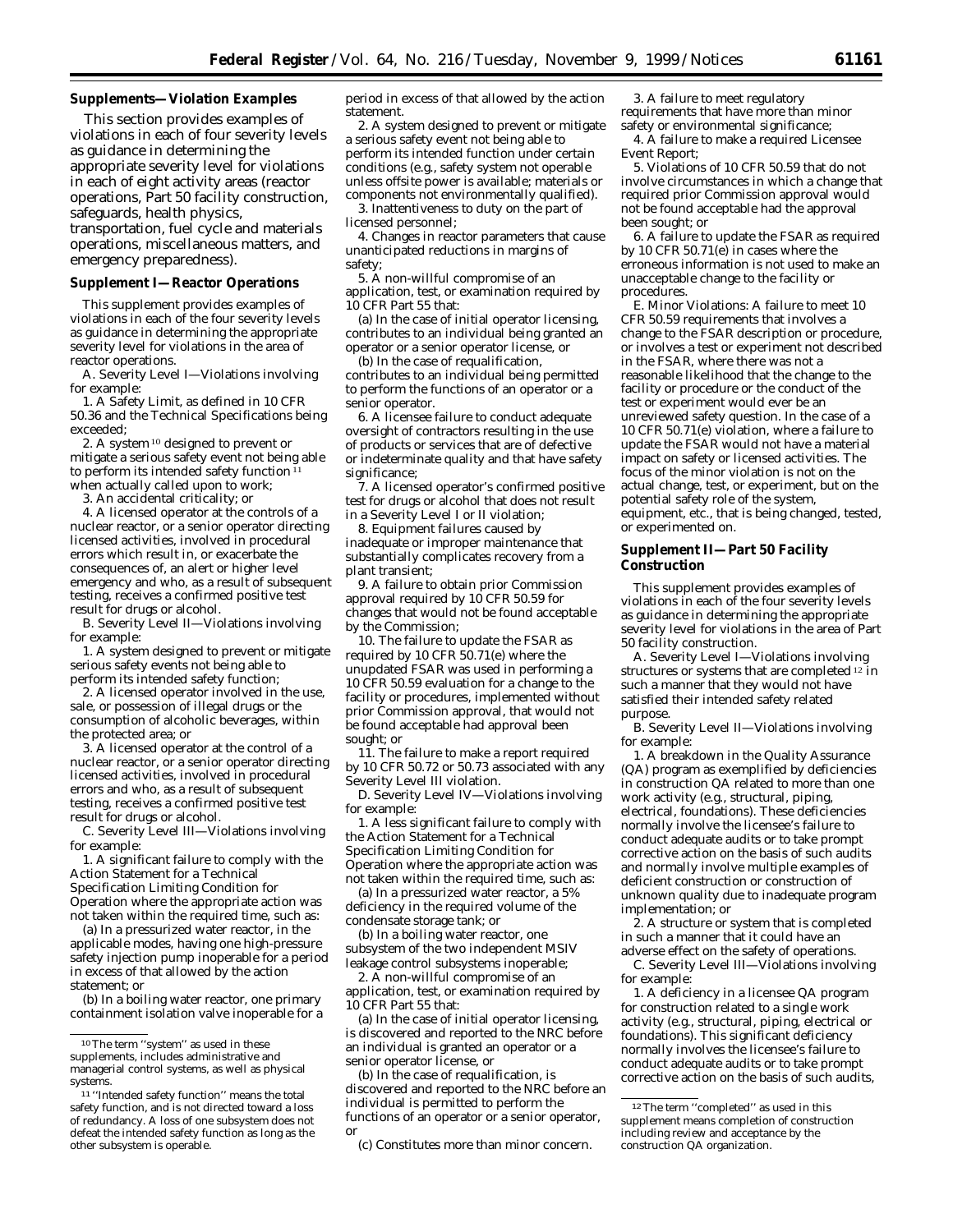and normally involves multiple examples of deficient construction or construction of unknown quality due to inadequate program implementation;

2. A failure to confirm the design safety requirements of a structure or system as a result of inadequate preoperational test program implementation; or

3. A failure to make a required 10 CFR 50.55(e) report.

D. Severity Level IV—Violations involving failure to meet regulatory requirements including one or more Quality Assurance Criterion not amounting to Severity Level I, II, or III violations that have more than minor safety or environmental significance.

#### **Supplement III—Safeguards**

This supplement provides examples of violations in each of the four severity levels as guidance in determining the appropriate severity level for violations in the area of safeguards.

A. Severity Level I—Violations involving for example:

1. An act of radiological sabotage in which the security system did not function as required and, as a result of the failure, there was a significant event, such as:

(a) A Safety Limit, as defined in 10 CFR 50.36 and the Technical Specifications, was exceeded;

(b) A system designed to prevent or mitigate a serious safety event was not able to perform its intended safety function when actually called upon to work; or

(c) An accidental criticality occurred;

2. The theft, loss, or diversion of a formula quantity 13 of special nuclear material (SNM); or

3. Actual unauthorized production of a formula quantity of SNM

B. Severity Level II—Violations involving for example:

1. The entry of an unauthorized individual 14 who represents a threat into a vital area 15 from outside the protected area;

2. The theft, loss or diversion of SNM of moderate strategic significance 16 in which the security system did not function as required; or

3. Actual unauthorized production of SNM.

C. Severity Level III—Violations involving for example:

1. A failure or inability to control access through established systems or procedures, such that an unauthorized individual (*i.e.,* not authorized unescorted access to protected area) could easily gain undetected access 17

14The term ''unauthorized individual'' as used in this supplement means someone who was not authorized for entrance into the area in question, or not authorized to enter in the manner entered.

15The phrase ''vital area'' as used in this supplement includes vital areas and material access areas.

16See 10 CFR 73.2 for the definition of ''special nuclear material of moderate strategic significance.''

<sup>17</sup> In determining whether access can be easily gained, factors such as predictability, identifiability, and ease of passage should be considered.

into a vital area from outside the protected area;

2. A failure to conduct any search at the access control point or conducting an inadequate search that resulted in the introduction to the protected area of firearms, explosives, or incendiary devices and reasonable facsimiles thereof that could significantly assist radiological sabotage or theft of strategic SNM;

3. A failure, degradation, or other deficiency of the protected area intrusion detection or alarm assessment systems such that an unauthorized individual who represents a threat could predictably circumvent the system or defeat a specific zone with a high degree of confidence without insider knowledge, or other significant degradation of overall system capability;

4. A significant failure of the safeguards systems designed or used to prevent or detect the theft, loss, or diversion of strategic SNM;

5. A failure to protect or control classified or safeguards information considered to be significant while the information is outside the protected area and accessible to those not authorized access to the protected area;

6. A significant failure to respond to an event either in sufficient time to provide protection to vital equipment or strategic SNM, or with an adequate response force; or

7. A failure to perform an appropriate evaluation or background investigation so that information relevant to the access determination was not obtained or considered and as a result a person, who would likely not have been granted access by the licensee, if the required investigation or evaluation had been performed, was granted access.

D. Severity Level IV—Violations involving for example:

1. A failure or inability to control access such that an unauthorized individual (i.e., authorized to protected area but not to vital area) could easily gain undetected access into a vital area from inside the protected area or into a controlled access area;

2. A failure to respond to a suspected event in either a timely manner or with an adequate response force;

3. A failure to implement 10 CFR Parts 25 and 95 with respect to the information addressed under Section 142 of the Act, and the NRC approved security plan relevant to those parts;

4. A failure to conduct a proper search at the access control point;

5. A failure to properly secure or protect classified or safeguards information inside the protected area which could assist an individual in an act of radiological sabotage or theft of strategic SNM where the information was not removed from the protected area;

6. A failure to control access such that an opportunity exists that could allow unauthorized and undetected access into the protected area but which was neither easily or likely to be exploitable;

7. A failure to conduct an adequate search at the exit from a material access area;

8. A theft or loss of SNM of low strategic significance that was not detected within the time period specified in the security plan, other relevant document, or regulation; or

9. Other violations that have more than minor safeguards significance.

## **Supplement IV—Health Physics (10 CFR Part 20)**

This supplement provides examples of violations in each of the four severity levels as guidance in determining the appropriate severity level for violations in the area of health physics, 10 CFR Part 20.18

A. Severity Level I—Violations involving for example:

1. A radiation exposure during any year of a worker in excess of 25 rems total effective dose equivalent, 75 rems to the lens of the eye, or 250 rads to the skin of the whole body, or to the feet, ankles, hands or forearms, or to any other organ or tissue;

2. A radiation exposure over the gestation period of the embryo/fetus of a declared pregnant woman in excess of 2.5 rems total effective dose equivalent;

3. A radiation exposure during any year of a minor in excess of 2.5 rems total effective dose equivalent, 7.5 rems to the lens of the eye, or 25 rems to the skin of the whole body, or to the feet, ankles, hands or forearms, or to any other organ or tissue;

4. An annual exposure of a member of the public in excess of 1.0 rem total effective dose equivalent;

5. A release of radioactive material to an unrestricted area at concentrations in excess of 50 times the limits for members of the public as described in 10 CFR  $20.1302(b)(2)(i)$ ; or

6. Disposal of licensed material in quantities or concentrations in excess of 10 times the limits of 10 CFR 20.2003.

B. Severity Level II—Violations involving for example:

1. A radiation exposure during any year of a worker in excess of 10 rems total effective dose equivalent, 30 rems to the lens of the eye, or 100 rems to the skin of the whole body, or to the feet, ankles, hands or forearms, or to any other organ or tissue;

2. A radiation exposure over the gestation period of the embryo/fetus of a declared pregnant woman in excess of 1.0 rem total effective dose equivalent;

3. A radiation exposure during any year of a minor in excess of 1 rem total effective dose equivalent; 3.0 rems to the lens of the eye, or 10 rems to the skin of the whole body, or to the feet, ankles, hands or forearms, or to any other organ or tissue;

4. An annual exposure of a member of the public in excess of 0.5 rem total effective dose equivalent;

5. A release of radioactive material to an unrestricted area at concentrations in excess of 10 times the limits for members of the public as described in 10 CFR 20.1302(b)(2)(i) (except when operation up to 0.5 rem a year has been approved by the Commission under Section 20.1301(c));

6. Disposal of licensed material in quantities or concentrations in excess of five times the limits of 10 CFR 20.2003; or

<sup>13</sup>See 10 CFR 73.2 for the definition of ''formula quantity.''

<sup>18</sup>Personnel overexposures and associated violations incurred during a life-saving or other emergency response effort will be treated on a caseby-case basis.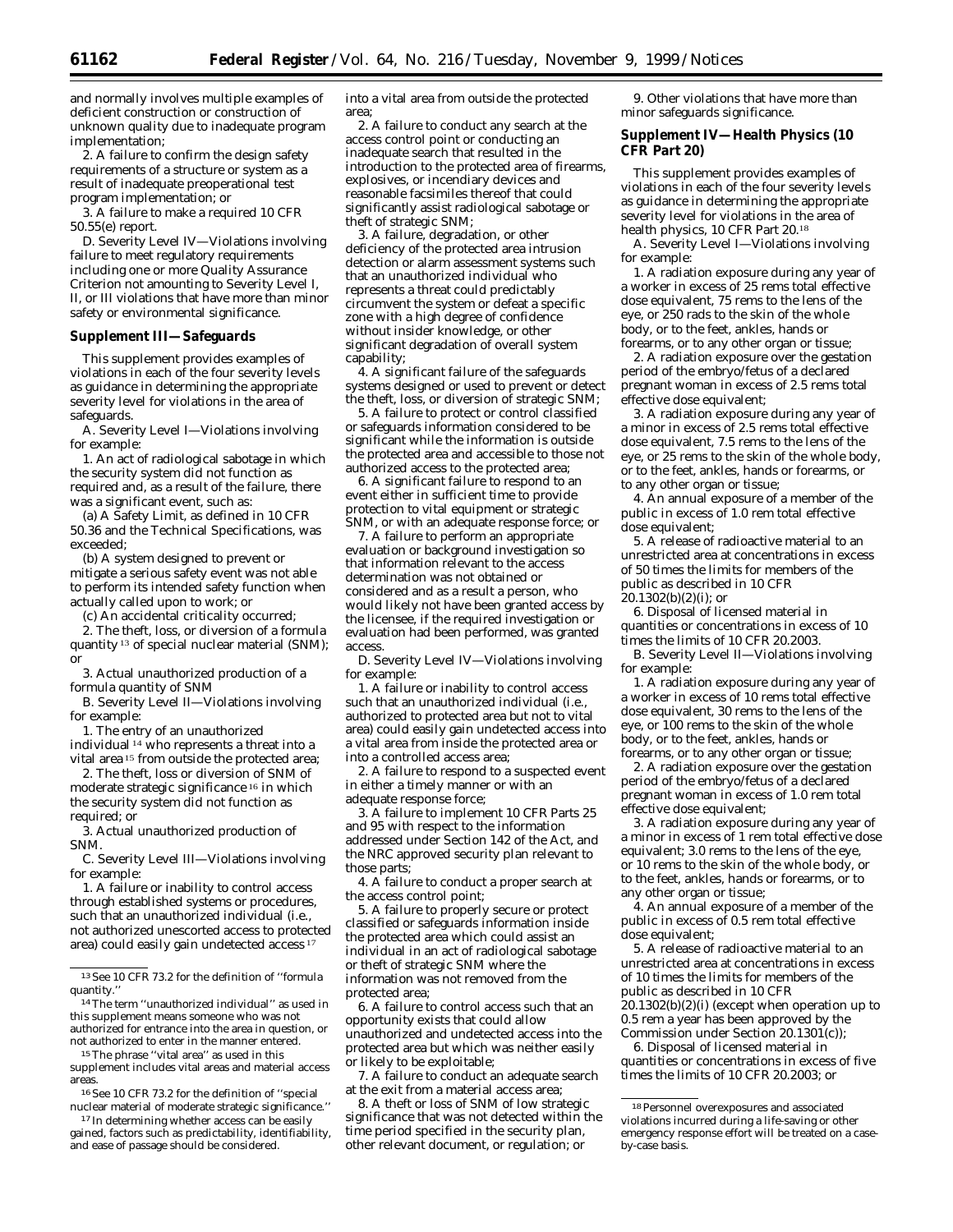7. A failure to make an immediate notification as required by 10 CFR 20.2202  $(a)(1)$  or  $(a)(2)$ .

C. Severity Level III—Violations involving for example:

1. A radiation exposure during any year of a worker in excess of 5 rems total effective dose equivalent, 15 rems to the lens of the eye, or 50 rems to the skin of the whole body or to the feet, ankles, hands or forearms, or to any other organ or tissue;

2. A radiation exposure over the gestation period of the embryo/fetus of a declared pregnant woman in excess of 0.5 rem total effective dose equivalent (except when doses are in accordance with the provisions of Section 20.1208(d));

3. A radiation exposure during any year of a minor in excess of 0.5 rem total effective dose equivalent; 1.5 rems to the lens of the eye, or 5 rems to the skin of the whole body, or to the feet, ankles, hands or forearms, or to any other organ or tissue;

4. An annual exposure of a member of the public in excess of 0.1 rem total effective dose equivalent (except when operation up to 0.5 rem a year has been approved by the Commission under Section 20.1301(c));

5. A release of radioactive material to an unrestricted area at concentrations in excess of two times the effluent concentration limits referenced in 10 CFR 20.1302(b)(2)(i) (except when operation up to 0.5 rem a year has been approved by the Commission under Section  $20.1301(c)$ ;

6. A failure to make a 24-hour notification required by 10 CFR 20.2202(b) or an immediate notification required by 10 CFR  $20.2201(a)(1)(i)$ ;

7. A substantial potential for exposures or releases in excess of the applicable limits in 10 CFR Part 20 Sections 20.1001–20.2401 whether or not an exposure or release occurs;

8. Disposal of licensed material not covered in Severity Levels I or II;

9. A release for unrestricted use of contaminated or radioactive material or equipment that poses a realistic potential for exposure of the public to levels or doses exceeding the annual dose limits for members of the public;

10. Conduct of licensee activities by a technically unqualified person; or

11. A significant failure to control licensed material.

D. Severity Level IV—Violations involving for example:

1. Exposures in excess of the limits of 10 CFR 20.1201, 20.1207, or 20.1208 not constituting Severity Level I, II, or III violations;

2. A release of radioactive material to an unrestricted area at concentrations in excess of the limits for members of the public as referenced in 10 CFR 20.1302(b)(2)(i) (except when operation up to 0.5 rem a year has been approved by the Commission under Section 20.1301(c));

3. A radiation dose rate in an unrestricted or controlled area in excess of 0.002 rem in any 1 hour (2 millirem/hour) or 50 millirems in a year;

4. Failure to maintain and implement radiation programs to keep radiation exposures as low as is reasonably achievable;

5. Doses to a member of the public in excess of any EPA generally applicable environmental radiation standards, such as 40 CFR Part 190;

6. A failure to make the 30-day notification required by 10 CFR  $20.2201(a)(1)(ii)$  or  $20.2203(a)$ 

7. A failure to make a timely written report as required by 10 CFR 20.2201(b), 20.2204, or 20.2206;

8. A failure to report an exceedance of the dose constraint established in 10 CFR 20.1101(d) or a failure to take corrective action for an exceedance, as required by 10 CFR 20.1101(d); or

9. Any other matter that has more than a minor safety, health, or environmental significance.

#### **Supplement V—Transportation**

This supplement provides examples of violations in each of the four severity levels as guidance in determining the appropriate severity level for violations in the area of NRC transportation requirements.19

A. Severity Level I—Violations involving for example:

1. Failure to meet transportation requirements that resulted in loss of control of radioactive material with a breach in package integrity such that the material caused a radiation exposure to a member of the public and there was clear potential for the public to receive more than .1 rem to the whole body;

2. Surface contamination in excess of 50 times the NRC limit; or

3. External radiation levels in excess of 10 times the NRC limit.

B. Severity Level II—Violations involving for example:

1. Failure to meet transportation requirements that resulted in loss of control of radioactive material with a breach in package integrity such that there was a clear potential for the member of the public to receive more than .1 rem to the whole body; 2. Surface contamination in excess of 10,

but not more than 50 times the NRC limit;

3. External radiation levels in excess of five, but not more than 10 times the NRC limit; or

4. A failure to make required initial notifications associated with Severity Level I or II violations.

C. Severity Level III—Violations involving for example:

1. Surface contamination in excess of five but not more than 10 times the NRC limit; 2. External radiation in excess of one but

not more than five times the NRC limit;

3. Any noncompliance with labeling, placarding, shipping paper, packaging, loading, or other requirements that could reasonably result in the following:

(a) A significant failure to identify the type, quantity, or form of material;

(b) A failure of the carrier or recipient to exercise adequate controls; or

(c) A substantial potential for either personnel exposure or contamination above

19Some transportation requirements are applied to more than one licensee involved in the same activity such as a shipper and carrier. When a violation of such a requirement occurs, enforcement action will be directed against the responsible licensee which, under the circumstances of the case, may be one or more of the licensees involved.

regulatory limits or improper transfer of material; or

4. A failure to make required initial notification associated with Severity Level III violations.

D. Severity Level IV—Violations involving for example:

1. A breach of package integrity without external radiation levels exceeding the NRC limit or without contamination levels exceeding five times the NRC limits;

2. Surface contamination in excess of but not more than five times the NRC limit;

3. A failure to register as an authorized user of an NRC-Certified Transport package;

4. A noncompliance with shipping papers, marking, labeling, placarding, packaging or loading not amounting to a Severity Level I, II, or III violation;

5. A failure to demonstrate that packages for special form radioactive material meets applicable regulatory requirements;

6. A failure to demonstrate that packages meet DOT Specifications for 7A Type A packages; or

7. Other violations that have more than minor safety or environmental significance.

### **Supplement VI—Fuel Cycle and Materials Operations**

This supplement provides examples of violations in each of the four severity levels as guidance in determining the appropriate severity level for violations in the area of fuel cycle and materials operations.

A. Severity Level I—Violations involving for example:

1. Radiation levels, contamination levels, or releases that exceed 10 times the limits specified in the license;

2. A system designed to prevent or mitigate a serious safety event not being operable when actually required to perform its design function;

3. A nuclear criticality accident;

4. A failure to follow the procedures of the quality management program, required by 10 CFR 35.32, that results in a death or serious injury (*e.g.*, substantial organ impairment) to a patient;

5. A safety limit, as defined in 10 CFR 76.4, the Technical Safety Requirements, or the application being exceeded; or

6. Significant injury or loss of life due to a loss of control over licensed or certified activities, including chemical processes that are integral to the licensed or certified activity, whether radioactive material is released or not.

B. Severity Level II—Violations involving for example:

1. Radiation levels, contamination levels, or releases that exceed five times the limits specified in the license;

2. A system designed to prevent or mitigate a serious safety event being inoperable;

3. A substantial programmatic failure in the implementation of the quality management program required by 10 CFR 35.32 that results in a misadministration;

4. A failure to establish, implement, or maintain all criticality controls (or control systems) for a single nuclear criticality scenario when a critical mass of fissile material was present or reasonably available, such that a nuclear criticality accident was possible; or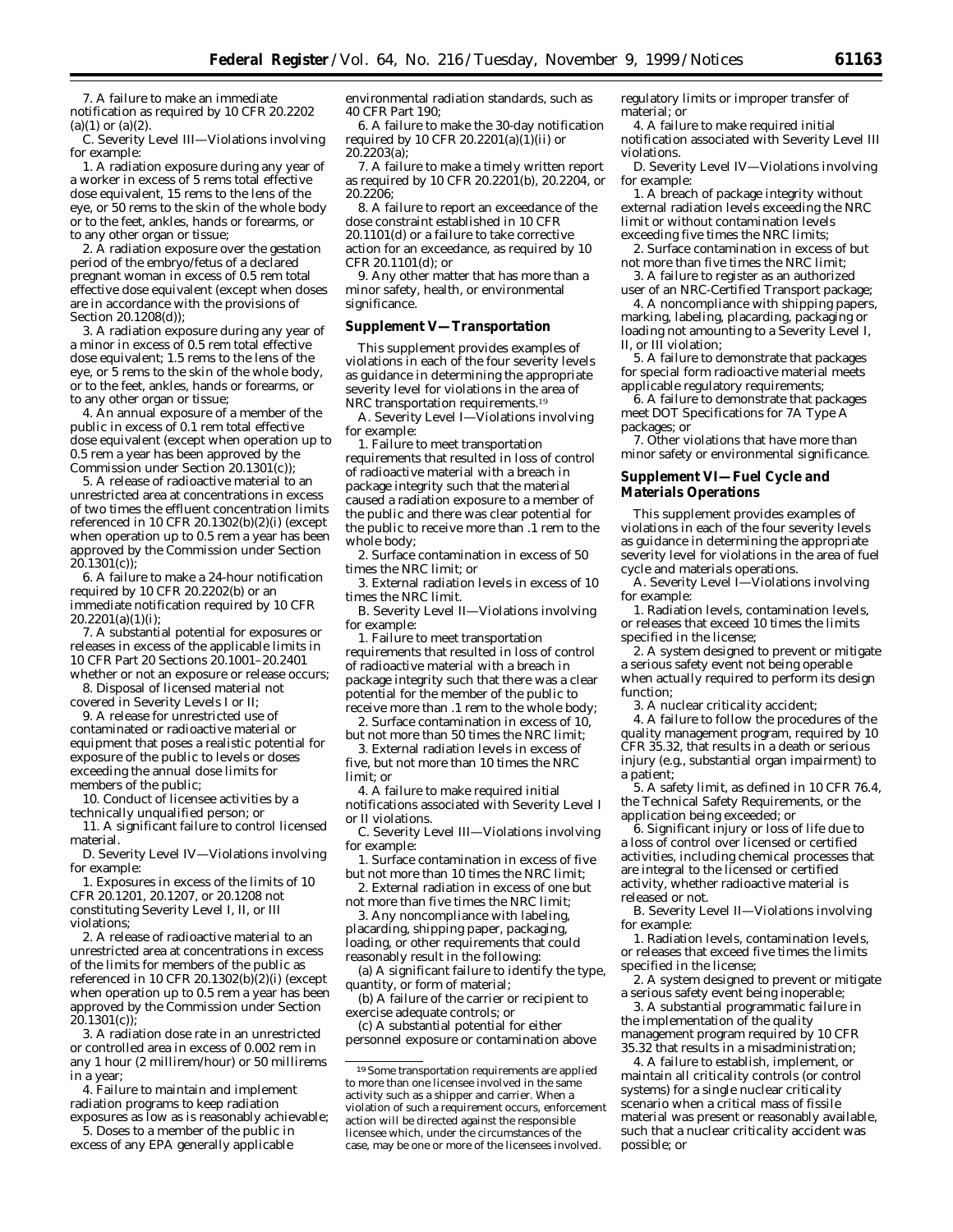5. The potential for a significant injury or loss of life due to a loss of control over licensed or certified activities, including chemical processes that are integral to the licensed or certified activity, whether radioactive material is released or not (*e.g.*, movement of liquid  $UF_6$  cylinder by unapproved methods).

C. Severity Level III—Violations involving for example:

1. A failure to control access to licensed materials for radiation protection purposes as specified by NRC requirements;

2. Possession or use of unauthorized equipment or materials in the conduct of licensee activities which degrades safety;

3. Use of radioactive material on humans where such use is not authorized;

4. Conduct of licensed activities by a technically unqualified or uncertified person;

5. A substantial potential for exposures, radiation levels, contamination levels, or releases, including releases of toxic material caused by a failure to comply with NRC regulations, from licensed or certified activities in excess of regulatory limits;

6. Substantial failure to implement the quality management program as required by 10 CFR 35.32 that does not result in a misadministration; failure to report a misadministration; or programmatic weakness in the implementation of the quality management program that results in a misadministration;

7. A failure, during radiographic operations, to have present at least two qualified individuals or to use radiographic equipment, radiation survey instruments, and/or personnel monitoring devices as required by 10 CFR Part 34;

8. A failure to submit an NRC Form 241 as required by 10 CFR 150.20;

9. A failure to receive required NRC approval prior to the implementation of a change in licensed activities that has radiological or programmatic significance, such as, a change in ownership; lack of an RSO or replacement of an RSO with an unqualified individual; a change in the location where licensed activities are being conducted, or where licensed material is being stored where the new facilities do not meet the safety guidelines; or a change in the quantity or type of radioactive material being processed or used that has radiological significance;

10. A significant failure to meet decommissioning requirements including a failure to notify the NRC as required by regulation or license condition, substantial failure to meet decommissioning standards, failure to conduct and/or complete decommissioning activities in accordance with regulation or license condition, or failure to meet required schedules without adequate justification;

11. A significant failure to comply with the action statement for a Technical Safety Requirement Limiting Condition for Operation where the appropriate action was not taken within the required time, such as:

(a) In an autoclave, where a containment isolation valve is inoperable for a period in excess of that allowed by the action statement; or

(b) Cranes or other lifting devices engaged in the movement of cylinders having

inoperable safety components, such as redundant braking systems, or other safety devices for a period in excess of that allowed by the action statement;

12. A system designed to prevent or mitigate a serious safety event:

(a) Not being able to perform its intended function under certain conditions (*e.g.,* safety system not operable unless utilities available, materials or components not according to specifications); or

(b) Being degraded to the extent that a detailed evaluation would be required to determine its operability;

13. Changes in parameters that cause unanticipated reductions in margins of safety;

14. A significant failure to meet the requirements of 10 CFR 76.68, including a failure such that a required certificate amendment was not sought;

15. A failure of the certificate holder to conduct adequate oversight of contractors resulting in the use of products or services that are of defective or indeterminate quality and that have safety significance;

16. Equipment failures caused by inadequate or improper maintenance that substantially complicates recovery from a plant transient;

17. A failure to establish, maintain, or implement all but one criticality control (or control systems) for a single nuclear criticality scenario when a critical mass of fissile material was present or reasonably available, such that a nuclear criticality accident was possible; or

18. A failure, during radiographic operations, to stop work after a pocket dosimeter is found to have gone off-scale, or after an electronic dosimeter reads greater than 200 mrem, and before a determination is made of the individual's actual radiation exposure.

D. Severity Level IV—Violations involving for example:

1. A failure to maintain patients hospitalized who have cobalt-60, cesium-137, or iridium-192 implants or to conduct required leakage or contamination tests, or to use properly calibrated equipment;

2. Other violations that have more than minor safety or environmental significance;

3. Failure to follow the quality management (QM) program, including procedures, whether or not a misadministration occurs, provided the failures are isolated, do not demonstrate a programmatic weakness in the implementation of the QM program, and have limited consequences if a misadministration is involved; failure to conduct the required program review; or failure to take corrective actions as required by 10 CFR 35.32;

4. A failure to keep the records required by 10 CFR 35.32 or 35.33;

5. A less significant failure to comply with the Action Statement for a Technical Safety Requirement Limiting Condition for Operation when the appropriate action was not taken within the required time;

6. A failure to meet the requirements of 10 CFR 76.68 that does not result in a Severity Level I, II, or III violation;

7. A failure to make a required written event report, as required by 10 CFR  $76.120(\text{d})(2)$ ; or

8. A failure to establish, implement, or maintain a criticality control (or control system) for a single nuclear criticality scenario when the amount of fissile material available was not, but could have been sufficient to result in a nuclear criticality.

#### **Supplement VII—Miscellaneous Matters**

This supplement provides examples of violations in each of the four severity levels as guidance in determining the appropriate severity level for violations involving miscellaneous matters.

A. Severity Level I—Violations involving for example:

1. Inaccurate or incomplete information 20 that is provided to the NRC (a) deliberately with the knowledge of a licensee official that the information is incomplete or inaccurate, or (b) if the information, had it been complete and accurate at the time provided, likely would have resulted in regulatory action such as an immediate order required by the public health and safety;

2. Incomplete or inaccurate information that the NRC requires be kept by a licensee that is (a) incomplete or inaccurate because of falsification by or with the knowledge of a licensee official, or (b) if the information, had it been complete and accurate when reviewed by the NRC, likely would have resulted in regulatory action such as an immediate order required by public health and safety considerations;

3. Information that the licensee has identified as having significant implications for public health and safety or the common defense and security (''significant information identified by a licensee'') and is deliberately withheld from the Commission;

4. Action by senior corporate management in violation of 10 CFR 50.7 or similar regulations against an employee;

5. A knowing and intentional failure to provide the notice required by 10 CFR Part 21; or

6. A failure to substantially implement the required fitness-for-duty program.21

B. Severity Level II—Violations involving for example:

1. Inaccurate or incomplete information that is provided to the NRC (a) by a licensee official because of careless disregard for the completeness or accuracy of the information, or (b) if the information, had it been complete and accurate at the time provided, likely would have resulted in regulatory action such as a show cause order or a different regulatory position;

2. Incomplete or inaccurate information that the NRC requires be kept by a licensee which is (a) incomplete or inaccurate because of careless disregard for the accuracy of the

<sup>20</sup> In applying the examples in this supplement regarding inaccurate or incomplete information and records, reference should also be made to the guidance in Section IX, ''Inaccurate and Incomplete Information,'' and to the definition of ''licensee official'' contained in Section IV.C.

<sup>21</sup>The example for violations for fitness-for-duty relate to violations of 10 CFR Part 26.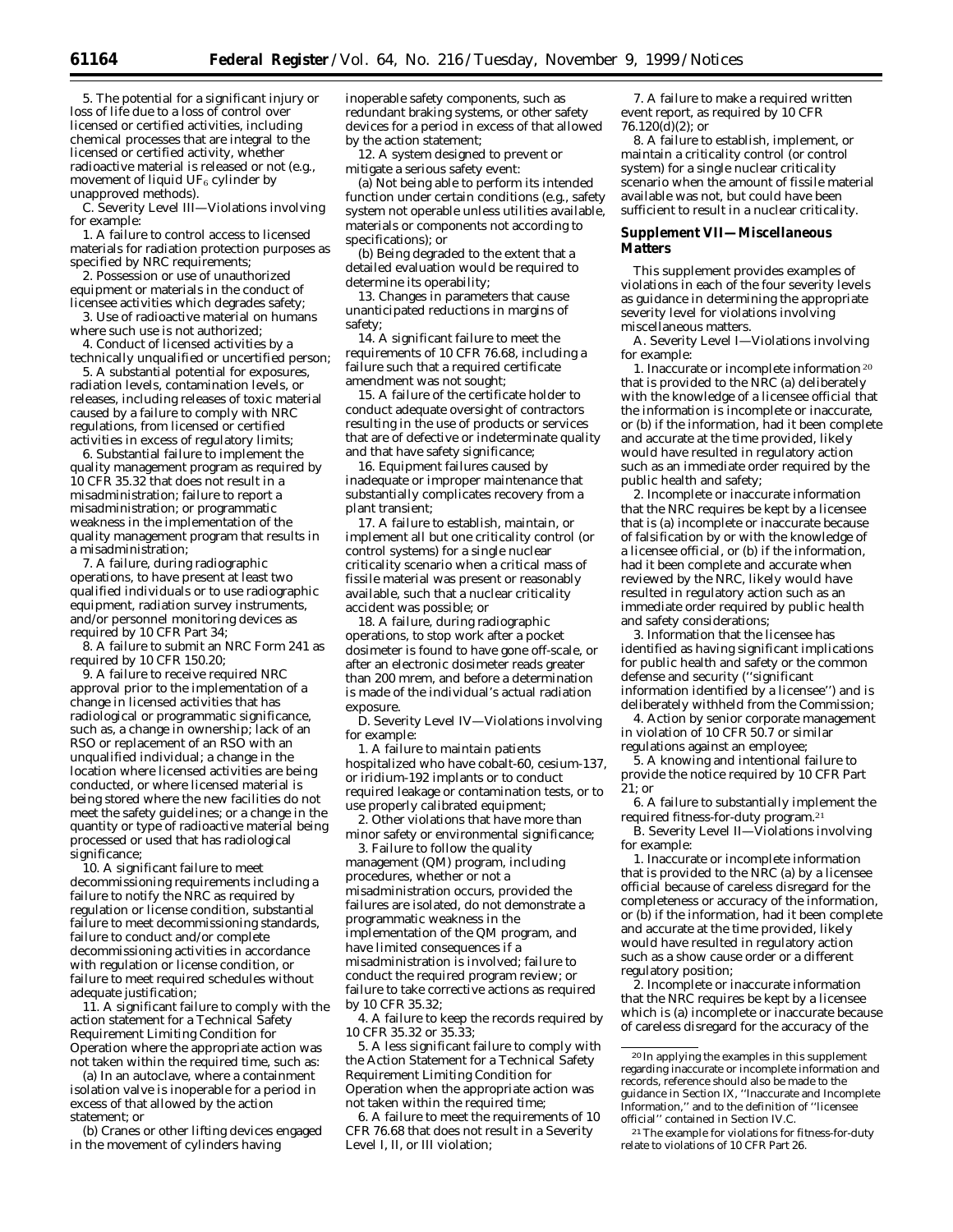information on the part of a licensee official, or (b) if the information, had it been complete and accurate when reviewed by the NRC, likely would have resulted in regulatory action such as a show cause order or a different regulatory position;

3. ''Significant information identified by a licensee'' and not provided to the Commission because of careless disregard on the part of a licensee official;

4. An action by plant management or midlevel management in violation of 10 CFR 50.7 or similar regulations against an employee;

5. A failure to provide the notice required by 10 CFR Part 21;

6. A failure to remove an individual from unescorted access who has been involved in the sale, use, or possession of illegal drugs within the protected area or take action for on duty misuse of alcohol, prescription drugs, or over-the-counter drugs;

7. A failure to take reasonable action when observed behavior within the protected area or credible information concerning activities within the protected area indicates possible unfitness for duty based on drug or alcohol use;

8. A deliberate failure of the licensee's Employee Assistance Program (EAP) to notify licensee's management when EAP's staff is aware that an individual's condition may adversely affect safety related activities; or

9. The failure of licensee management to take effective action in correcting a hostile work environment.

C. Severity Level III—Violations involving for example:

1. Incomplete or inaccurate information that is provided to the NRC (a) because of inadequate actions on the part of licensee officials but not amounting to a Severity Level I or II violation, or (b) if the information, had it been complete and accurate at the time provided, likely would have resulted in a reconsideration of a regulatory position or substantial further inquiry such as an additional inspection or a formal request for information;

2. Incomplete or inaccurate information that the NRC requires be kept by a licensee that is (a) incomplete or inaccurate because of inadequate actions on the part of licensee officials but not amounting to a Severity Level I or II violation, or  $(b)$  if the information, had it been complete and accurate when reviewed by the NRC, likely would have resulted in a reconsideration of a regulatory position or substantial further inquiry such as an additional inspection or a formal request for information;

3. A failure to provide ''significant information identified by a licensee'' to the Commission and not amounting to a Severity Level I or II violation;

4. An action by first-line supervision or other low-level management in violation of 10 CFR 50.7 or similar regulations against an employee;

5. An inadequate review or failure to review such that, if an appropriate review had been made as required, a 10 CFR Part 21 report would have been made;

6. A failure to complete a suitable inquiry on the basis of 10 CFR Part 26, keep records concerning the denial of access, or respond to inquiries concerning denials of access so

that, as a result of the failure, a person previously denied access for fitness-for-duty reasons was improperly granted access;

7. A failure to take the required action for a person confirmed to have been tested positive for illegal drug use or take action for onsite alcohol use; not amounting to a Severity Level II violation;

8. A failure to assure, as required, that contractors have an effective fitness-for-duty program; or

9. Threats of discrimination or restrictive agreements which are violations under NRC regulations such as 10 CFR 50.7(f).

D. Severity Level IV—Violations involving for example:

1. Incomplete or inaccurate information of more than minor significance that is provided to the NRC but not amounting to a Severity Level I, II, or III violation;

2. Information that the NRC requires be kept by a licensee and that is incomplete or inaccurate and of more than minor significance but not amounting to a Severity Level I, II, or III violation;

3. An inadequate review or failure to review under 10 CFR Part 21 or other procedural violations associated with 10 CFR Part 21 with more than minor safety significance;

4. Violations of the requirements of Part 26 of more than minor significance;

5. A failure to report acts of licensed operators or supervisors pursuant to 10 CFR 26.73; or

6. Discrimination cases which, in themselves, do not warrant a Severity Level III categorization.

### **Supplement VIII—Emergency Preparedness**

This supplement provides examples of violations in each of the four severity levels as guidance in determining the appropriate severity level for violations in the area of emergency preparedness. It should be noted that citations are not normally made for violations involving emergency preparedness occurring during emergency exercises. However, where exercises reveal (i) training, procedural, or repetitive failures for which corrective actions have not been taken, (ii) an overall concern regarding the licensee's ability to implement its plan in a manner that adequately protects public health and safety, or (iii) poor self critiques of the licensee's exercises, enforcement action may be appropriate.

A. Severity Level I—Violations involving for example:

In a general emergency, licensee failure to promptly (1) correctly classify the event, (2) make required notifications to responsible Federal, State, and local agencies, or (3) respond to the event (e.g., assess actual or potential offsite consequences, activate emergency response facilities, and augment shift staff.)

B. Severity Level II—Violations involving for example:

1. In a site emergency, licensee failure to promptly (1) correctly classify the event, (2) make required notifications to responsible Federal, State, and local agencies, or (3) respond to the event (*e.g.,* assess actual or potential offsite consequences, activate

emergency response facilities, and augment shift staff); or

2. A licensee failure to meet or implement more than one emergency planning standard involving assessment or notification.

C. Severity Level III—Violations involving for example:

1. In an alert, licensee failure to promptly (1) correctly classify the event, (2) make required notifications to responsible Federal, State, and local agencies, or (3) respond to the event (e.g., assess actual or potential offsite consequences, activate emergency response facilities, and augment shift staff); or

2. A licensee failure to meet or implement one emergency planning standard involving assessment or notification.

D. Severity Level IV—Violations involving for example:

A licensee failure to meet or implement any emergency planning standard or requirement not directly related to assessment and notification.

### **Interim Enforcement Policies**

*Interim Enforcement Policy for Generally Licensed Devices Containing Byproduct Material (10 CFR 31.5)*

This section sets forth the interim enforcement policy that the NRC will follow to exercise enforcement discretion for certain violations of requirements in 10 CFR Part 31 for generally licensed devices containing byproduct material. It addresses violations that persons licensed pursuant to 10 CFR 31.5 identify and correct now, as well as during the initial cycle of the notice and response program contemplated by the proposed new requirements published in the **Federal Register** on December 2, 1998 (63 FR 66492), entitled ''Requirements for Those Who Possess Certain Industrial Devices Containing Byproduct Material to Provide Requested Information''.

## Exercise of Enforcement Discretion

Under this interim enforcement policy, enforcement action normally will not be taken for violations of 10 CFR 31.5 if they are identified by the general licensee, and reported to the NRC if reporting is required, provided that the general licensee takes appropriate corrective action to address the specific violations and prevent recurrence of similar problems.

#### Exceptions

Enforcement action may be taken where there is: (a) failure to take appropriate corrective action to prevent recurrence of similar violations; (b) failure to respond and provide the information required by the notice and response program (if it becomes a final rule); (c) failure to provide complete and accurate information to the NRC; or (d)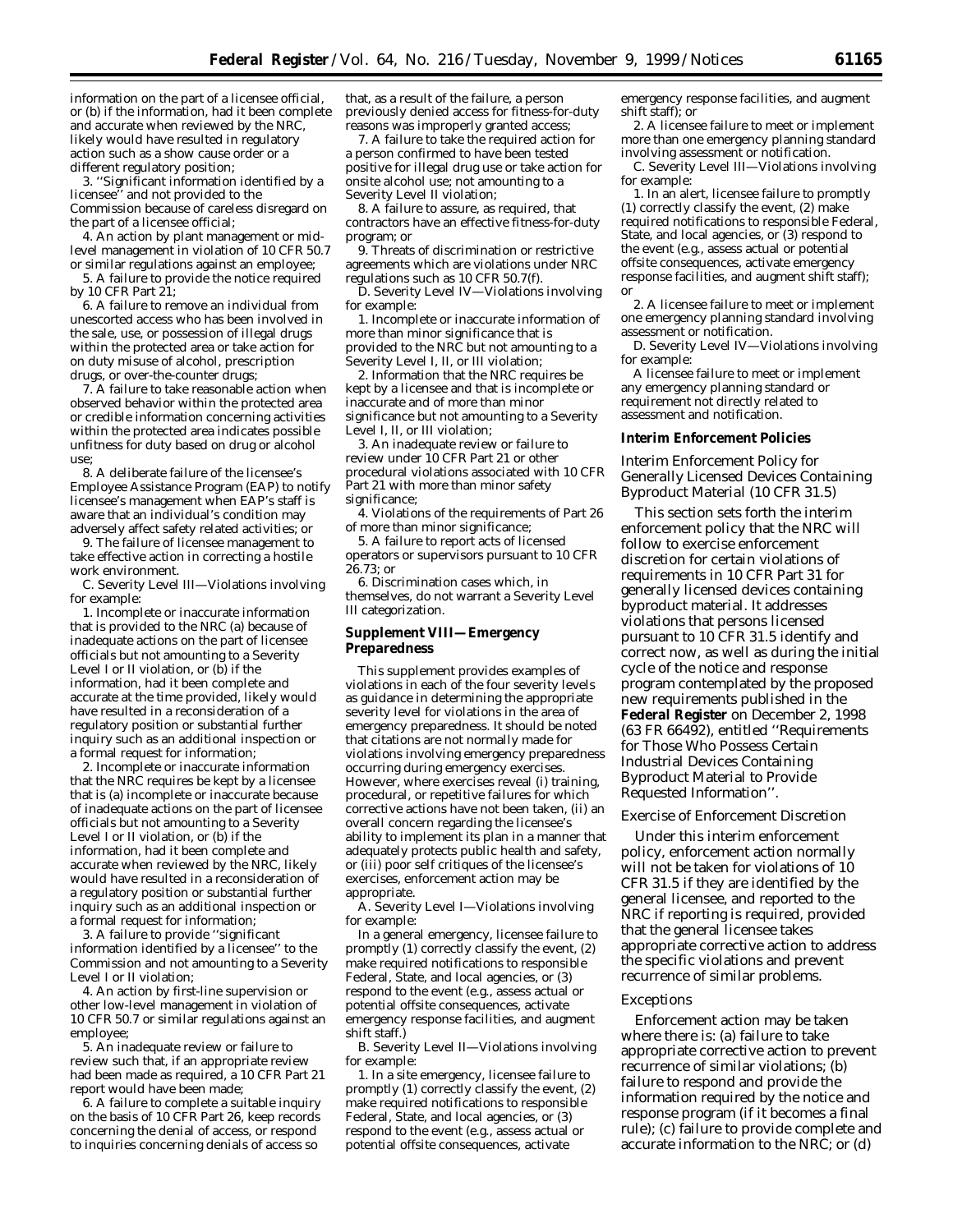a willful violation, such as willfully disposing of generally licensed material in an unauthorized manner. Enforcement sanctions in these cases may include civil penalties as well as Orders to modify or revoke the authority to possess radioactive sources under the general license.

## *Interim Enforcement Policy Regarding Enforcement Discretion for Nuclear Power Plants During the Year 2000 Transition*

This section sets forth the interim enforcement policy that will govern the exercise of enforcement discretion by the NRC staff when licensees of operating nuclear power plants find it necessary to deviate from license conditions, including technical specifications (TSs), in those cases in which year 2000 (Y2K) related complications would otherwise require a plant shutdown that could adversely affect the stability and reliability of the electrical power grid. This policy does not extend to situations in which a licensee may be unable to communicate with the NRC.

The policy is effective August 30, 1999, and will remain in effect through January 1, 2001. This policy only applies during Y2K transition or rollover periods (December 31, 1999, through January 3, 2000; February 28, 2000, through March 1, 2000; and December 30, 2000, through January 1, 2001). During these periods, a licensee may contact the NRC Headquarters Operations Center and seek NRC enforcement discretion with regard to the potential noncompliance with license conditions, including TSs, if the licensee has determined that:

(a) Complying with license conditions, including TSs, in a Y2Krelated situation would require a plant shutdown;

(b) Continued plant operation is needed to help maintain a reliable and stable grid; and

(c) Any decrease in safety as a result of continued plant operation is small (considering both risk and deterministic aspects), and reasonable assurance of public health and safety, the environment, and security is maintained with the enforcement discretion.

Licensees are expected to follow the existing guidance as stated in NRC Inspection Manual Part 9900 for Notices of Enforcement Discretion to the maximum extent practicable, particularly regarding a safety determination and notification of NRC. A licensee seeking NRC enforcement discretion must provide a written justification, or in circumstances in which good cause is shown, an oral

justification followed as soon as possible by written justification. The justification must document the need and safety basis for the request and provide whatever other information the NRC staff needs to make a decision regarding whether the exercise of discretion is appropriate. The NRC staff may grant enforcement discretion on the basis of balancing the public health and safety or common defense and security of not operating against potential radiological or other hazards associated with continued operation, and a determination that safety will not be unacceptably affected by exercising the discretion. The Director of the Office of Nuclear Reactor Regulation, or designee, will advise the licensee whether the NRC has approved the licensee's request and, if so, will subsequently confirm the exercise of discretion in writing. Enforcement discretion will only be exercised if the NRC staff is clearly satisfied that the action is consistent with protecting public health and safety and is warranted in the circumstances presented by the licensee.

If the volume of requests to the NRC Headquarters Operations Center is such that the NRC staff cannot review and approve all licensee requests in a timely fashion, the NRC staff will obtain the safety-significant information from the licensee to enable the NRC staff to make a prompt initial assessment. Unless the assessment is unfavorable, the licensee would be permitted to proceed with its planned course of action. The NRC staff will complete these assessments as time permits and the licensee will be advised of the results orally, if possible, and then in writing. If the NRC staff's prompt initial assessment or subsequent assessment determines that a licensee's actions raise safety concerns, the licensee would be so informed. The licensee would then be required to follow its license conditions, including TSs.

If there are communications difficulties between the licensee and the NRC, the licensee is encouraged to interact with the NRC inspector onsite who will have a dedicated satellite telephone. The inspector should be able to facilitate communication with the NRC Headquarters Operations Center and/or the NRC Regional Incident Response Centers (IRCs). If communication with the NRC Headquarters Operations Center is not possible, then the licensee should contact the IRC in NRC Region IV to discuss enforcement discretion. Similarly, if the Region IV IRC cannot be reached, then the licensee should attempt to contact the Region I, II and III IRCs. Although it is considered

highly unlikely, if communication with NRC is not possible, the licensee should follow the plant license conditions, including technical specifications.

In conducting its assessments, the licensee should follow, to the extent practicable, the guidance in NRC Inspection Manual Part 9900 for Notices of Enforcement Discretion. Contrary to Part 9900 Section B.3 guidance, it is not necessary for an emergency to be declared by a government entity. Licensees are encouraged to contact NRC early in their evaluation process, particularly if time is of the essence, even though complete information as specified in Part 9900 may not be available.

The decision to exercise enforcement discretion does not change the fact that the licensee will be in noncompliance nor does it imply that enforcement discretion is being exercised for any noncompliance that may have led to the noncompliance at issue. To the extent noncompliance was involved, the NRC staff will normally take enforcement action for the root causes that led to the noncompliance for which enforcement discretion was granted. Enforcement action will also be considered in those cases in which incorrect or incomplete information was provided to the NRC staff by a licensee in its justification. The NRC recognizes that a licensee will need to exercise judgment in making a determination under this discretion provision. Consistent with the NRC's position involving 10 CFR 50.54(x), enforcement action for a violation of a license condition, including a TS, will not be taken unless a licensee's action was clearly unreasonable considering all the relevant circumstances. Enforcement action could include assessment of civil penalties and the issuance of orders.

## *Interim Enforcement Policy for Use During the NRC Power Reactor Oversight Process Pilot Plant Study*

This section sets forth the interim enforcement policy that the NRC will use to address violations of the requirements of 10 CFR Part 50 and associated license conditions at nine power reactor sites participating in the NRC reactor oversight process pilot plant study beginning in June 1999. This policy approaches enforcement for the plants participating in the pilot plant study by dividing identified violations into two groups.

## *I. Violations Evaluated by the Significance Determination Process*

The first group consists of those violations that the Reactor Oversight Program's Significance Determination Process (SDP) can evaluate. For these